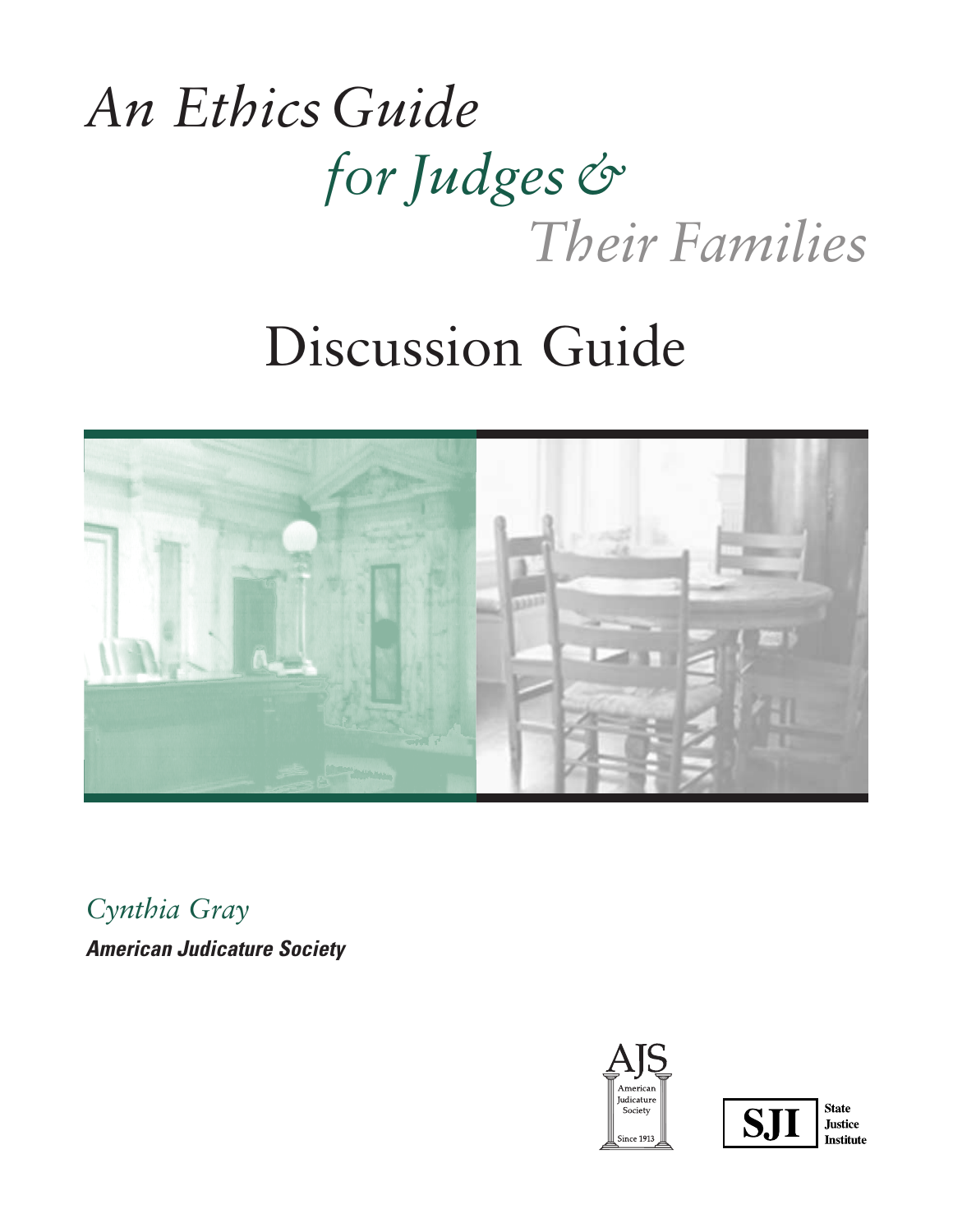This publication was developed under grant #SJI-99-N-006 from the State Justice Institute, "An Ethics Guide for Judges and Their Families." Points of view expressed herein do not necessarily represent the official positions or policies of the American Judicature Society or the State Justice Institute.

> **Allan D. Sobel** Executive Vice President and Director American Judicature Society

**Cynthia Gray** Project Director Director, Center for Judicial Conduct Organizations

**Jan Aikman Dickson** Judicial Family Institute Consultant

#### PROJECT ADVISORY COMMITTEE

**Seymour Abrahamson,** Wisconsin **Shirley Taylor Frye,** North Carolina **Hon. Lisa Davidson Kahn,** Florida **Hon. Ben Logan,** Michigan **Franny Maguire,** Delaware **Kay S. Palmer,** Arkansas **Hon. Ellen F. Rosenblum,** Oregon **Arthur P. Strickland,** Virginia **Hon. E. Norman Veasey,** Delaware **Richard Wehmhoefer,** Colorado

ISBN 1-928919-08-1 Copyright: American Judicature Society, 2001

#### **American Judicature Society**

180 North Michigan Avenue, Suite 600 Chicago, Illinois 60601-7401 (312) 558-6900 (312) 558-9175 fax www.ajs.org

Founded in 1913, the American Judicature Society is an independent, nonprofit organization supported by a national membership of judges, lawyers, and other members of the public. Through research, educational programs, and publications, AJS addresses concerns related to ethics in the courts, judicial selection, the jury, court administration, judicial independence, and public understanding of the justice system.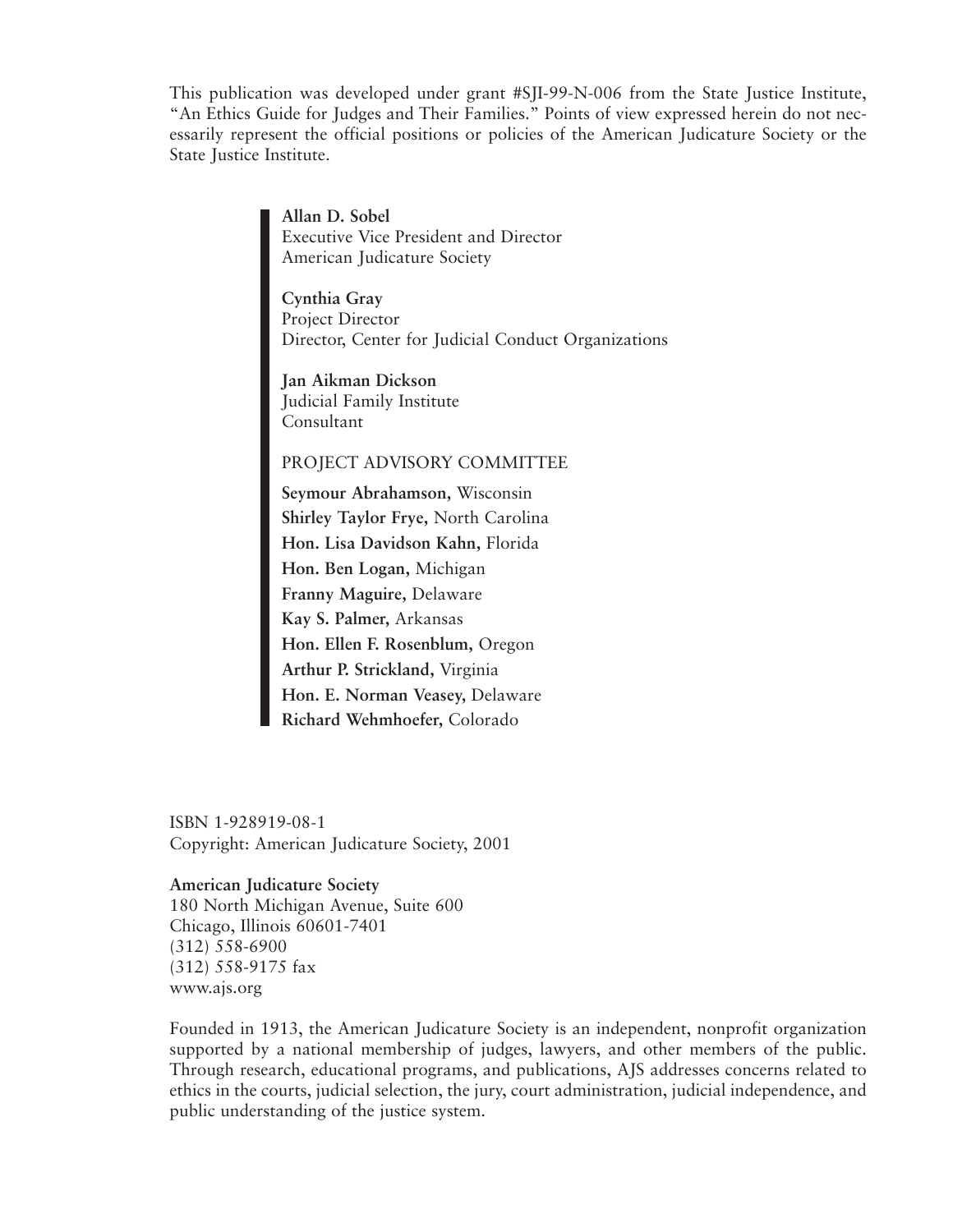# Table of Contents

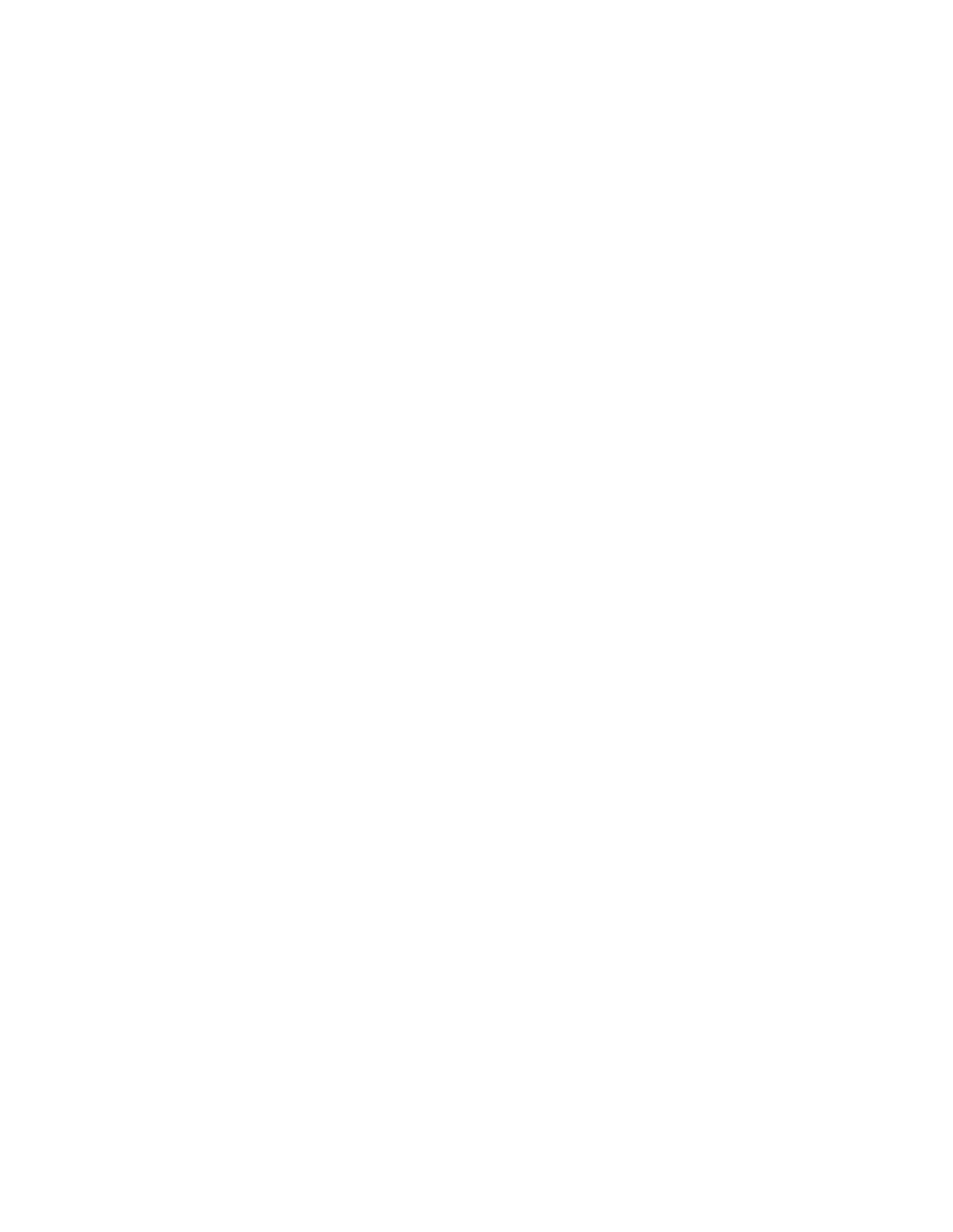### *Introduction*



As the Judicial Family Institute points out, "Without formal training or materials, many judges' families have learned public family life skills strictly by trial-and-error." To encourage judges and their families to share their experiences with others, this discussion guide was developed for *An Ethics Guide for Judges and Their Families.* The discussion guide contains all the materials necessary for a judge's spouse (or other leader) to plan and present a program on ethics and related topics for a meeting of judges and family members. The materials in the discussion guide present a variety of different techniques and give the planner the flexibility to design a session that reflects the interests, needs, size, and composition of the specific audience and the time limits for the presentation. Different parts of the discussion guide can be used different years to present completely different programs.

#### *The discussion guide includes:*

➡ **Ethics for Judges and Their Families — Talk Outline**: this section outlines a talk on ethics for judges and their families that could be given by any judge, judge's spouse, lawyer, or educator. There is a general overview of ethical issues and discussion on the topics of nepotism, misuse of

office, disqualification, and political activity, which are the areas in which most questions arise. The outline contains questions the speaker may ask the audience to involve them in the presentation. There is also an introduction to the talk that contains tips for preparing for the presentation and a section with materials that can be used as a hand-out for the presentation.

➡ **Exercises**: this section describes how small group discussions, role plays, experts, and panels can be used to make a useful presentation that allows the audience to participate. Included are a description of ethical situations that can be the basis for effective small group discussion; role play situations that can be the basis for volunteer "actors" to play the roles of judge, family member, reporter, or member of the public; questions appropriate for a moderated discussion among a panel of judges and family members; tips for using experts in presentations; and exercises small groups can engage in to cover judicial family issues.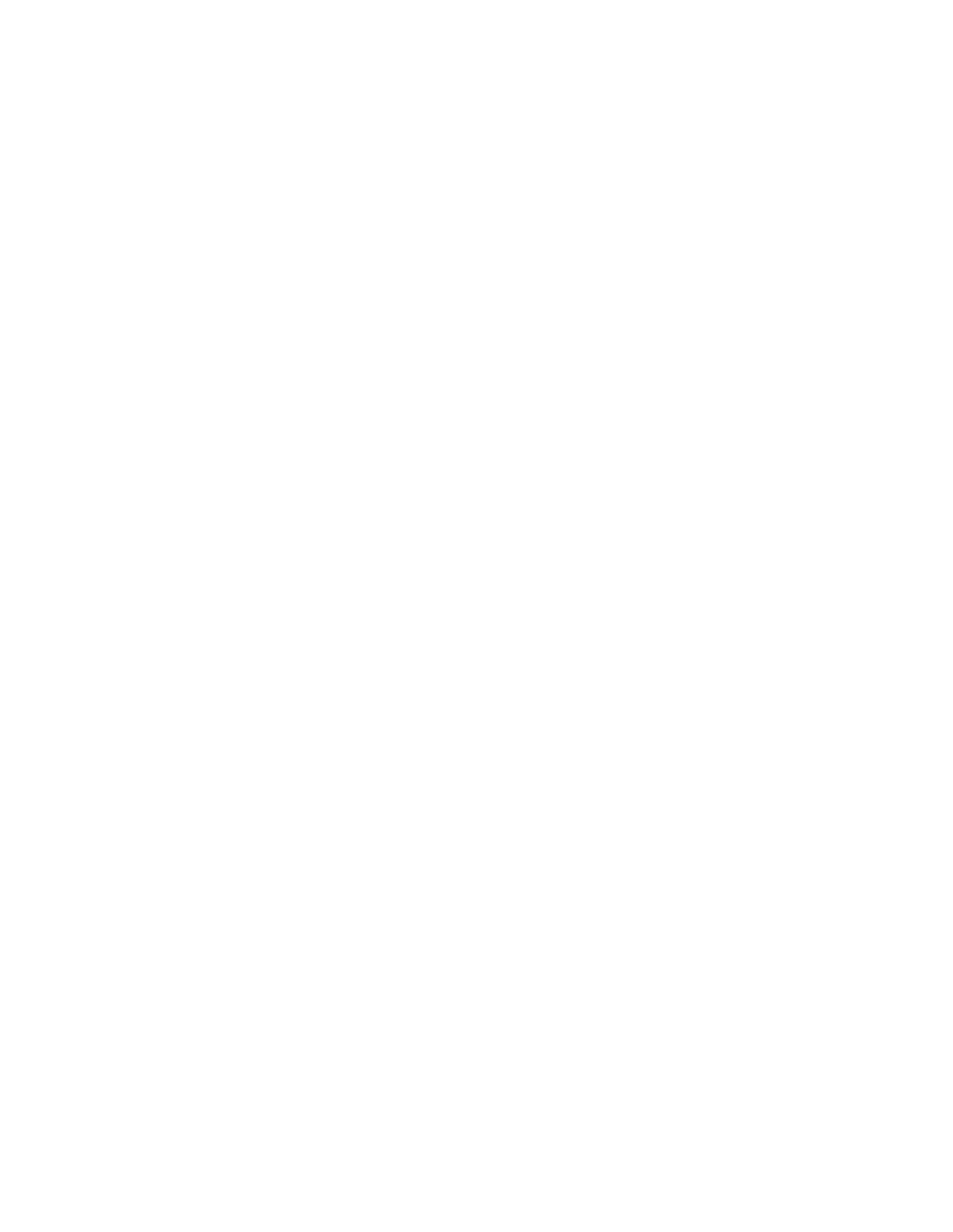### *Ethics for Judges and Their Families*



#### **Talk instructions**

The following outline can be used to make a presentation to a group of judges and/or members of their family about ethics. Using the background in *An Ethics Guide for Judges and Their Families*, any judge, judge's spouse, lawyer, educator, or, in fact, anyone comfortable with speaking in public would be able to make this presentation. The talk begins with a general overview and then expands the discussion on the topics of nepotism, misuse of office, disqualification, and political activity, which are the areas in which most questions arise. Depending on how many questions are asked and the number of cases and advisory opinions you highlight, the presentation would probably last an hour and a half.

#### *To prepare for the presentation:*

Review *An Ethics Guide for Judges and their Families* and note the case law and advisory opinions from your state.

You are encouraged to contact the American Judicature Society's Center for Judicial Conduct Organizations for any cases or advisory opinions issued after publication of the *Ethics Guide* that would supplement the coverage of the topic. You can also contact your state's judicial conduct commission or ethics advisory committee to determine if they have recent information that would be helpful to keep the audience up to date. There are links from the AJS web-site to conduct commission and ethics advisory committee web-sites at www.ajs.org/ethics1.html.

 $\rightarrow$  This symbol in the outline indicates a topic on which there is some disagreement among the states (or a question for the audience). You should check *An Ethics Guide for Judges and their Families* and your state's code of judicial conduct and advisory opinions before the presentation to give the most specific advice possible to the audience.

The following outline is placed in only one column to allow you to make notes to aid you while giving your presentation.

Arrangements may be made for a talk to be followed by small group discussions or a panel discussion. See those sections of the discussion guide for suggestions.

#### *During the presentation:*

For handouts for the presentation, in addition to your state's code of judicial conduct, you can use the materials on pages of this discussion guide, the Q&A sections from *An Ethics Guide for Judges and their Families*,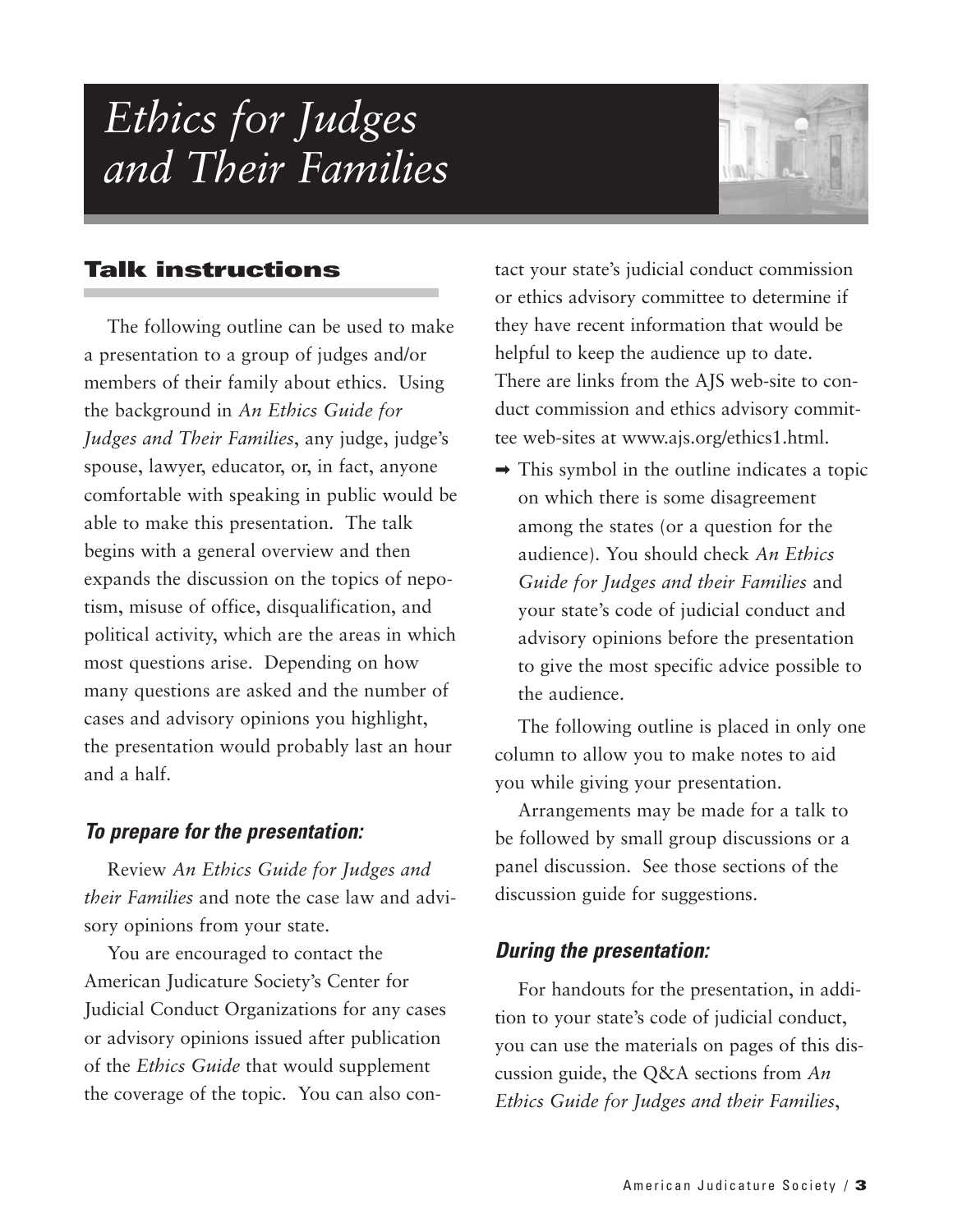and a copy of your state's code of judicial conduct. Participants will also find helpful copies of any relevant advisory opinions from your state and a list of resources such as the web-site address of your state judicial ethics committee.

The presentation will be more interesting if you use your own words and anecdotes and do not simply read the outline. It might be effective to start the presentation with some of your personal thoughts on why you think the topic is important. You can also include examples of ethical situations you and your family have faced since you or a family member became a judge or a story told by a friend, particularly if the example is amusing.

➡ This symbol indicates a question you can ask the audience (or a topic on which there is some disagreement among the states). You can ask the audience to elaborate on the whys and why nots of their answer and to comment on each other's response. You can also develop your own questions.

For each section, highlight the case law and advisory opinions (from *An Ethics Guide for Judges and their Families*) in your state and any authority in other states you think would be particularly interesting or relevant to your audience.

After each section, ask the audience if they have any questions or comments.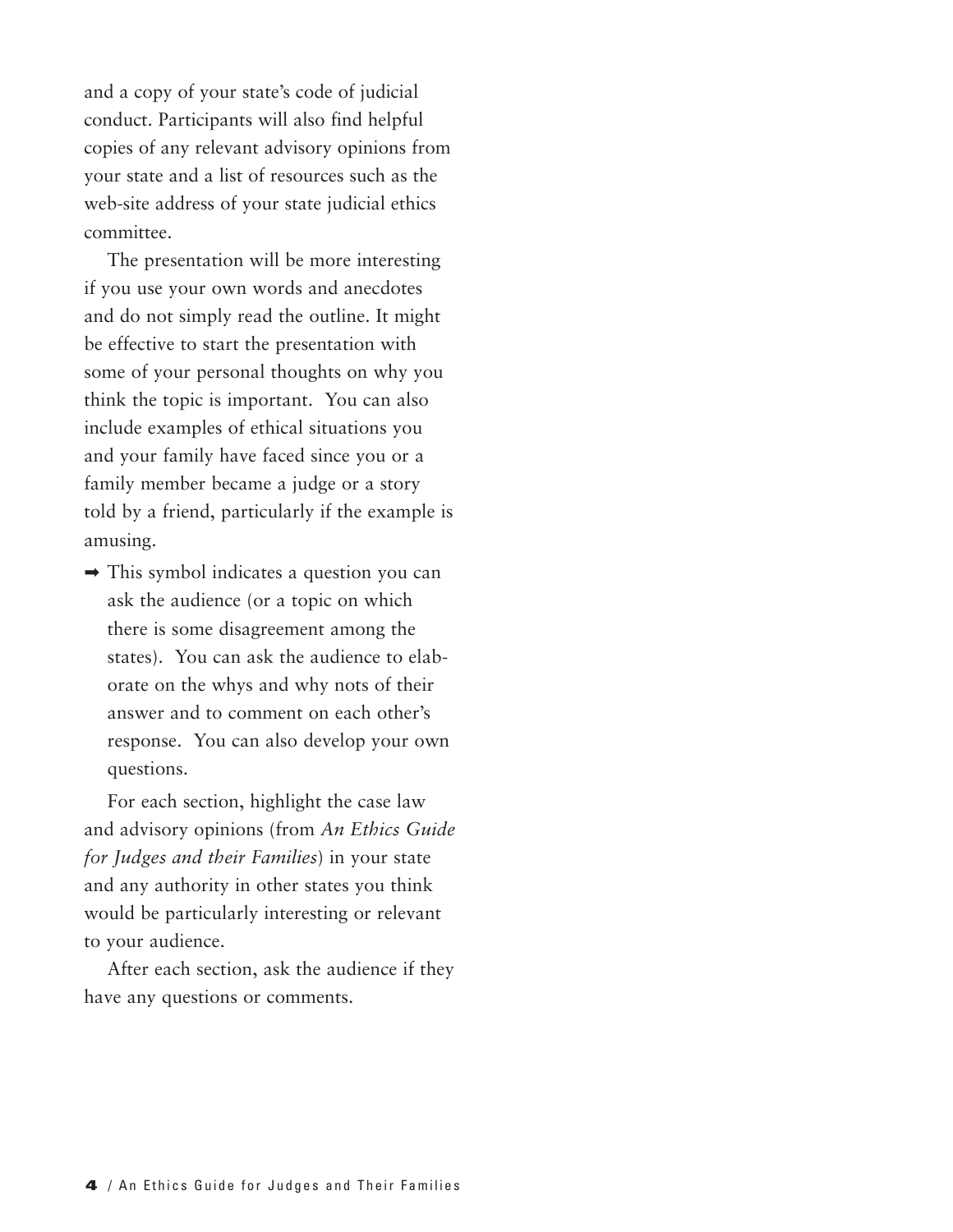### *Ethics for Judges and Their Families*



#### **I. Talk outline**

- A. Note that the code of judicial conduct does not expressly or directly restrict the behavior of a judges' relatives. The state supreme court (which adopts the code) and the conduct commission (which enforces it) have no authority over judges' family members.
- $\rightarrow$  Ask, if the code of judicial conduct does not apply to family members, why do judges' family members need to know the requirements of the code?

In addition to the audience's responses, you can suggest your own answers and the following reasons:

- To understand why the judge seems to say "no, I can't do that" all the time.
- To avoid asking the judge to do something he or she should not do.
- $\odot$  To avoid attracting embarrassing public attention questioning the judge's ethics.
- B. In your own words, make the point that family members share a judge's commitment to the integrity and impartiality of the judiciary and might be willing voluntarily to agree to restrict their behavior if they understood the connection.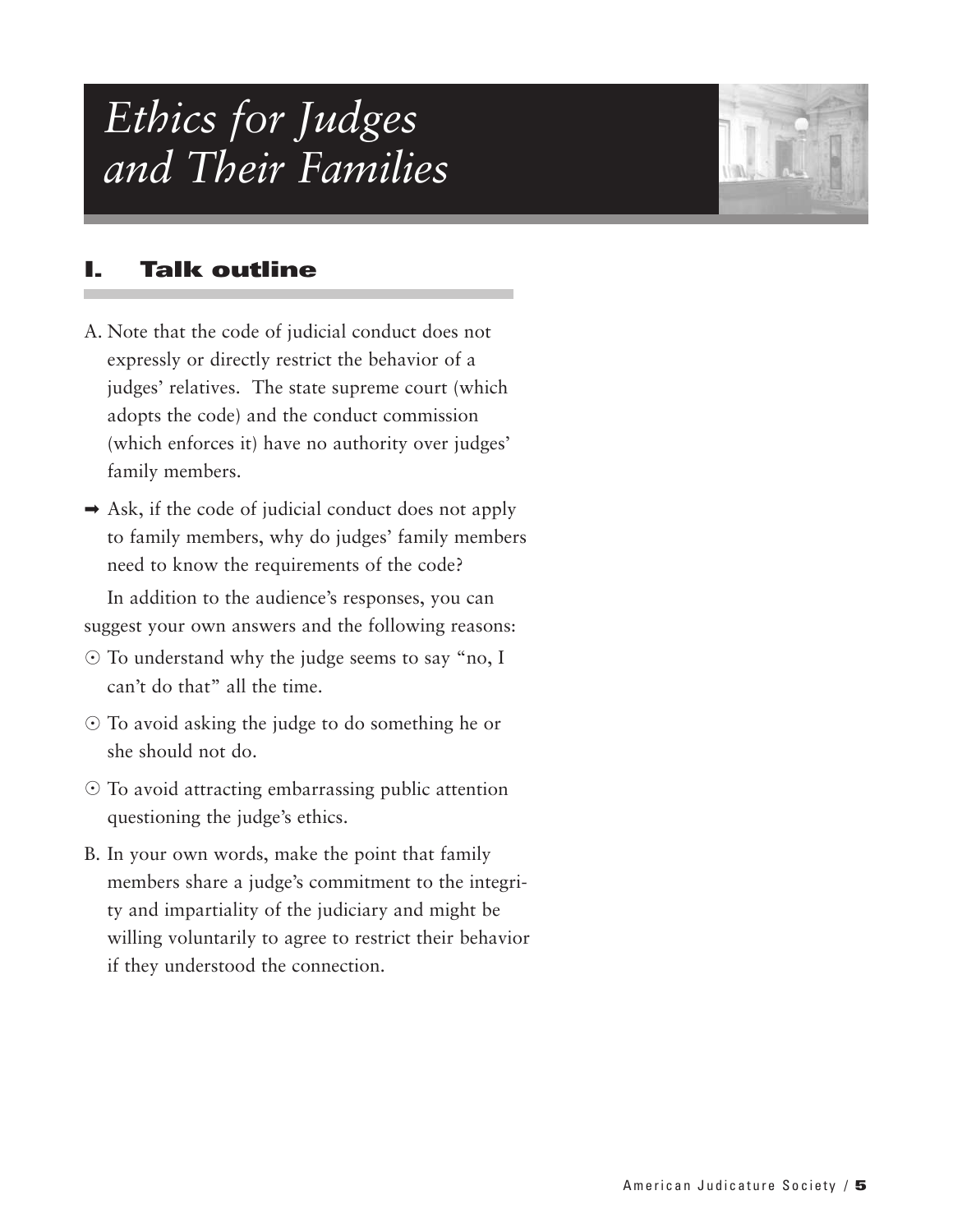#### **II. The code restricts judges as family members both in their actions as judges and their off-the-bench or extra-judicial activities.**

#### A. **On the bench,** a judge cannot:

- 1. Act in cases involving family members or their interests.
- 2. Make hiring or appointment decisions based on family relationships.
- 3. Give court business to a relative.
- B. A judge is required to **encourage** family members:
	- 1. To refrain from conveying that they are in a **special position** because of their relationship to the judge.
	- 2. To adhere to the **same standards of political conduct in support of the judge as a candidate** for office as apply to the judge.
	- 3. To refrain from engaging in **financial dealings that would reasonably appear to exploit the judge's judicial position.**
	- 4. To adhere to the same ethical constraints on accepting **gifts** as apply to the judge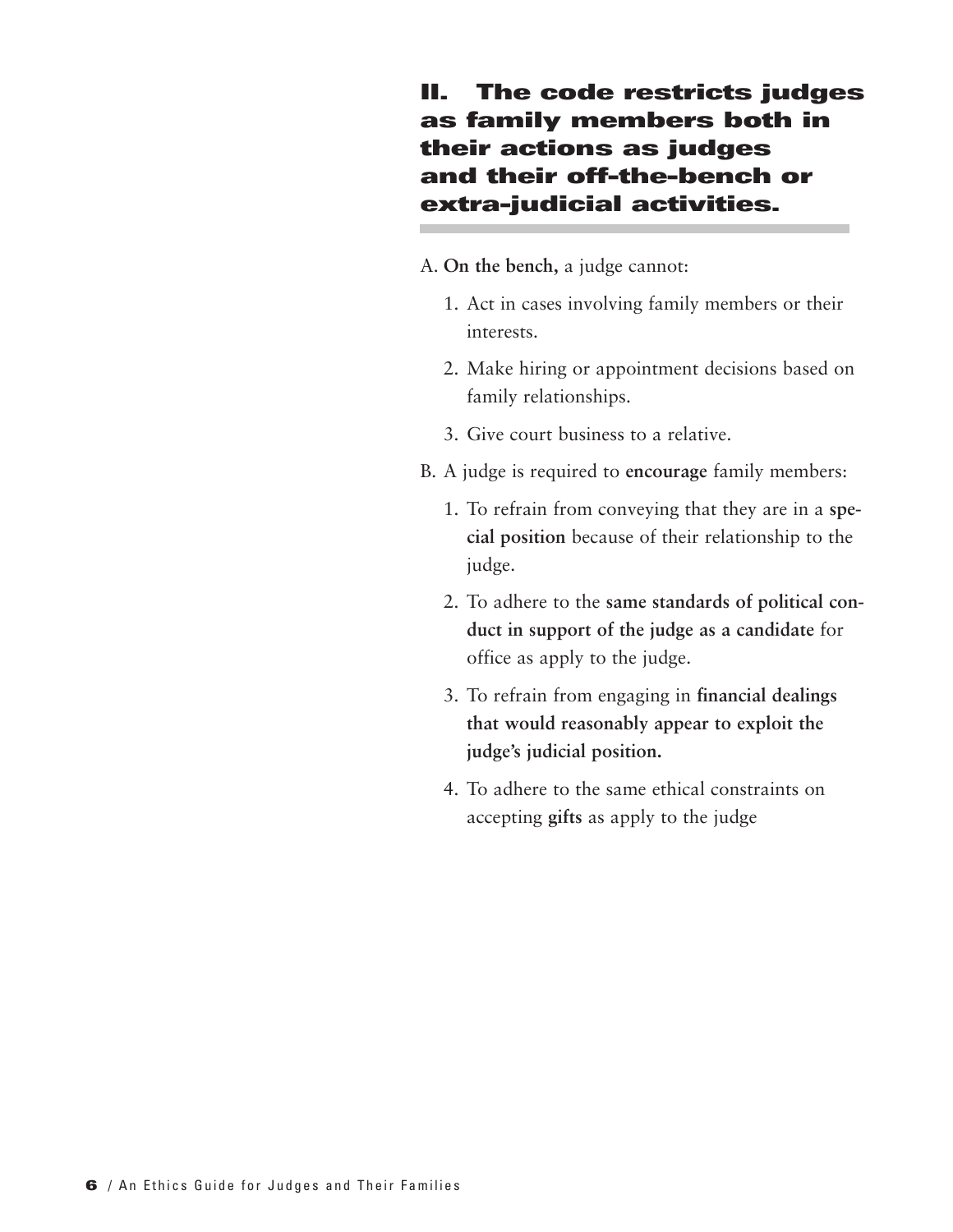#### **III. Civic and charitable activities**

- A. **Judges and fund-raising.** Although a judge may engage in civic and charitable activities, there are limits to that participation to ensure that the prestige of the judge's office is not used to raise funds for a charity, to ensure that no one feels pressured to donate money because they fear offending the judge with a refusal, and to ensure that no one donates money in hopes of currying the judge's favor.
	- 1. No matter how commendable a charity's work, a judge may not **personally solicit** funds for a charitable organization.
	- 2. A judge is restricted from participating in some of the fund-raising activities traditional for parents or members of a religious organization, but a judge may donate money, attend most fundraising events, assist in planning fund-raising activities, and participate behind the scenes.
- $\rightarrow$  Ask, what are specific examples of changes you have made in civic and charitable fund-raising as a result of the code restrictions after you or a member of your family became a judge?
- $\rightarrow$  Ask, do you think the code should allow judges, as parents, to participate in their children's educational and organizational fund-raising activities if the procedures employed are not coercive and the sums nominal?
- B. **Family members and fund-raising.** The code does not prohibit a judge's spouse or other relative from participating in fund-raising for civic and charitable organizations.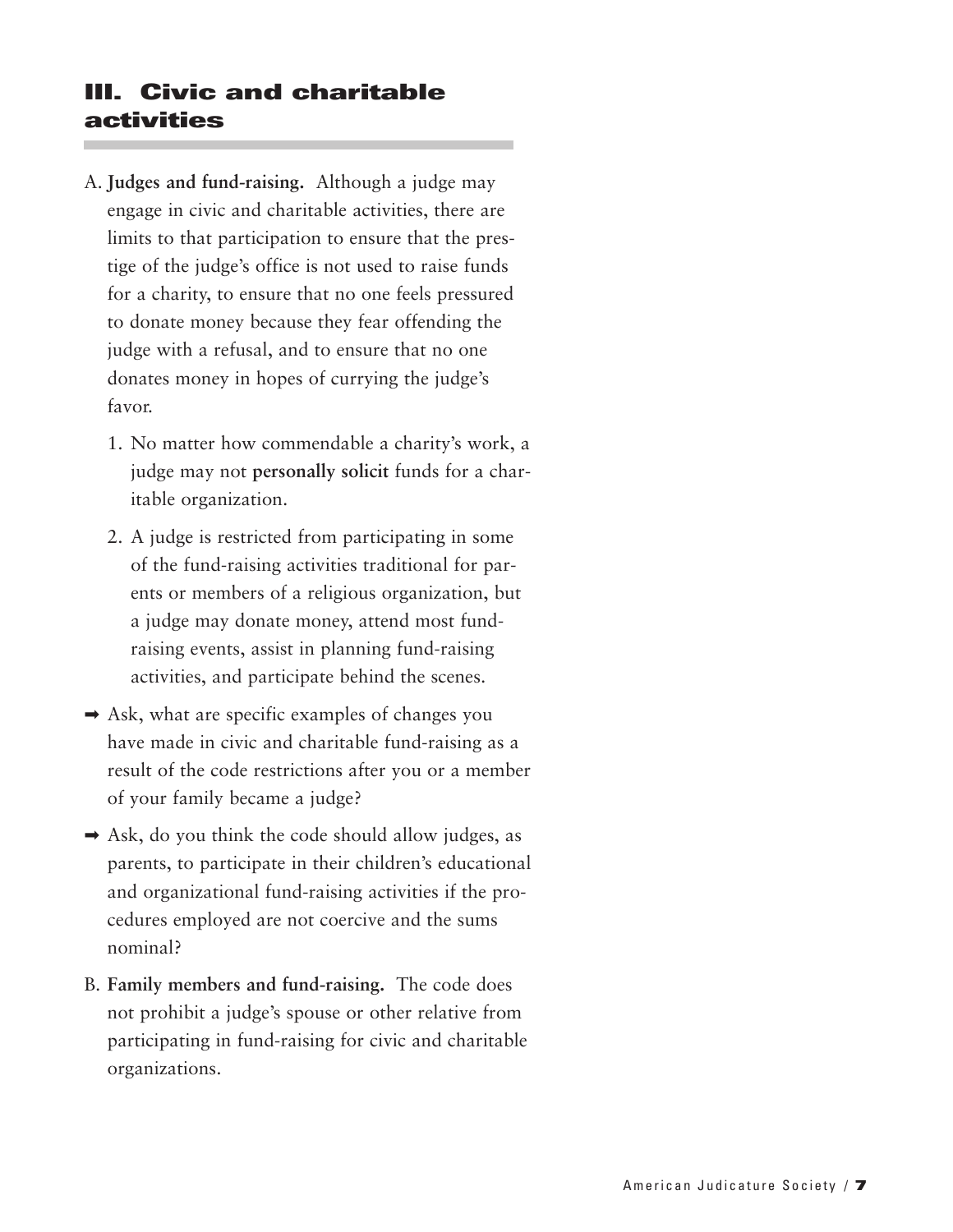- 1. A judge should refrain from all participation in the family member's fund-raising activities.
- 2. A family member should take care not to identify the judge in any way with the fund-raising activities.
- $\rightarrow$  Ask the audience, do you think a judge's spouse should use the couple's jointly-owned home to host a fund-raising event for a charitable organization? If yes, what steps should the judge and the judge's spouse take to ensure that the judge is distanced from the fund-raising?

#### **IV. Public comment**

#### A. **Controversial issues**

- 1. Judges are not allowed to get involved or speak their minds on political or social issues other than measures to improve the law, the legal system, or the administration of justice.
	- a) Most controversial issues eventually become lawsuits, and a judge need to avoid making the public think he or she has pre-judged a case.
	- b) A judge may not publicly advocate or oppose, for example, gun control, the death penalty, abortion, "three times and you're out" sentencing, bond issues for schools, or similar proposed or enacted legislation or local government issues.
- 2. Family members can become involved in such public issues.
	- a) A judge's relative should avoid any implication that the judge agrees with the relative's stance on an issue.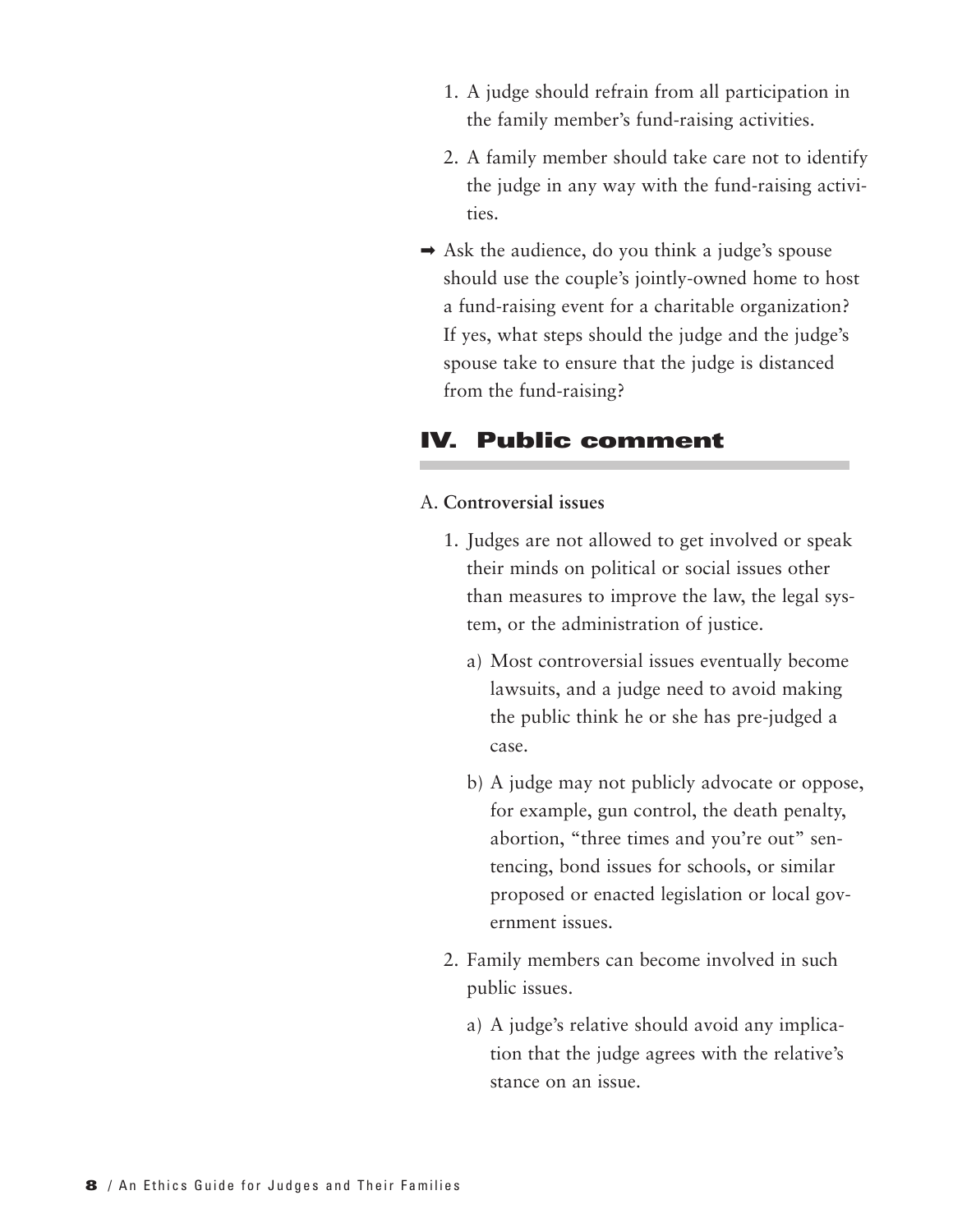b) The judge and the relative should discuss how to distance the judge's from the family member's activism.

#### B. **Public criticism**

- 1. Judges are allowed, even encouraged, under the code of judicial conduct to educate the public about how the justice system works and the role of judges in the American government system.
- 2. Whatever the temptation to respond, judges do not defend their decisions outside the courtroom so they can preserve the integrity of the judicial process and maintain the ideal of impartiality.
	- a) Judges are prohibited from commenting on pending cases even in response to criticism of a decision.
	- b) Cases are considered still "pending" even after a decision as long as there are any undecided issues and even if the case is on appeal because the appellate court may send the case back to the trial judge.
	- c) A judge's debate with critics in the press suggests that the case is being tried outside the courtroom and decided on the basis of evidence and argument in the press.
	- d) The debate is likely to become cantankerous and detract from the dignity of the judiciary.
- 3. A judge's relatives are also well-advised to resist the temptation to wrangle with the judge's critics.
	- a) A family member's comments about a case in which the judge is presiding will inevitably be attributed to the judge and prompt further criticism about the judge's ability to fairly decide the case.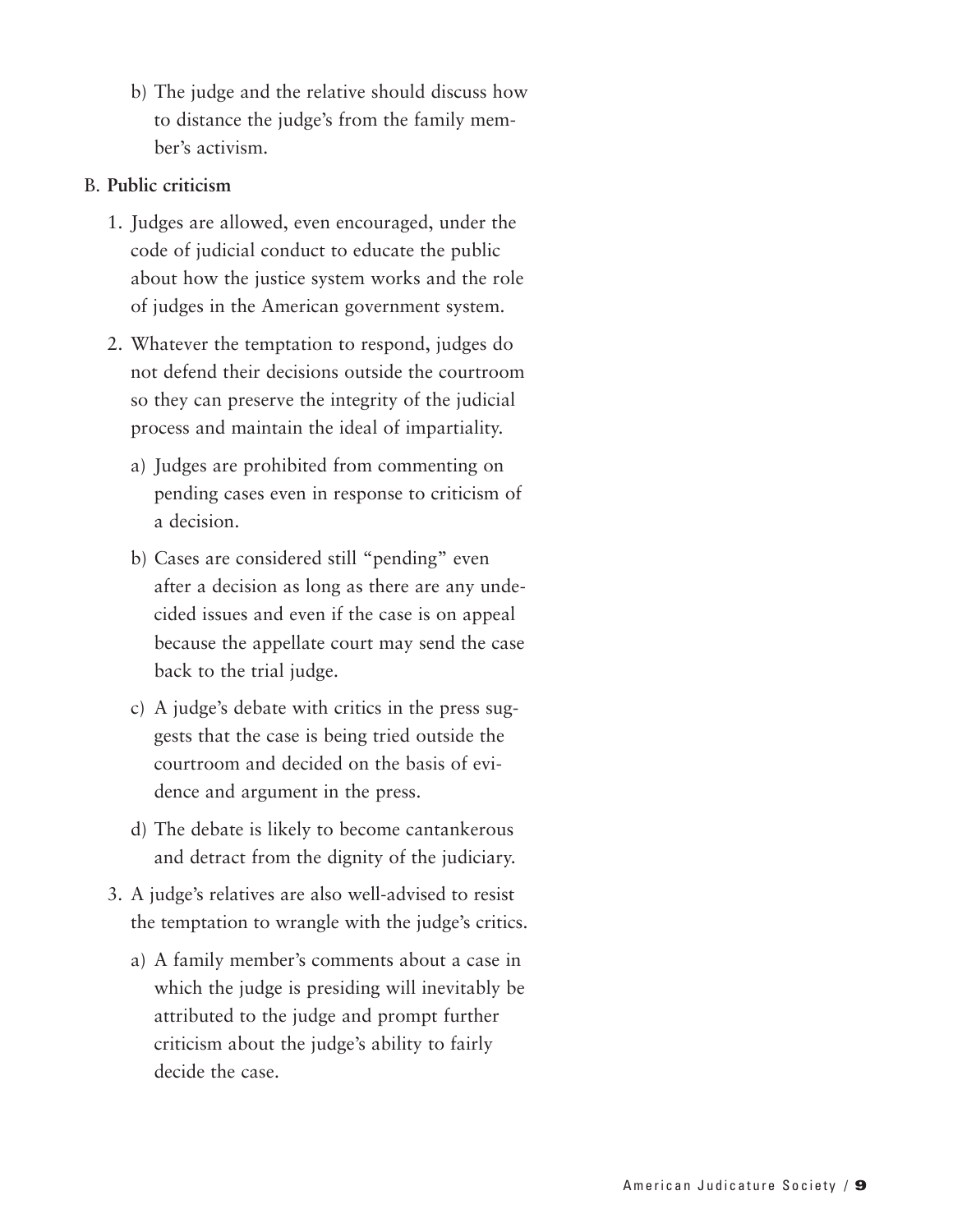b) A judge faced with cases that have created a lot of interest is well-advised to explain to family members both why the judge is refusing to join the trial by media and why it is a good idea for family members to remain silent as well.

#### C. **Ex parte communications**

- 1. If someone tries to get a family member to pass on to a judge evidence or arguments in a pending case, the family member should make clear that the judge is not open to influence or information about a case even from a member of the judge's family and that the family member will not be having a conversation about the case with the judge.
- 2. Judges are not allowed to receive or consider information that is not conveyed inside the courtroom and before all the parties in written documents submitted to all sides in the dispute.

### **V. Financial activities**

#### A. **Investments**

- 1. A judge is permitted to hold and manage investments owned solely by the judge, owned solely by a member or members of the judge's family, and owned jointly by the judge and members of the judge's family. The rule specifically allows a judge to hold and manage **real estate investments** of the judge and members of his or her family.
- 2. Commentary states that a judge "should **discourage** family members from engaging in dealings that would **reasonably appear to exploit the judge's judicial position.**"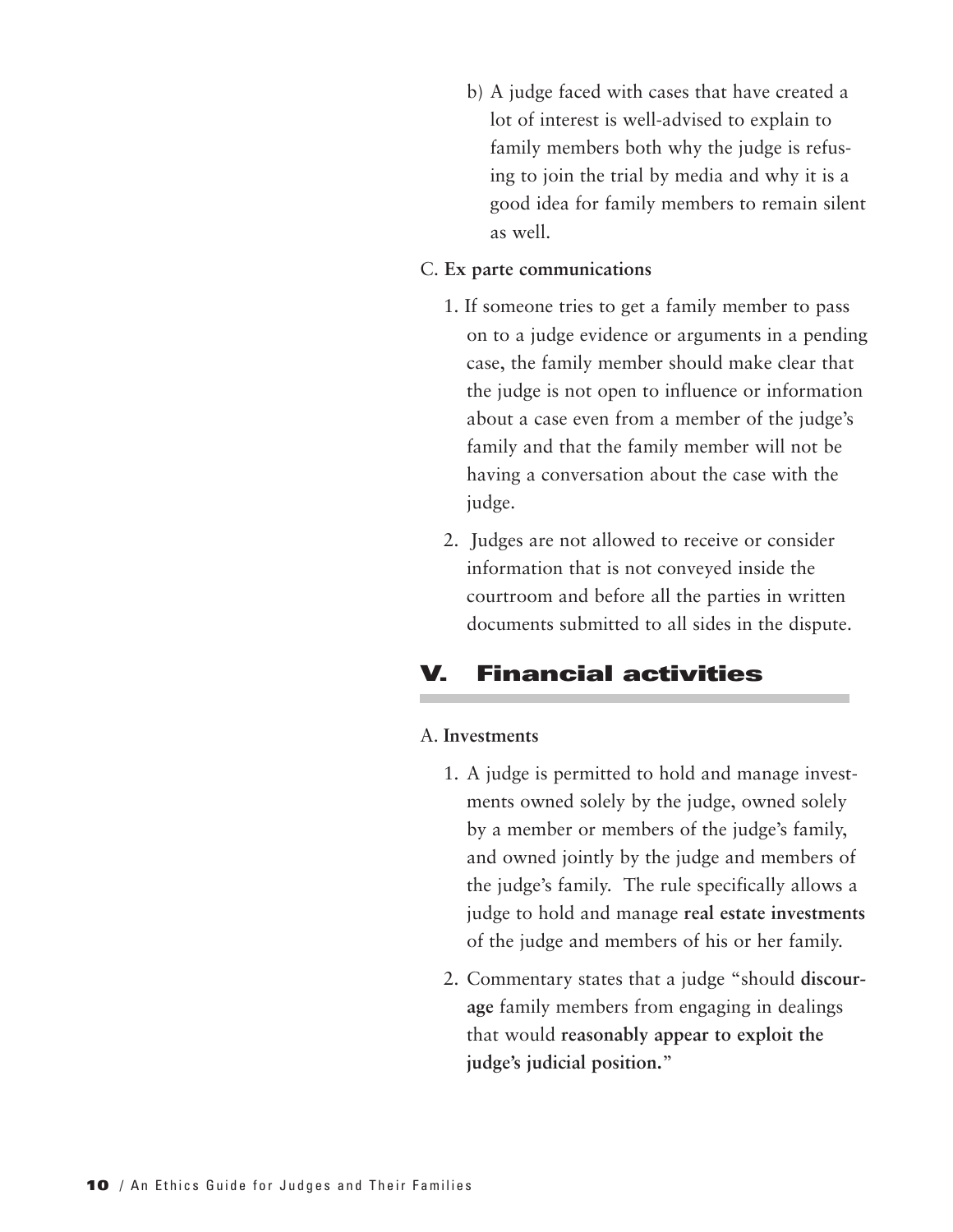- ➡ Check *An Ethics Guide for Judges and Their Families* and your state sources to see if there are any advisory opinions from your state on whether a member of a judge's family may rent property they own to attorneys who appear in the judge's court.
- $\rightarrow$  Ask, can you think of examples of financial dealings that would create the reasonable appearance that a family member is exploiting the judge's judicial position?
- B. **A judge participating in a family business.** Many states allow a judge, subject to the requirements of the code, to manage and participate in "a business closely held by the judge or members of the judge's family," or "a business entity primarily engaged in investment of the financial resources of the judge or members of the judge's family."
	- 1. This is an **exception** to the general rule that a judge may not participate in a business.
	- 2. A judge **should not** participate in a closely-held family business that frequently appears before the judge's court, demands significant time away from judicial duties, or would exploit the prestige of judicial office.
- ➡ Check your state's code of judicial conduct to see if it includes the general prohibition on participation in a business and the exception for family business.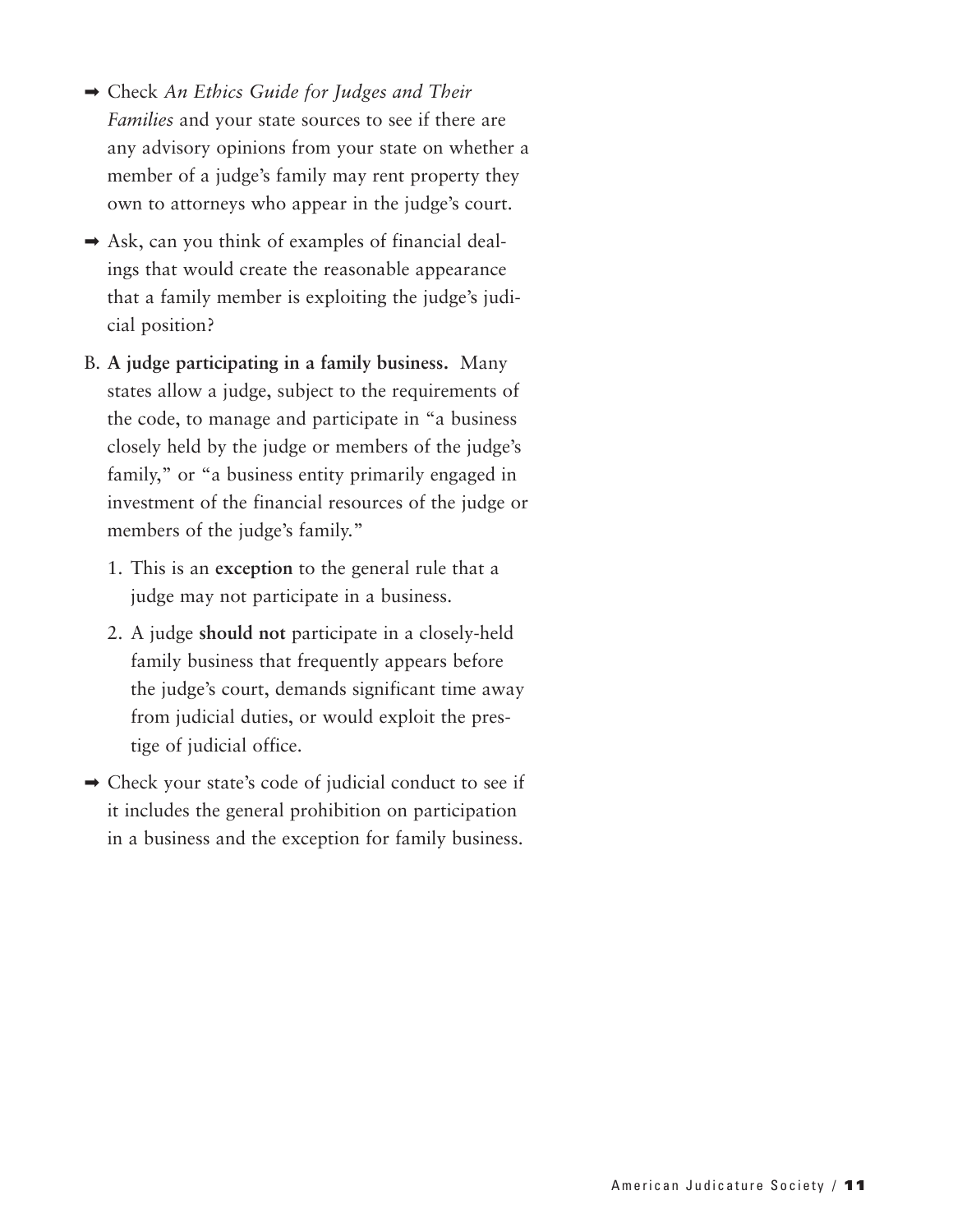#### **VI. Gifts and loans**

- A. A judge is required to **inform** family members residing in the judge's household of the constraints upon the judge's receipt of gifts and loans and **discourage** those family members from violating them.
	- 1. A "gift, bequest, favor or loan to a member of the judge's family residing in the judge's household might be viewed as intending to influence the judge" (Commentary to Canon  $4D(5)(a)$ ).
	- 2. A judge cannot "reasonably be expected to know or control all of the financial or business activities of all family members residing in the judge's household."
- B. The good news is that few gifts or loans are prohibited under the code. However, a judge must urge family members residing in the judge's household not to accept any gift, bequest, favor, or loan from a party, attorney, or other person, who **has come or is likely to come before the judge**, or whose interests have come or are likely to come before the judge.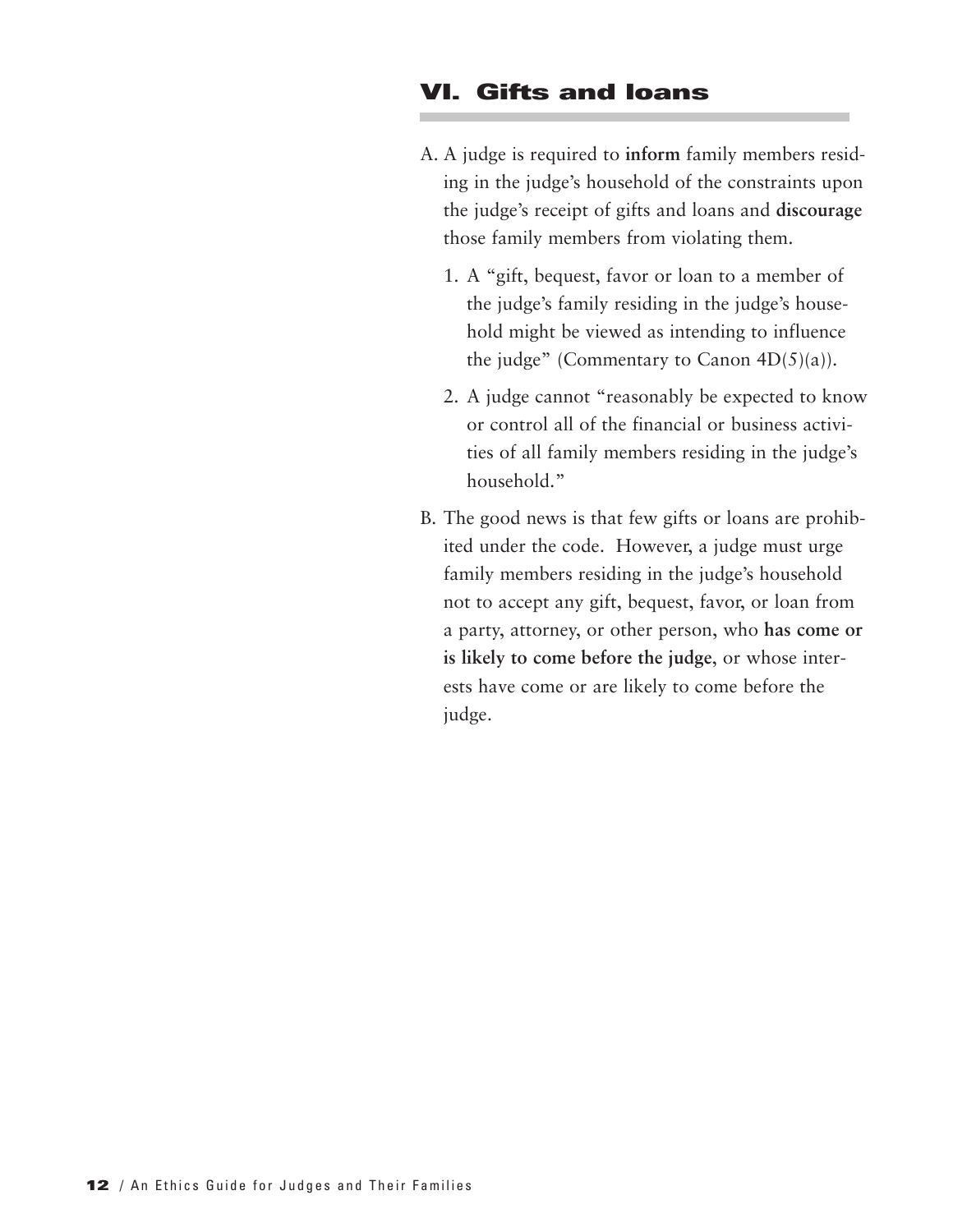#### **VII. Acting as an attorney for family members**

- A. A judge **may**:
	- 1. give **uncompensated legal advice and counseling** to family members,
	- 2. **draft or review documents** for members of the judge's family so long the judge does so without compensation, and
	- 3. **attend** a deposition or other legal proceeding to offer moral support as a spectator, without directly or indirectly lending advice or assistance, if the judge is likely to remain unknown, and the proceeding is not in a court in which the judge sits.
- B. A judge **may not** serve as counsel or function as an **advocate or negotiator** in a legal matter on behalf of a family member **even if:**
	- 1. the representation takes place in a different state,
	- 2. the judge receives no compensation, and
	- 3. the judge's representation requires no courtroom appearance.

#### **VIII. When a judge may serve as a fiduciary**

- A. A judge may serve as a fiduciary for a member of the judge's family — in other words, **a spouse, child, grandchild, parent, or grandparent.**
	- 1. That is an **exception** to the general rule prohibiting a judge from serving as a fiduciary.
	- 2. A fiduciary is a relationship such as **executor, administrator, trustee, and guardian.**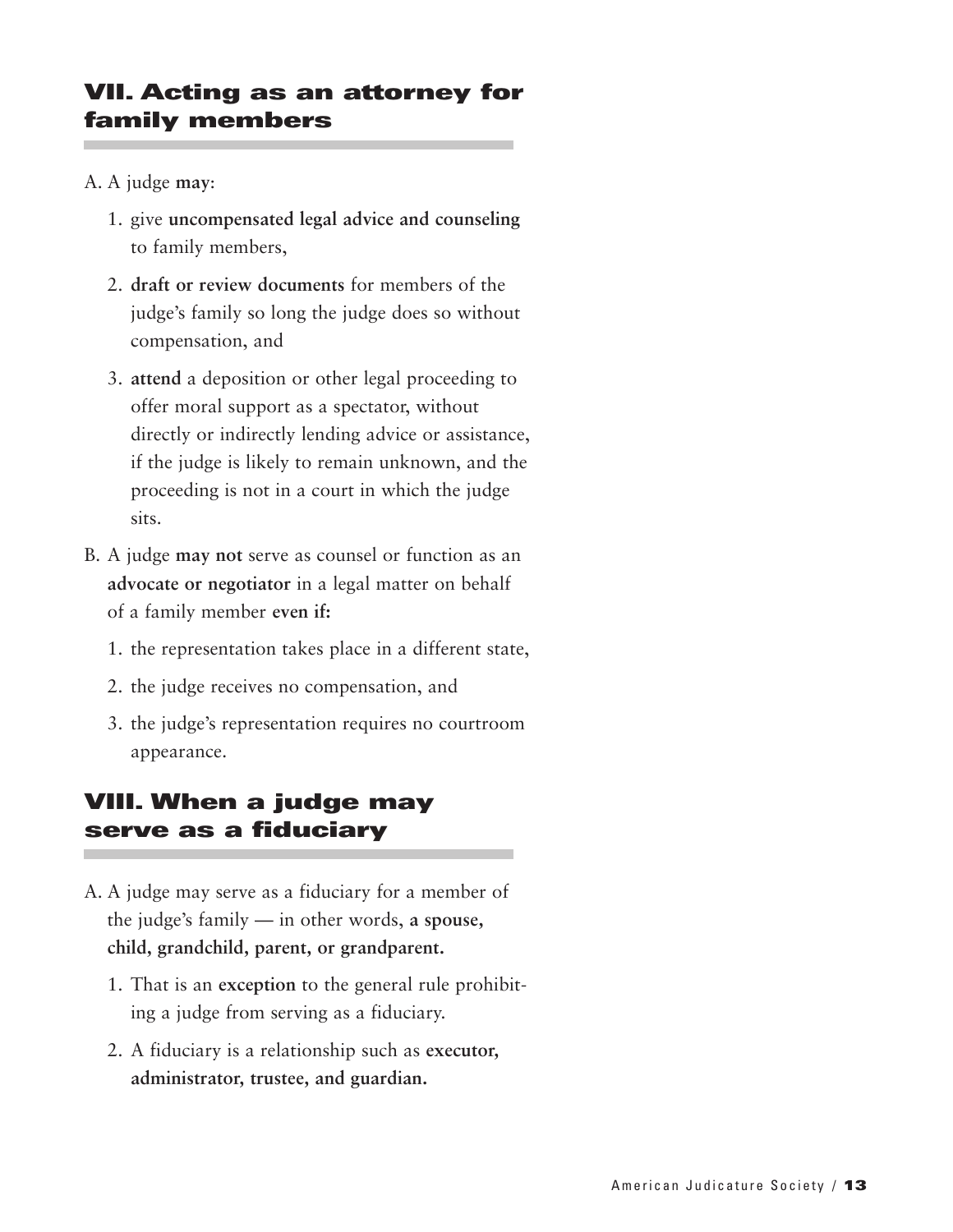- B. That exception, however, is **subject to limitations:**
	- 1. The service must not take so much time it interferes with the **proper performance of judicial duties.**
	- 2. The judge's service must not force the trust to divest holdings that require the judge to disqualify frequently from cases if the divestiture would **harm the trust.**
	- 3. It must be unlikely that the judge as a fiduciary will be engaged in **proceedings that would ordinarily come before the judge.**
	- 4. The estate, trust, or ward must not become involved in **adversary proceedings in the court on which the judge** serves or one under its appellate jurisdiction.
	- 5. The **same restrictions on financial activities** that apply to a judge personally also apply to the judge while acting in a fiduciary capacity.
	- 6. The judge must **keep informed** about the judge's fiduciary economic interests.
- C. If a judge may serve as a fiduciary, he or she may be paid a **reasonable fee** for those services that does not exceed what anyone else would be paid.
- D. When an individual is a relative of the judge but is not the judge's spouse, child, grandchild, parent, or grandparent, the judge must have **a close familial relationship** with the relative to be able to serve as a fiduciary. Whether a relationship is a "close familial relationship" depends on such factors as intimacy of address; recognition by others of a close relationship; frequent contact by phone or in person; shared meals, holidays, and family events; assistance with physical, medical, legal or emotional needs; and length of the relationship.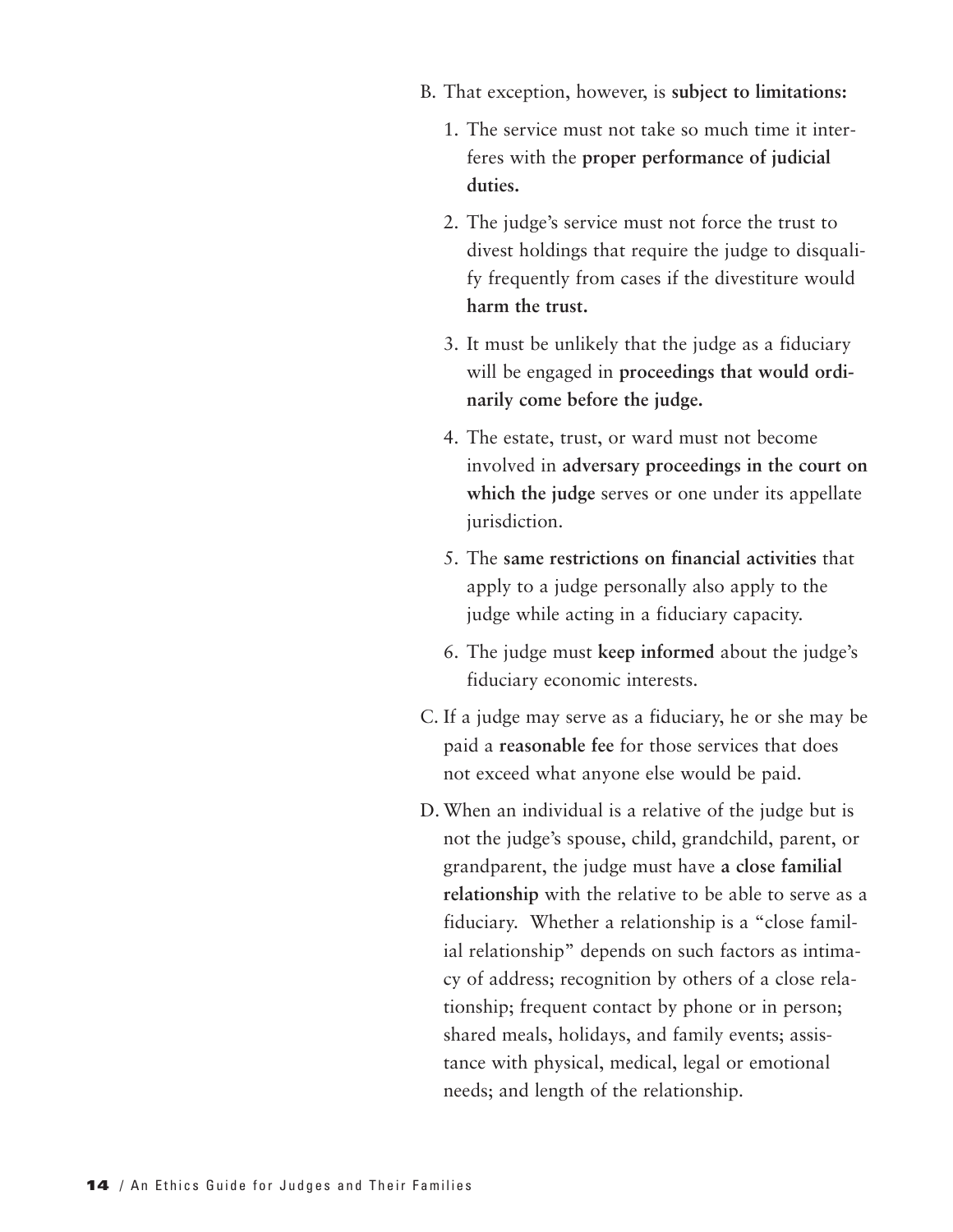#### **IX. Misuse of office**

- A. By far the way judges most often get in trouble involving family is when a relative gets in trouble, and the judge gets involved and helps in a way that someone who is not a judge could not.
	- 1. Canon 2B provides:

A judge shall not allow family, social, political or other relationships to influence the judge's judicial conduct or judgment. A judge shall not lend the prestige of judicial office to advance the private interests of the judge or others . . . .

- 2. Relatives need to understand that a judge-relative is not supposed to exercise judicial power or use the prestige of the office to help a relative out and should refrain from asking the judge-relative to intervene with police, prosecutors, or other judges.
- 3. A judge is required to **encourage** relatives to refrain from conveying that they are in a **special position** because of their relationship to the judge.
- 4. Improper judicial involvement can range from presiding in a relative's case; asking for help from a police officer, prosecutor, or presiding judge; and making inquiries that impliedly ask for favors.
- B. **Presiding in a family member's case.** A judge may not sit as a judge in a family member's criminal case even if the judge does not treat the relative more favorably than other defendants facing similar charges.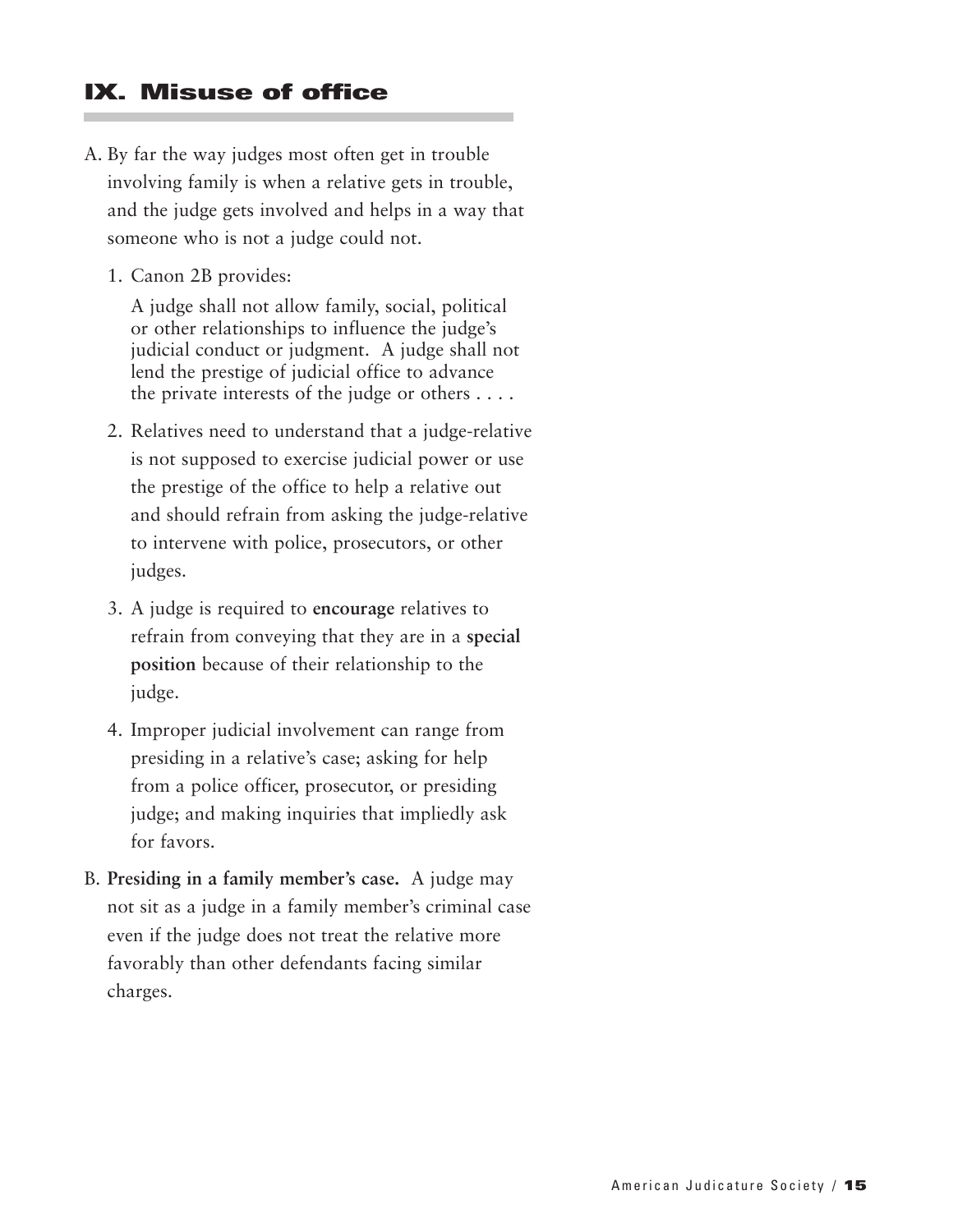#### C. **Intervening in relatives' disputes**

- 1. A judge should not ask police officers, prosecutors, and other judges for **favors**, such as dismissing a ticket, on behalf of a relative.
- 2. A judge should be aware that a telephone call to police about a relative's ticket, for example, even if innocently undertaken, may result in preferential treatment for the family member. Therefore, even if the judge does not expressly request a favor, a judge should not make **inquiries** into a criminal case in which the defendant is a relative.
- 3. A judge should not preside in a **civil case** in which a relative is the person asking for damages or in a criminal case in which a relative is the victim.
- 4. A judge should not ask a police officer or other public officer to take action to resolve a relative's dispute.

#### D. **Giving family members court business**

- 1. A judge may not order parties in cases to use programs, such as counseling services, that are owned or administered by family members.
- 2. A program provided by a relative may be on a list of programs from which defendants choose if the judge does not actively participate in the defendant's decision.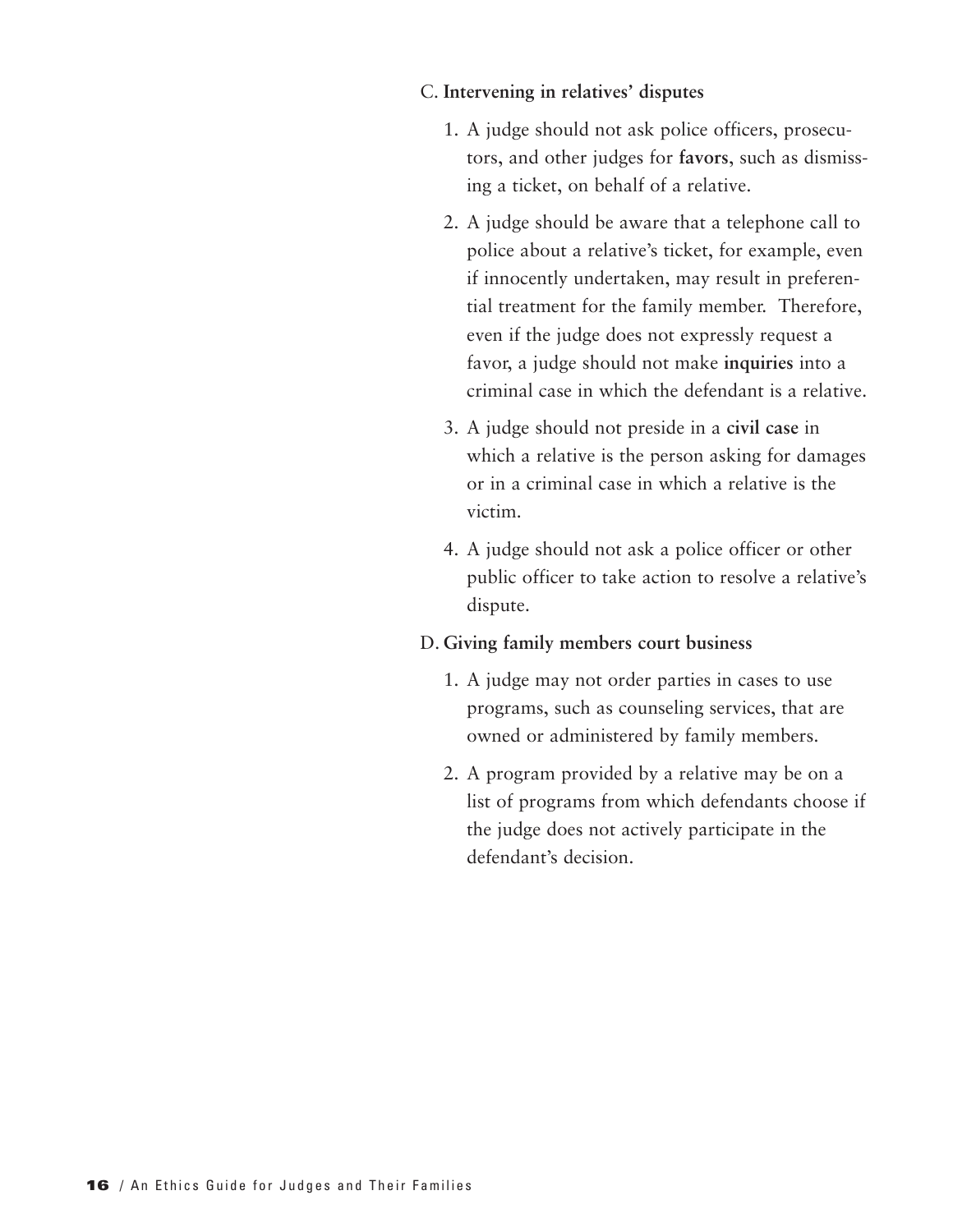#### **X. Hiring or appointing relatives**

- A. The code of judicial conduct requires a judge to "avoid **nepotism** and favoritism" (Canon 3C(4)).
- ➡ Check to determine if your state's code differs from the model code.
- $\rightarrow$  Check to see if your state has an anti-nepotism statute that applies to judicial hiring.
- B. The closer the **relationship** between the judge and the prospective employee, the more rewarding the **position**, and the greater the degree of day-to-day **supervision and contact** between the judge and the employee the more likely the decision to hire the relative would violate the prohibition on nepotism.
	- 1. The decision to hire a relative must be made solely on the basis of the prospective employee's **merit**.
	- 2. The position for which the judge is considering hiring a relative must be **announced or advertised** in the same manner other vacancies within the court.
	- 3. **Other qualified applicants** must be considered.
- C. To provide a less subjective and more uniform and impartial standard to guide judicial appointments, some states have adopted a rule that prohibits the appointment of a relative, regardless of merit, within a certain degree of relationship.
- ➡ Check *An Ethics Guide for Judges and Their Families* to see if your state is one that has adopted this approach (usually in an advisory opinion).
- $\rightarrow$  Ask, do you think there should be a rule that prohibits the appointment of a judge's relative within the court system, regardless of merit, within a cer-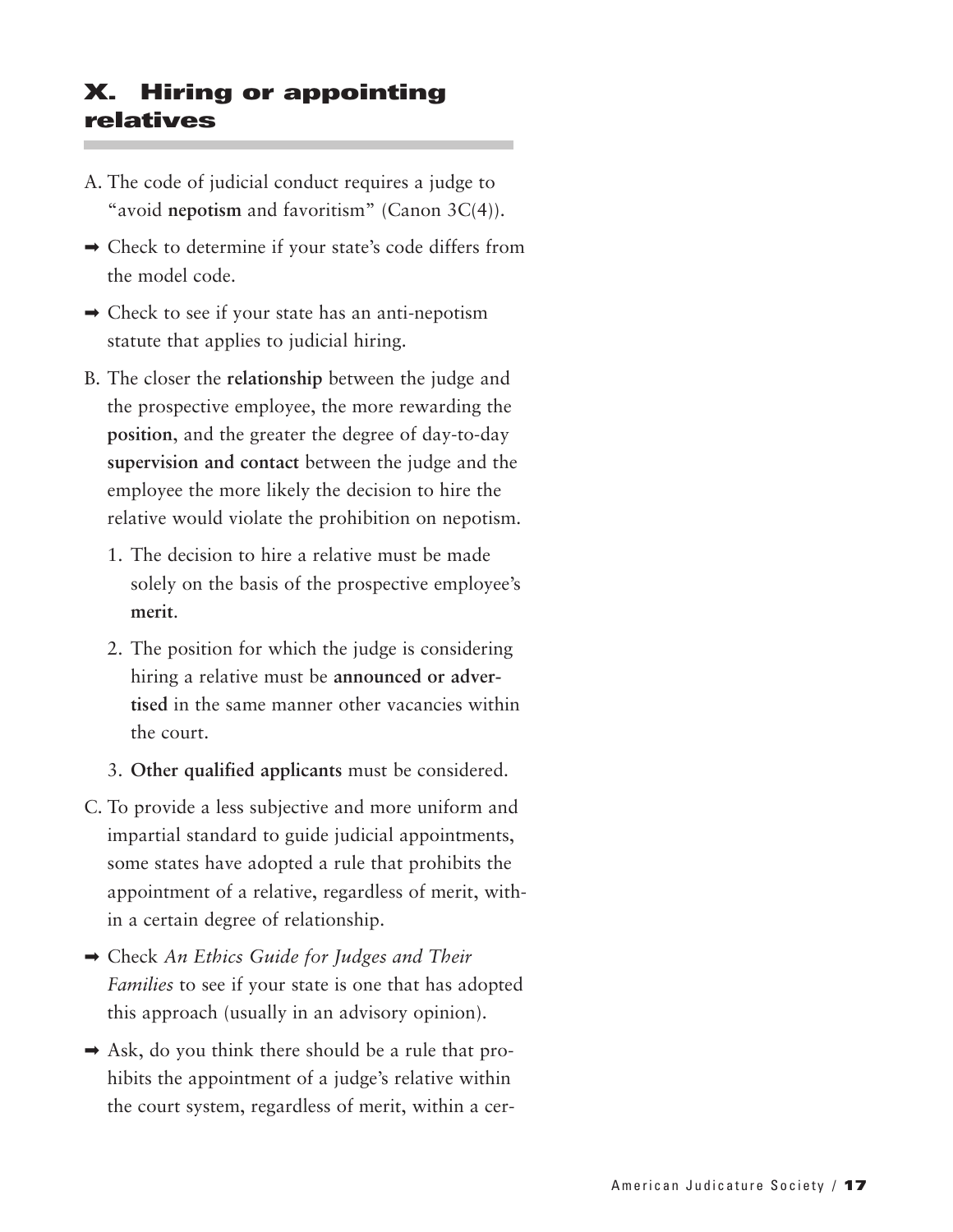tain degree of relationship? Who do you think should be included in that prohibition? Spouse? Children? Siblings? Parents? Cousins? Aunts and uncles? Grandparents? Grandchildren? Nieces and nephews? Do you think the rule should depend on how closely the person in the position works with the judge? Should it apply to the judge's clerk? Secretary? Bailiff?

- D. Most advice suggests that **continuation of a court employee's employment** is permissible if a court employee's relative becomes a judge or if, through a marriage (either the judge's, the employee's, or a relative of either), the court employee becomes related to a judge.
- E. The nepotism rules prohibits a judge from appointing a relative as **counsel for indigent defendants** in criminal cases.
- F. A judge may not appoint a relative to serve in a position such as **guardian ad litem, receiver, trustee, administrator, referee, master, mediator, commissioner, or pro tem judge**.
- G. A judge may not appoint as defense counsel or fiduciary an **attorney who is affiliated to a relative,** for example, as a law partner.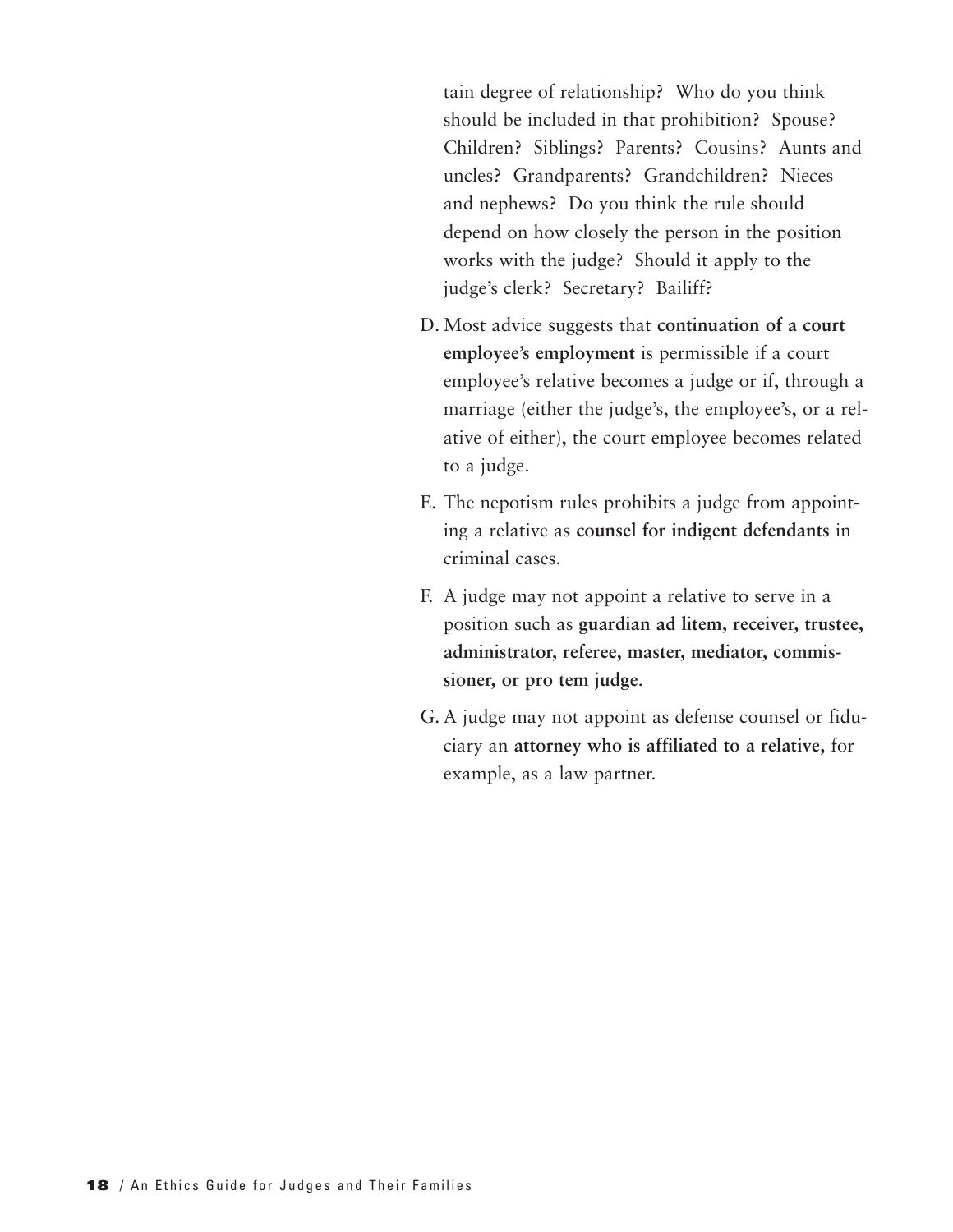#### **XI. Disqualification**

- A. All states in their code of judicial conduct, statutes, or procedural rules have adopted rules for when a judge is disqualified (also known sometimes as "recused") and cannot sit in a case.
- ➡ Check your state's code of judicial conduct, statutes, and code of civil procedure for the disqualification rules and note any differences between the applicable rules and the model rule, particularly differences that relate to family members.
	- 1. A judge who is neutral and appears to be neutral is a necessary element of justice and an essential prerequisite for public confidence in the decisions issued by the judiciary.
	- 2. Most disqualification rules, like Canon 3E of the model code of judicial conduct, create a general requirement for disqualification whenever a judge's "impartiality might reasonably be questioned."
	- 3. Most codes list examples of specific circumstances in which a judge's impartiality might reasonably be questioned.
- B. Some of the specific rules establish the interest or involvement of a member of the judge's family in the case as the basis for the judge's disqualification. Under the specific rules of the 1990 model code, disqualification is required:
	- 1. If the judge knows that the **judge's spouse, parent, or child wherever residing or any member of the judge's family residing in the judge's household** has an **economic interest** (Canon 3E(1)(c)):
		- a) in the **subject matter** in controversy, or
		- b) in a **party** to the proceeding.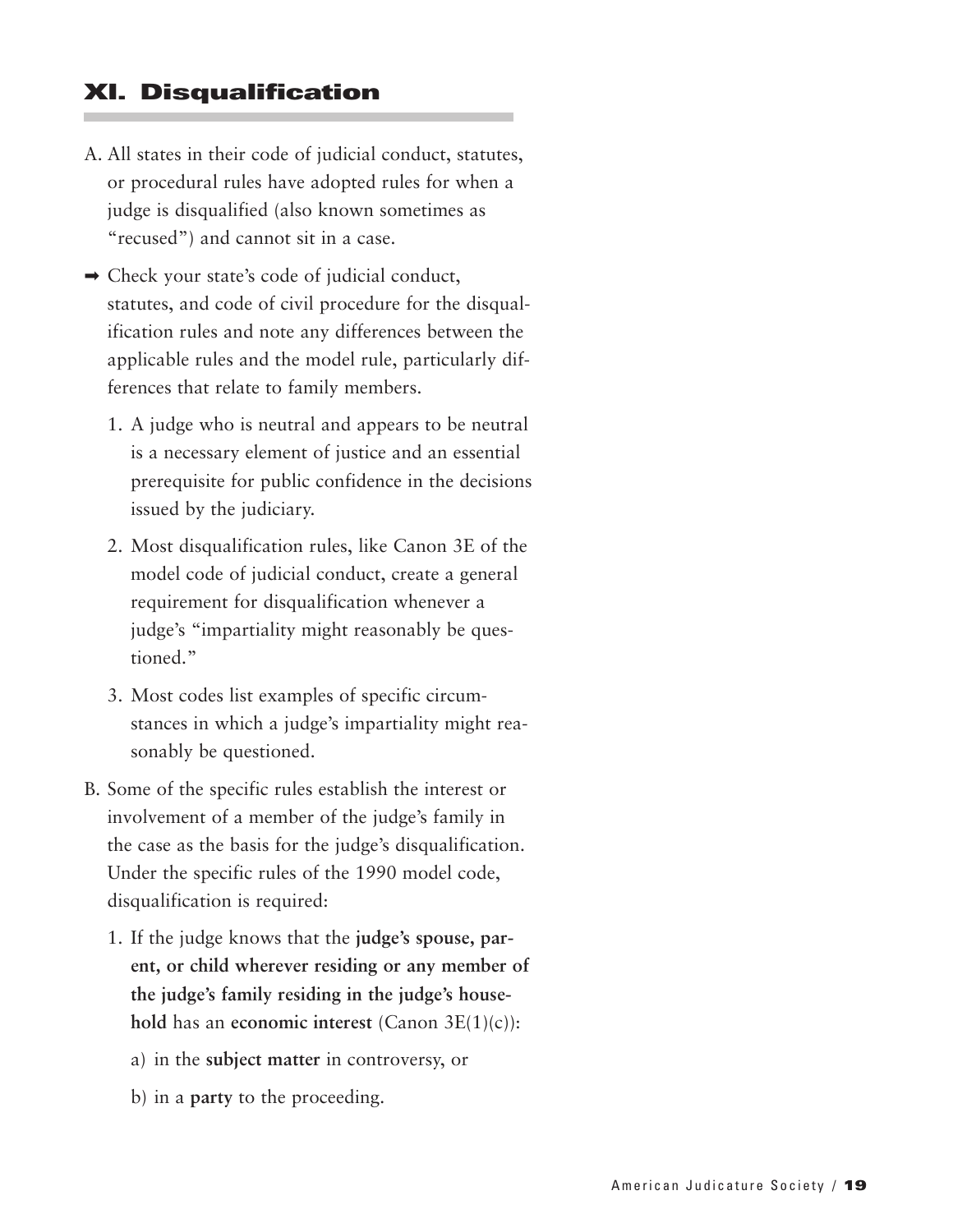- 2. If the **judge, the judge's spouse, or a person within the third degree of relationship** to either of them, or the spouse of such as person:
	- a) is a **party** to the proceeding,
	- b) is an **officer, director, or trustee** of a party,
	- c) is acting as a **lawyer** in the proceeding,
	- d) is likely to be a **material witness** in the proceeding, or
	- e) has a more than **de minimis interest** that could be substantially affected by the proceeding.
- 3. Persons within the third degree of relationship are **great-grandparent, grandparent, parent, uncle, aunt, brother, sister, child, grandchild, great-grandchild, nephew, and niece.**
- ➡ Check to see if what degree of relationship is disqualifying in your jurisdiction and what relatives are included.
- $\rightarrow$  Give the participants a couple minutes to jot down a list of people within the third degree of relationship to them by name.
- C. **Remittal or Waiver.** Disqualification based on a family relationship or interest can usually be remitted, in other words, waived by the parties if the judge discloses on the record the basis of the judge's disqualification, and the parties and the lawyers, without participation by the judge, agree that the judge should not be disqualified on the record.
- $\rightarrow$  Check your state's code of judicial conduct, statutes, and code of civil procedure for the rule on remittal or waiver.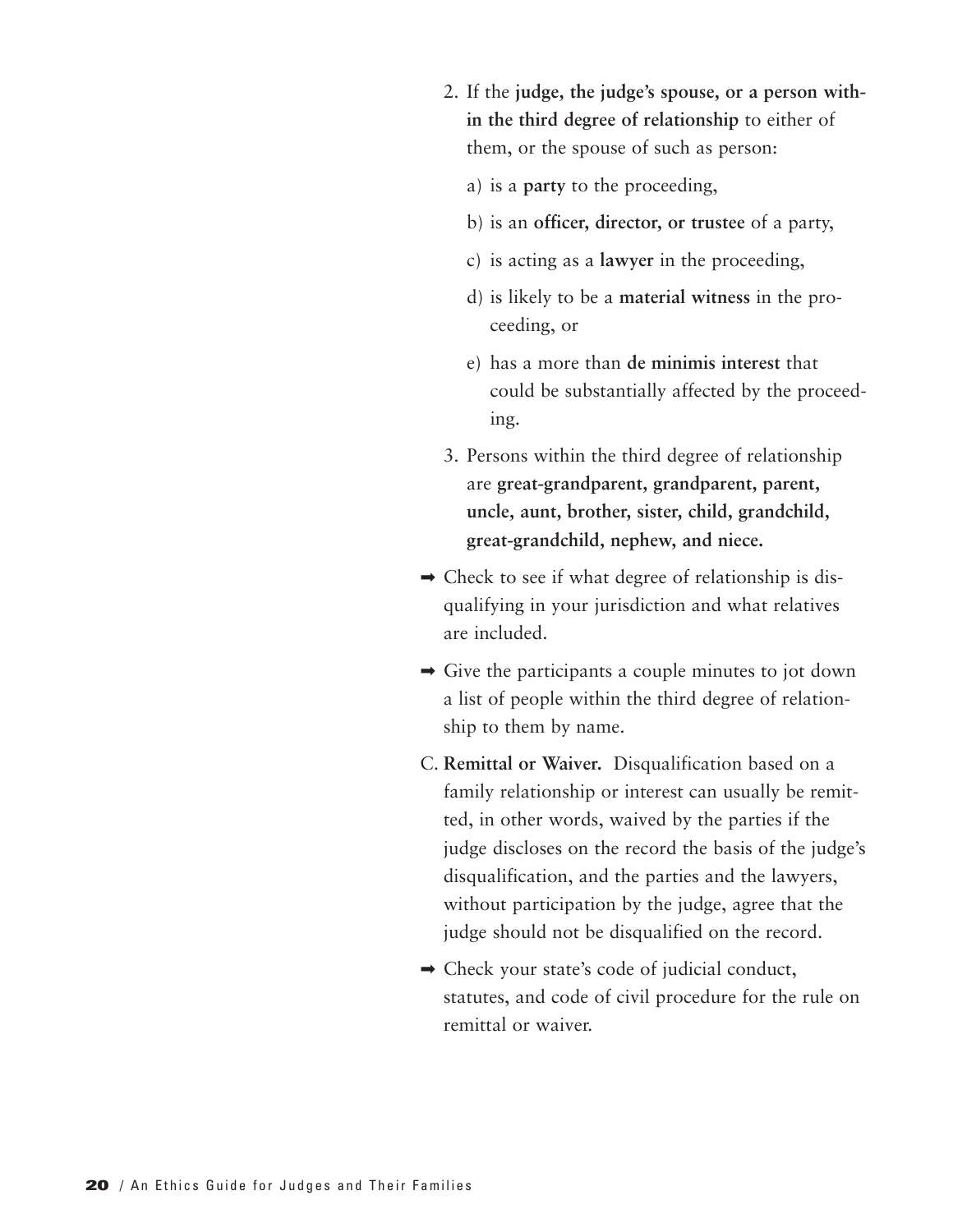#### D. **A lawyer in the family**

- 1. One of the questions that frequently is raised for judges as family members is, if a family member is an attorney in a local **law firm**, may the judge hear cases in which attorneys in the law firm other than the relative appear? The situation is not specifically addressed in most rules.
	- a) In some states, if a relative of a judge within the third degree is a partner, associate, or summer associate with a lawyer or law firm, the judge is automatically prohibited, absent waiver, from presiding over cases in which one of the attorneys is affiliated with the family member.
	- b) In other states, the mere fact that a judge's relative is a partner, associate, or summer associate with a lawyer or law firm does not require automatic disqualification from cases in which the lawyer or law firm appears.
- ➡ Check *An Ethics Guide for Judges and Their Families* and your state sources to see which of these approaches your state has taken.
- $\rightarrow$  Ask, do you think there should be a bright-line rule stating that a judge is always disqualified if a firm appears in which a family member is a partner? An associate? Or do you think it is best to evaluate the issue on a case-by-case basis?
	- 2. In states where there is no rule automatically requiring disqualification, a judge should consider:
		- a) whether the judge's relative is a partner, shareholder, associate, or of counsel in the firm,
		- b) the size of the firm,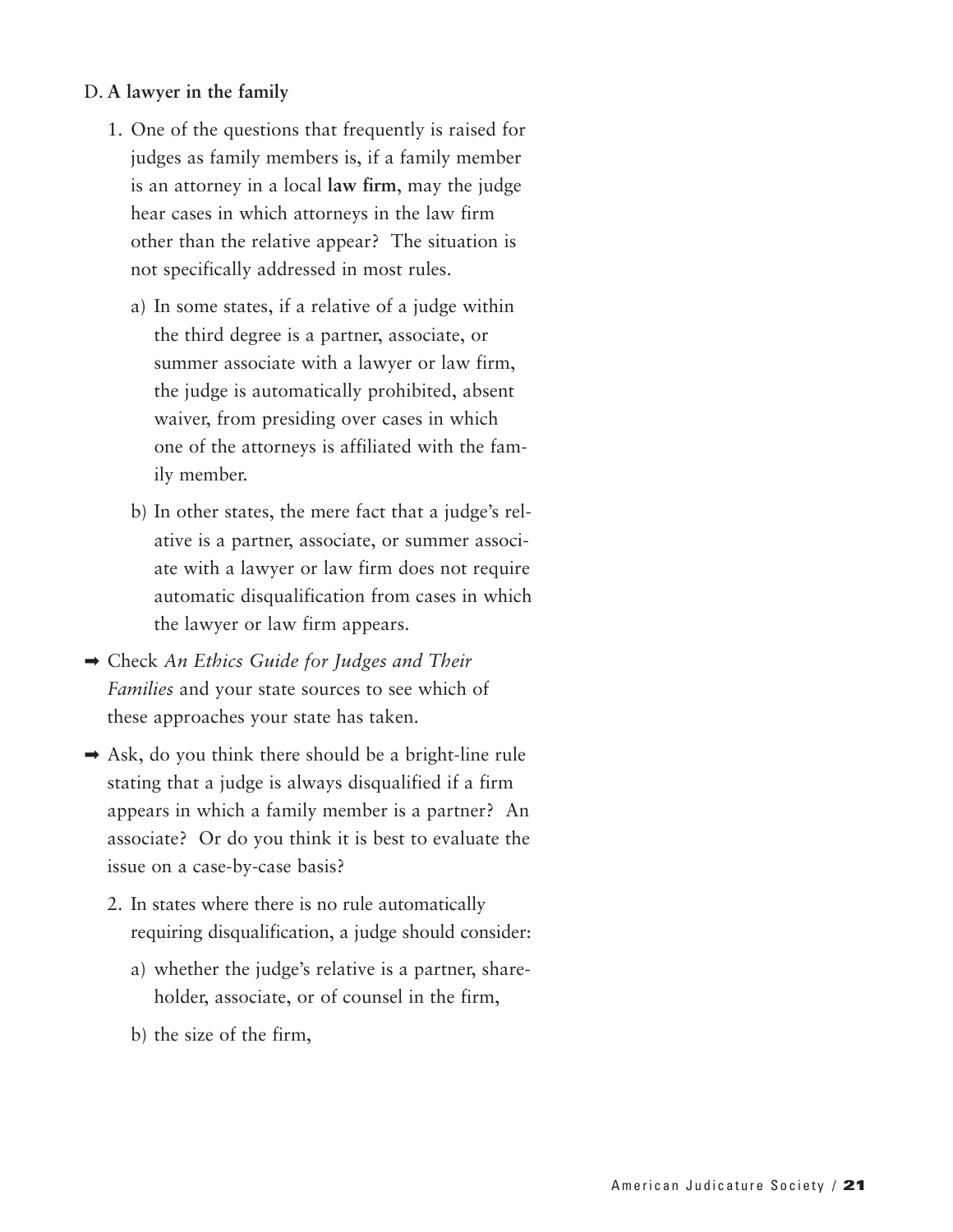- c) whether the fee the firm will receive in the case is based on an hourly fee or is contingent on the client winning the case,
- d) the nature of the case, in particular, its financial impact on the relative's law firm,
- e) the prominence of the judge's relative's name in the firm name,
- f) the size of the court,
- g) the size of the community, and
- h) the frequency of the firm's appearance in the judge's court.
- 3. The smaller the firm, the smaller the court and community, the more often a firm appears before the judge, the more likely the judge will be disqualified when a family member's firm appears particularly in contingency fee cases and particularly if the family member is a partner.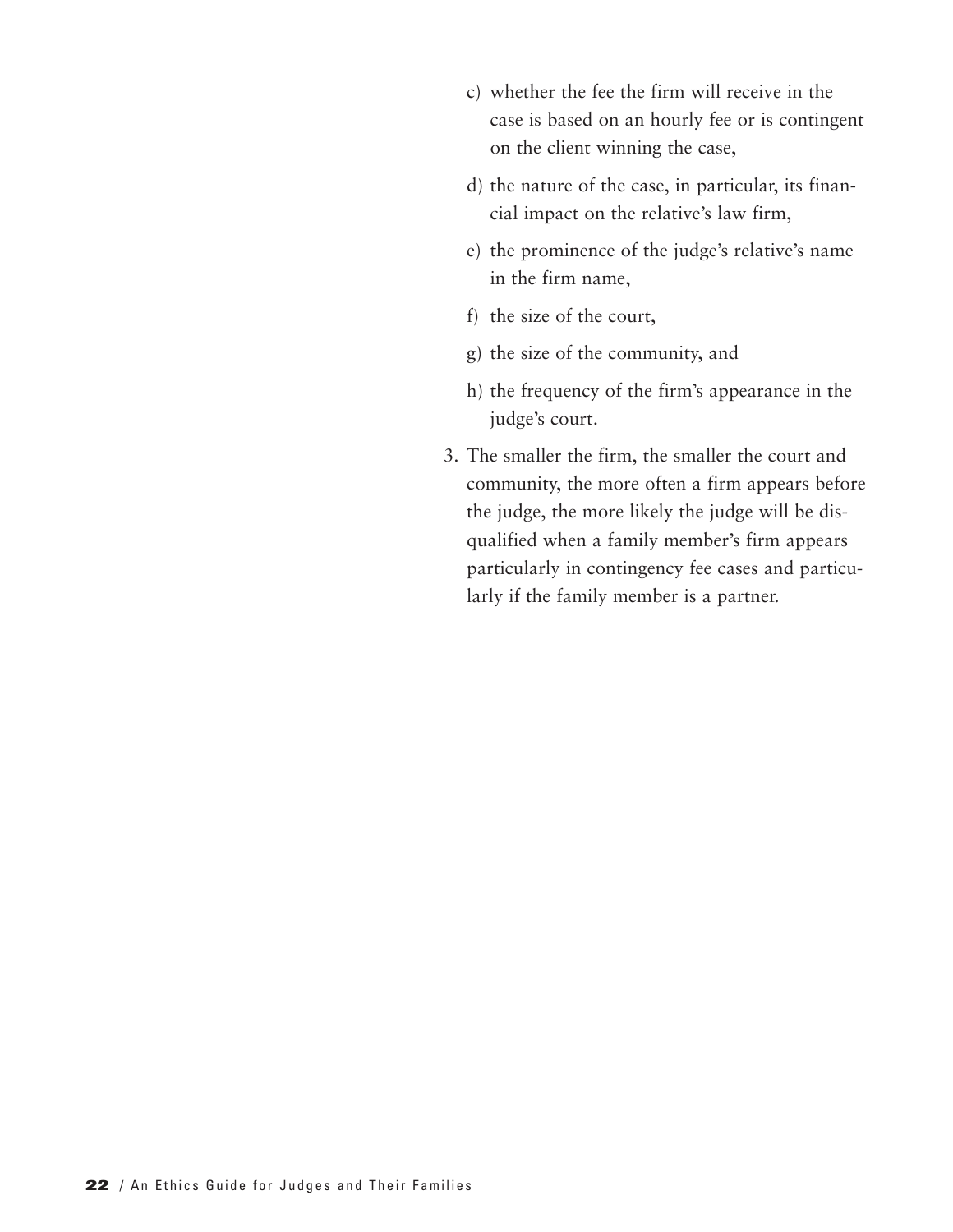#### **XII. Political activity by members of a judge's family**

 $\rightarrow$  Have the audience discuss, "Do you think there is an inevitable public belief that the views of a judge's politically active spouse also indicate the thinking of the judge and the court represented by that judge? Do you think the public can accept the political neutrality of a judge despite the political involvement of the judge's spouse? Why or why not?

#### A. **Code provisions**

- 1. Emphasize that nothing in the code of judicial conduct in any state has ever prevented members of a judge's family from running for political office, supporting others' candidacy for political office, or being involved publicly in other political activities **as long as they are careful not to suggest their activities reflect the judge's convictions as well.**
	- a) Many judicial family members do refrain from such activities and other community involvement out of concern that their activities may hurt a judge's re-election chances. Those restrictions, however, are self-imposed and are not required by the code of judicial conduct.
- $\rightarrow$  Ask the audience for specific examples of ways their participation in political activities changed when they or a member of their family became a judge. Ask relatives whether they refrained from political activities because of concerns about violating the code of judicial conduct, embarrassing the judge, or hurting the judge's re-election changes.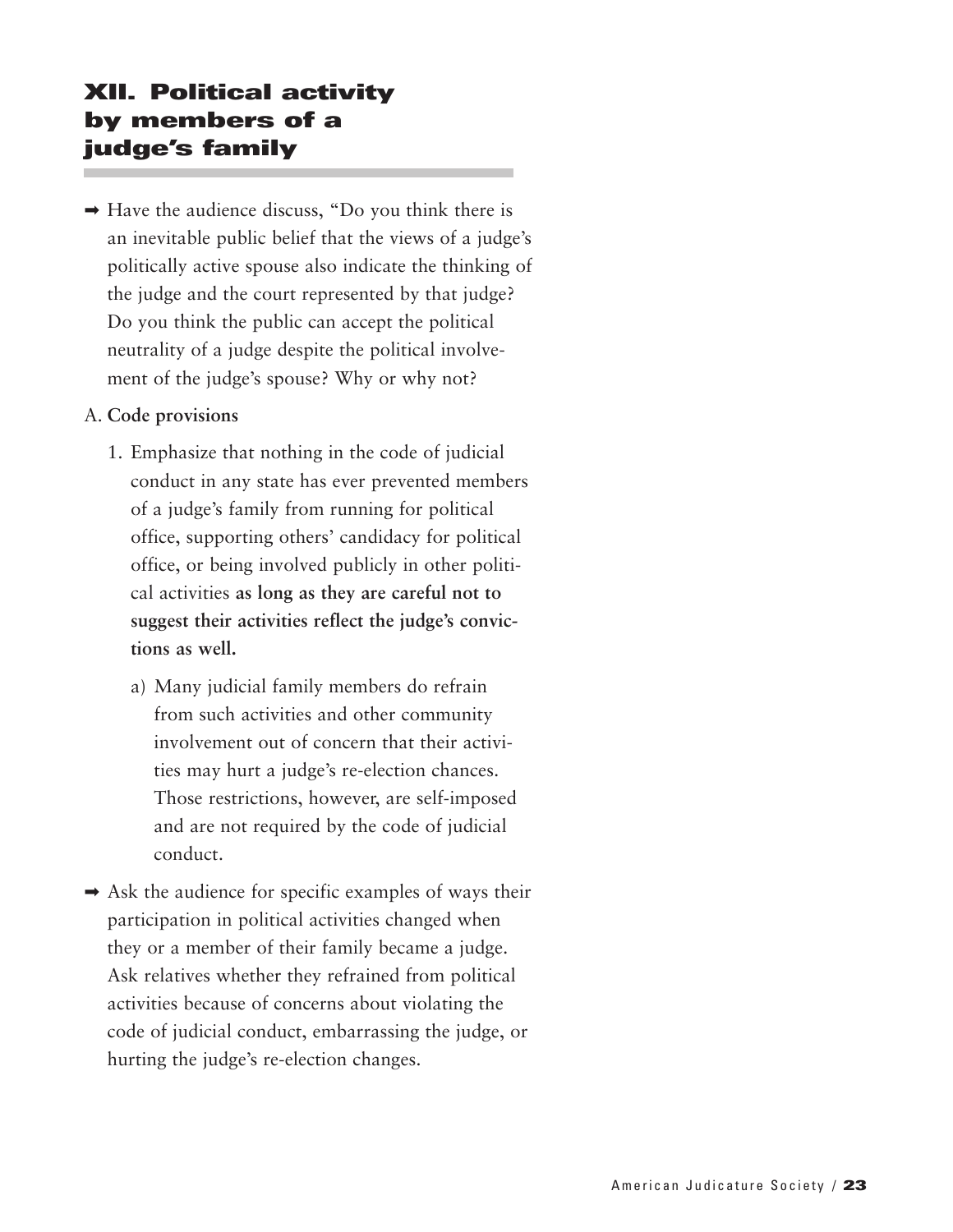- b) At most, the code has required that a judge **encourage** family members to adhere to the **same standards of political conduct** that applied to the judge.
- 2. The revised model code, adopted by the ABA in 1990, **eliminates the duty to dissuade**, except with respect to a judge or judicial candidate's own campaign.
- ➡ Check your state's code of judicial conduct to see what version of this provision is in place.
- B. **Family members participating in a judge's campaign**
- ➡ If judges in your state do not run for office, you may omit this section.
	- 1. A judge who is running for re-election or retention in office is required to "encourage members of the candidate's family to adhere to the **same standards of political conduct in support of the candidate as apply to the candidate.**"
	- 2. That duty read together with the restriction on judges campaigning requires a judge to encourage members or his or her family, in general, to "maintain the dignity appropriate to judicial office and act in a manner consistent with the integrity and independence of the judiciary" and to refrain from making "pledges or promises of conduct in office other than the faithful and impartial performance of the duties of the office," making "statements that commit or appear to commit the candidate with respect to cases, controversies or issues that are likely to come before the court," "knowingly misrepresent[ing] the identity, qualifications, present position or other fact concerning the candidate or an opponent," "personally solicit[ing] or accept[ing]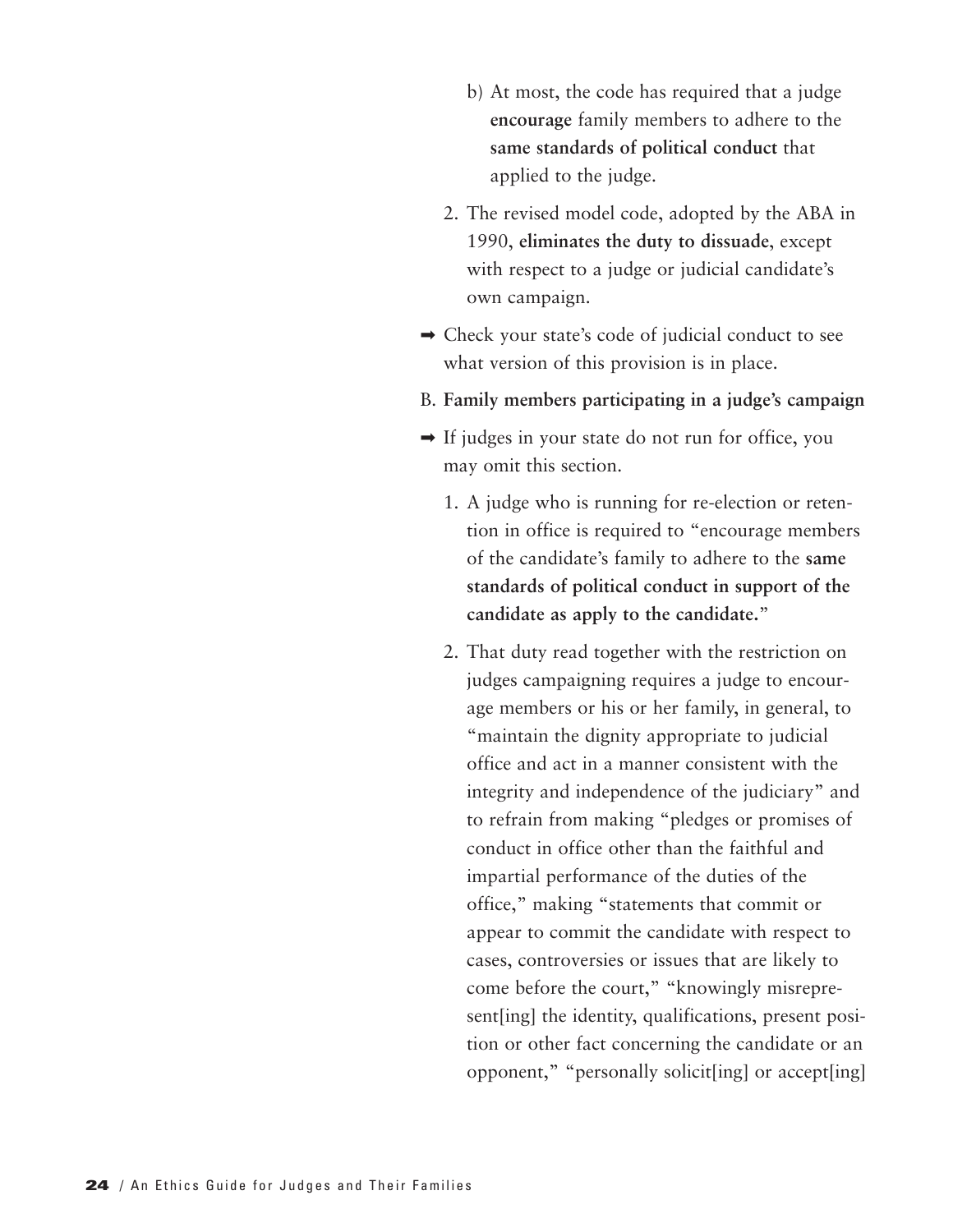campaign contributions," or "personally soliciting publicly stated support."

➡ Check your state's code of judicial conduct to determine what standards of political conduct apply to judges and judicial candidates in their campaigns.

#### C. **Participating in a family member's campaign**

- 1. *Endorsements.* Most state codes of judicial conduct, like the model code, prohibit a judge from publicly endorsing a candidate for public office, including judicial office, even if the candidate is a member of the judge's family. Therefore, a judge is prohibited from **soliciting votes, funds, or other support** for a family member who is running for public office.
- ➡ Check whether your state's prohibits a judge from endorsing candidates, including judicial candidates.
- ➡ Check *An Ethics Guide for Judges and Their Families* and your state sources for advisory opinions on this topic from your state.
	- a) *Public activities.* A judge cannot endorse a family member's candidacy by giving **speeches**, making personal political appearances or personal contacts by telephone or through the media, driving a car that displays a **bumper sticker**, handing out **campaign literature**, signing **letters**, acting or appearing to act as a **political advisor**, soliciting persons to display campaign signs in their yards, handing out **campaign signs** or posters, or maintaining a relative's campaign sign in chambers.
	- b) *Behind the scenes.* A judge cannot endorse a family member's candidacy by behind-thescenes campaign activities such as compiling voter or contribution **lists**, stuffing **envelopes,**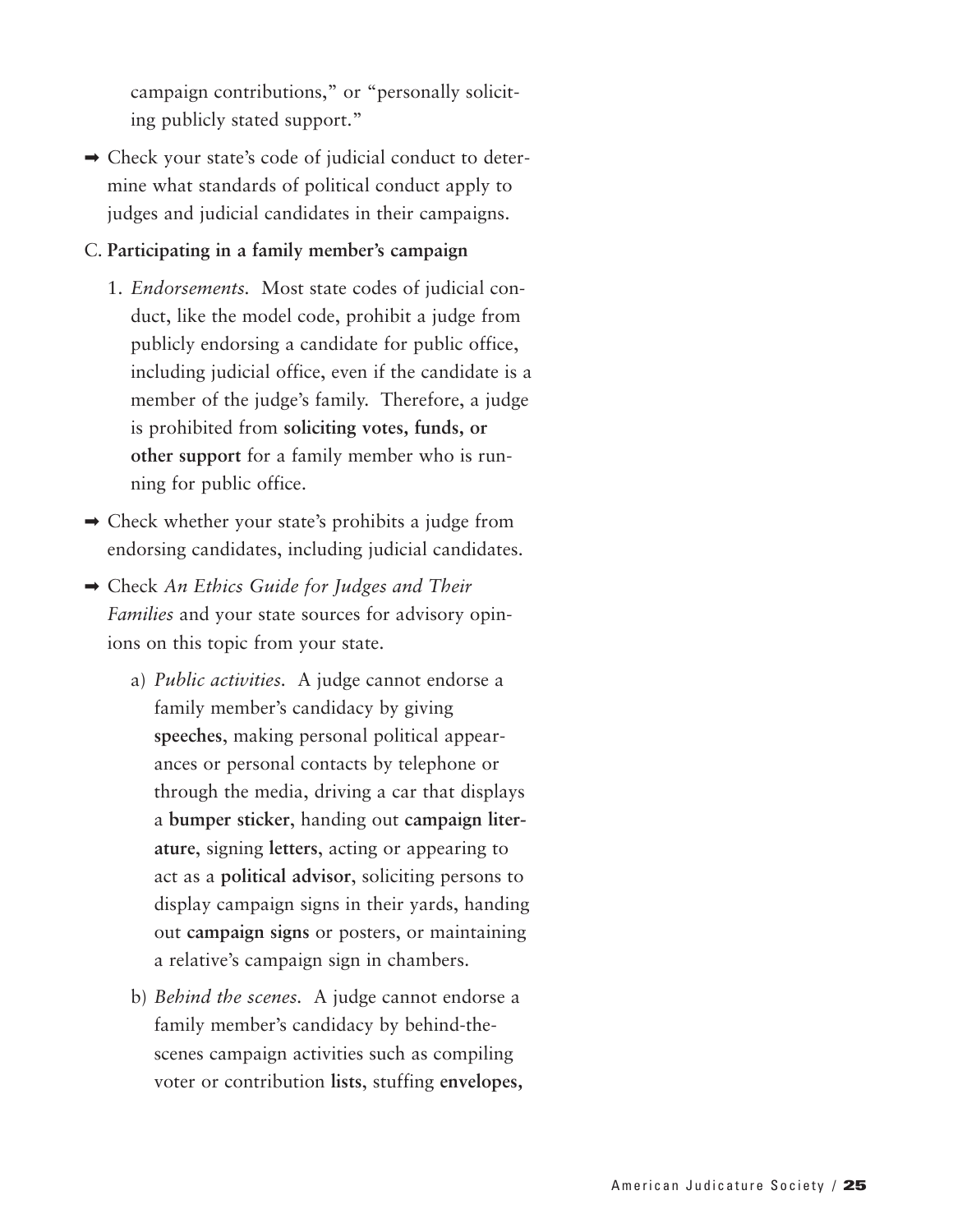**driving** the candidate to events, performing volunteer **manual labor**, delivering or picking up campaign materials from printers or commercial advertisers, and erecting **signs**.

- 2. *Use of the home.* In most states, a candidatespouse may use a home jointly owned or occupied with a judge for campaign events such as fund-raisers or campaign strategy meetings.
	- a) The judge should not **attend or participate**.
	- b) To **dissociate** himself or herself from the event, the judge should not be identified on invitations to the event; should not assist in any preparations; and should be in another part of the house or leave the house.
- ➡ Check *An Ethics Guide for Judges and Their Families* and your state sources for advisory opinions on this topic from your state.
	- 3. *Campaign materials.* Factual information about a relative-candidate's background or family should not tie the candidacy to the judge's office. There is a divergence of advice on whether a judge may be referred to in a family member's campaign literature.
		- a) In some states, a family member's campaign materials cannot use the relative-judge's picture or name and title.
		- b) In some states, a candidate's judge-relative may be included in a family picture reproduced in campaign literature if the judge is not identified or referred to by name or office.
		- c) In some states, a family member's campaign materials may use the judge's name or include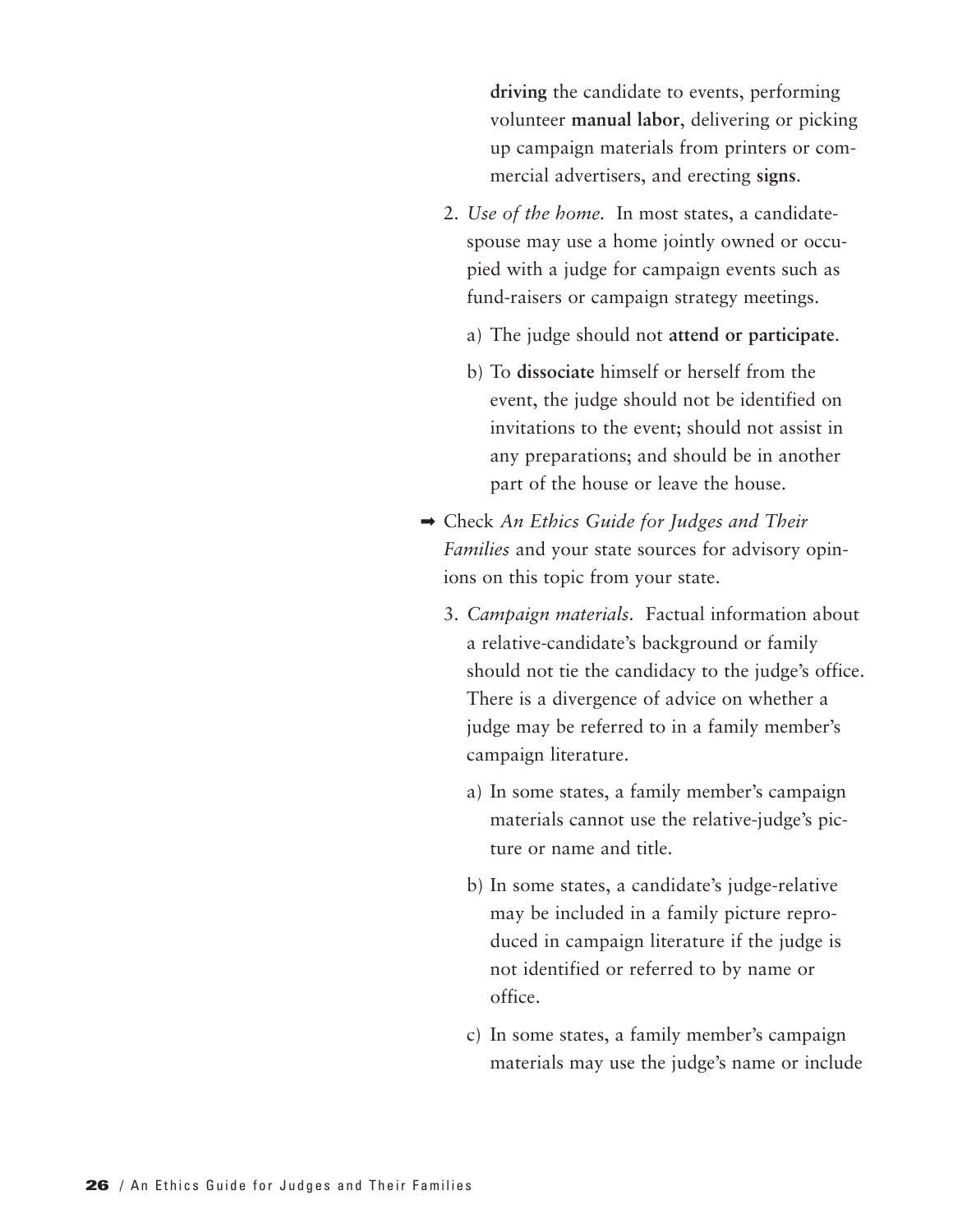the judge in a family photograph but may not identify the judge as a judge.

- d) In some states, a family member's campaign literature may identify the candidate's relative as a judge as long as the judge's office or title are not used or his or her judicial duties discussed, the occupations of other family members are also identified, and the judge is not pictured in robes.
- ➡ Check *An Ethics Guide for Judges and Their Families* and your state sources for advisory opinions on this topic from your state.
- ➡ Ask, how many believe a family member's campaign literature should be able to identify the candidate's relative as a judge as long as the judge's office or title are not used, other family members' occupations are also identified, and the judge is not pictured in robes? Ask for a show of hands, how many believe a family member's campaign materials should not use a relative-judge's picture or name and title? Ask people to explain why or why not.
	- 4. *Accompanying spouse to campaign events.* Whether a judge can escort his or her spouse to political gatherings when the spouse is a candidate varies from state to state, depending, at least in part, on whether the judge is prohibited by the code from attending political events.
		- a) In some states, a judge may accompany a candidate-spouse to political events, including fund-raisers.
		- b) In some states, a judge may accompany a candidate-spouse to political events such as campaign rallies and social functions but not fund-raisers.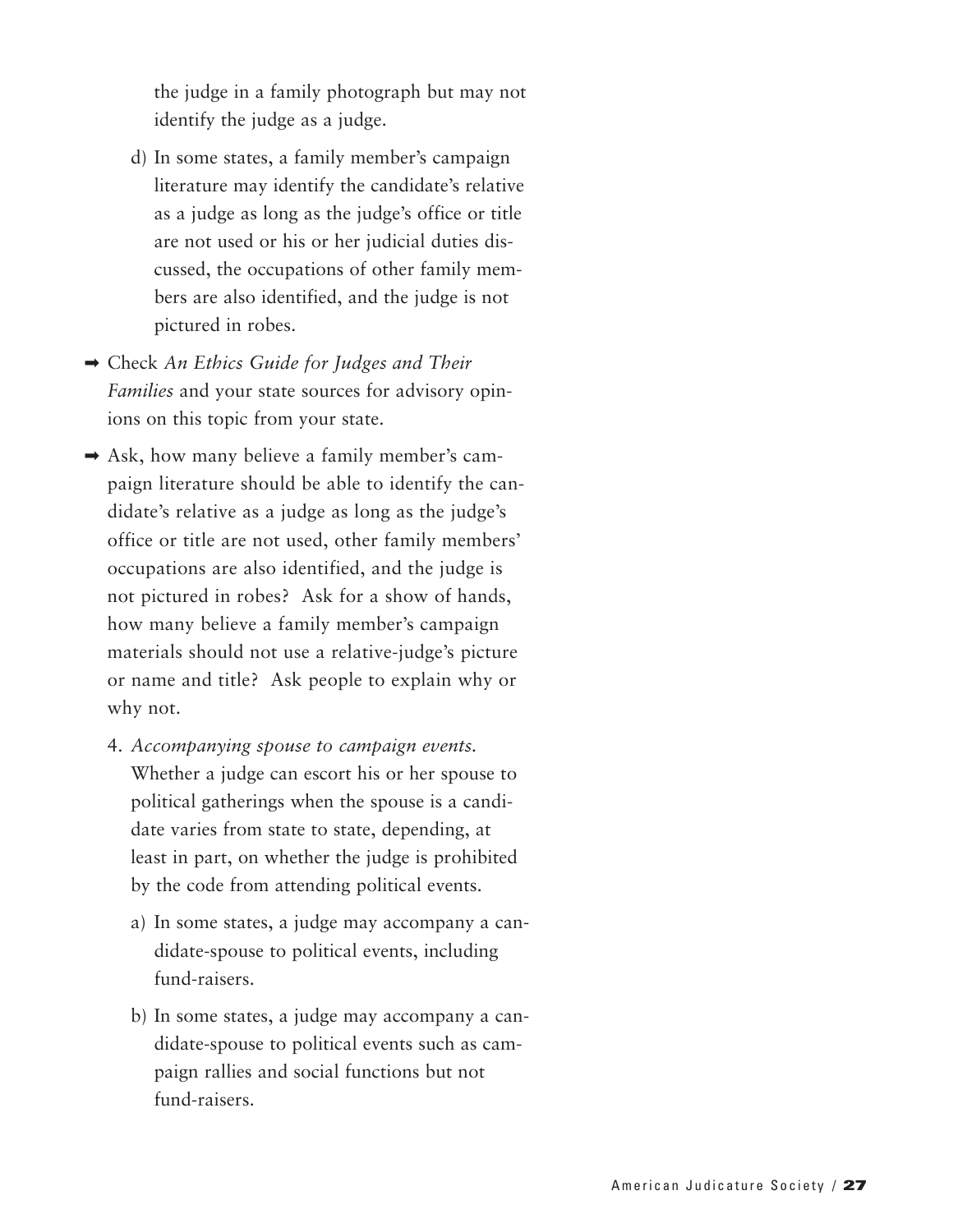- c) In some jurisdictions, a judge may not accompany a candidate-spouse to any political event.
- ➡ Check your state's code to see if a judge is prohibited from attending political events.
- ➡ Check *An Ethics Guide for Judges and Their Families* to determine if the question whether a judge can escort his or her spouse to political gatherings when the spouse is a candidate has been decided in your state and discuss any relevant opinions.
	- d) Even those states that allow a judge to escort his or her spouse to campaign events note that the judge's appearance must be **discreet and low-profile** and the judge may not be introduced by title or make comments on behalf of the spouse's candidacy
	- e) Even those states that prohibit a judge from escorting his or her candidate-spouse to any political event allow a judge to escort a candidate-spouse to **civic, social, religious, community, cultural, or recreational events** even if the spouse engages in some campaigning as long as the judge would have attended if the spouse were not a candidate.
- $\rightarrow$  Ask, how many believe a judge should be able to escort his or her spouse to political gatherings when the spouse is a candidate? Ask people to explain why or why not.
	- 5. *Campaign contributions.* Whether a judge can make a financial contribution to the campaign of a spouse or other family member varies depending on each state's rule regarding political contributions by judges.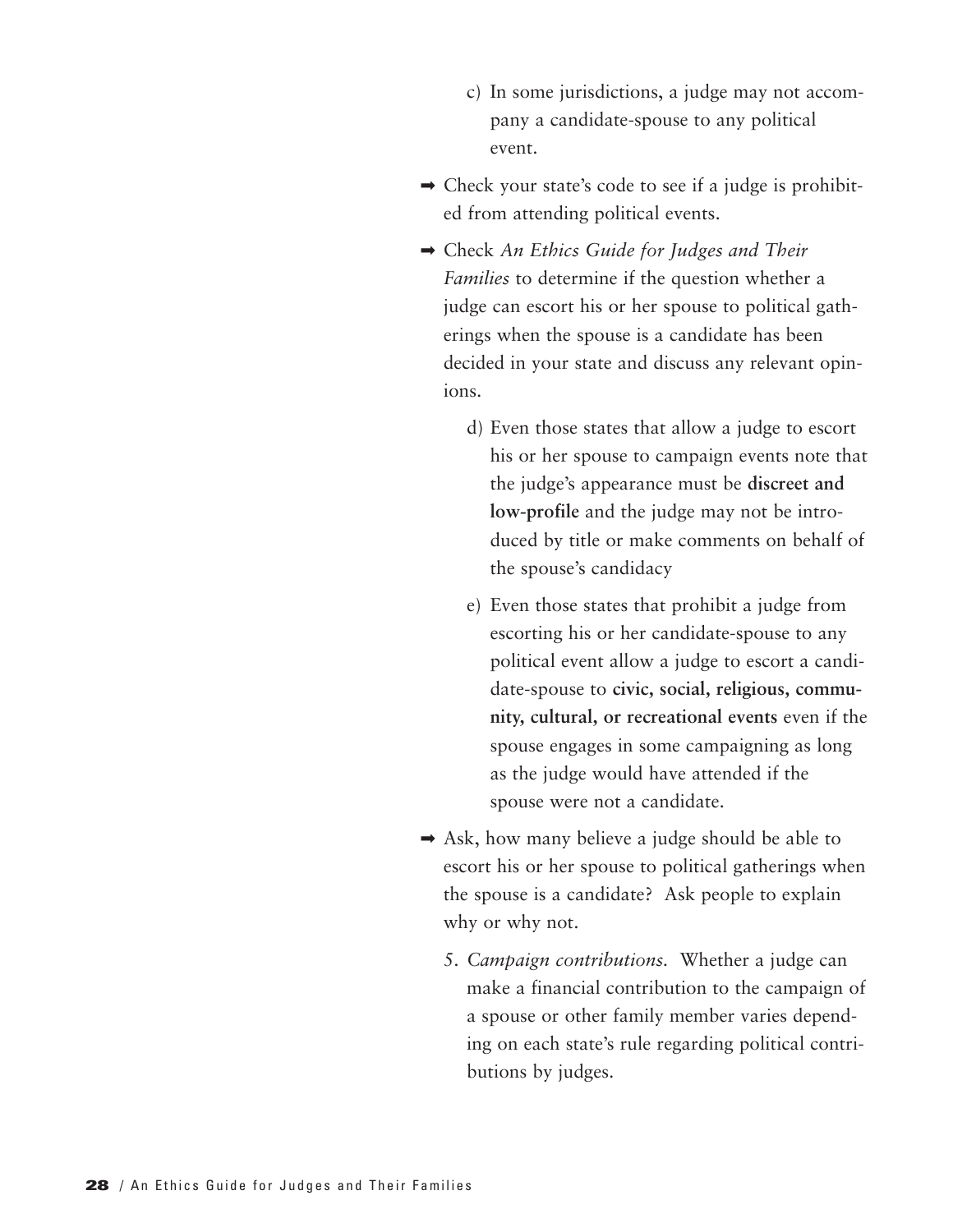- ➡ Check your state's code of judicial conduct to determine what the rule is for making contributions to political campaigns.
- D. **When a family member is involved in another candidate's campaign.** Members of a judge's family may participate in another individual's campaign for public office as long as the relative takes every precaution to insulate the judge from involvement and to ensure that the family member's participation is not misunderstood as surrogate judicial participation.
	- 1. *Use of the judge's home.* A judge's spouse can probably use their joint home to host political events, but the judge should not encourage, assist, or concur in the events and should take all reasonable measures to dissociate himself or herself from the events
- ➡ Ask, how many believe a spouse should not hold a political event in a home the spouse shares with a judge? Ask people to explain why or why not. Ask, assuming the spouse holds such an event at the home, what should the judge do to dissociate himself or herself from the event?
	- 2. *Campaign signs.* A judge should not permit a sign endorsing a political candidate to be erected on property jointly owned by the judge and the judge's spouse unless the sign indicates it only reflects the spouse's endorsement.
- ➡ Ask, who agrees that a judge should try to dissuade the judge's spouse from posting a political candidate's sign at the marital home? Ask, what arguments would you use and do you think how do you think an attempt would go over with your spouse? Ask, assuming that attempt fails, do you think a judge should post a disclaimer on the sign?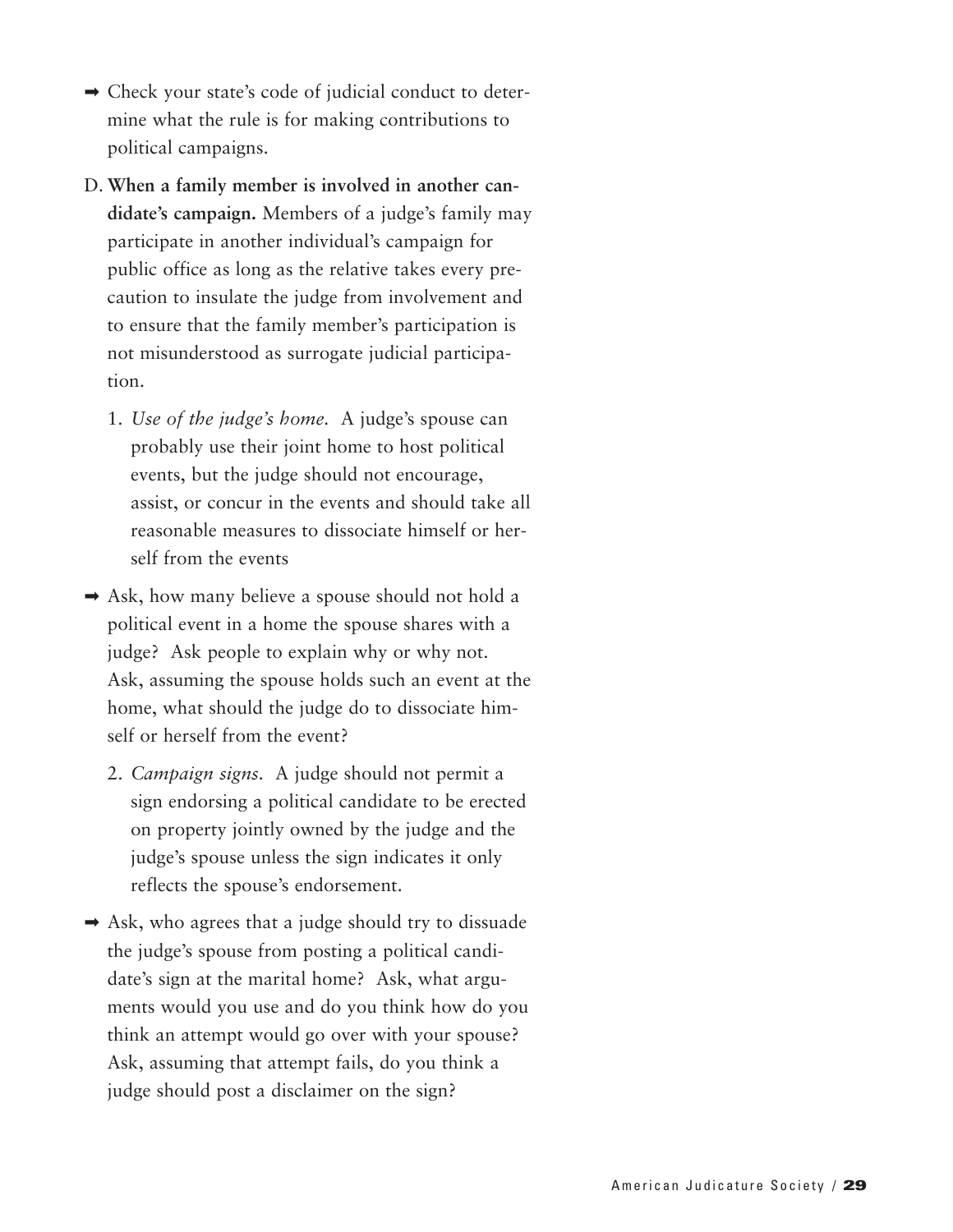- 3. *Contributions.* If a judge is prohibited from making political contributions, the judge's spouse should not use the couple's joint funds to make a contribution to a political campaign but may make a contribution from the spouse's separate funds. To ensure that the contribution is perceived as that of the spouse and not the judge, the judge must play no role in the decision to contribute and there must be no reference to the judge's name and position.
- $\rightarrow$  Ask the audience, how can a spouse ensure that a contribution makes no reference to the judge's name and position?
- E. **Other political conduct**
	- 1. **Party office.** A judge's family member may be a **member or officer of a political party or organization**, such as a local political party's women's club, a political party committee, or a county political organization.
	- 2. **Political events.** A judge **may not accompany** the judge's spouse to political events such as fundraisers for political candidates, the governor's inaugural ball if it is a fund-raiser, a state political party convention, a dinner honoring the President sponsored by a national political party, or a reception to promote the governor's re-election.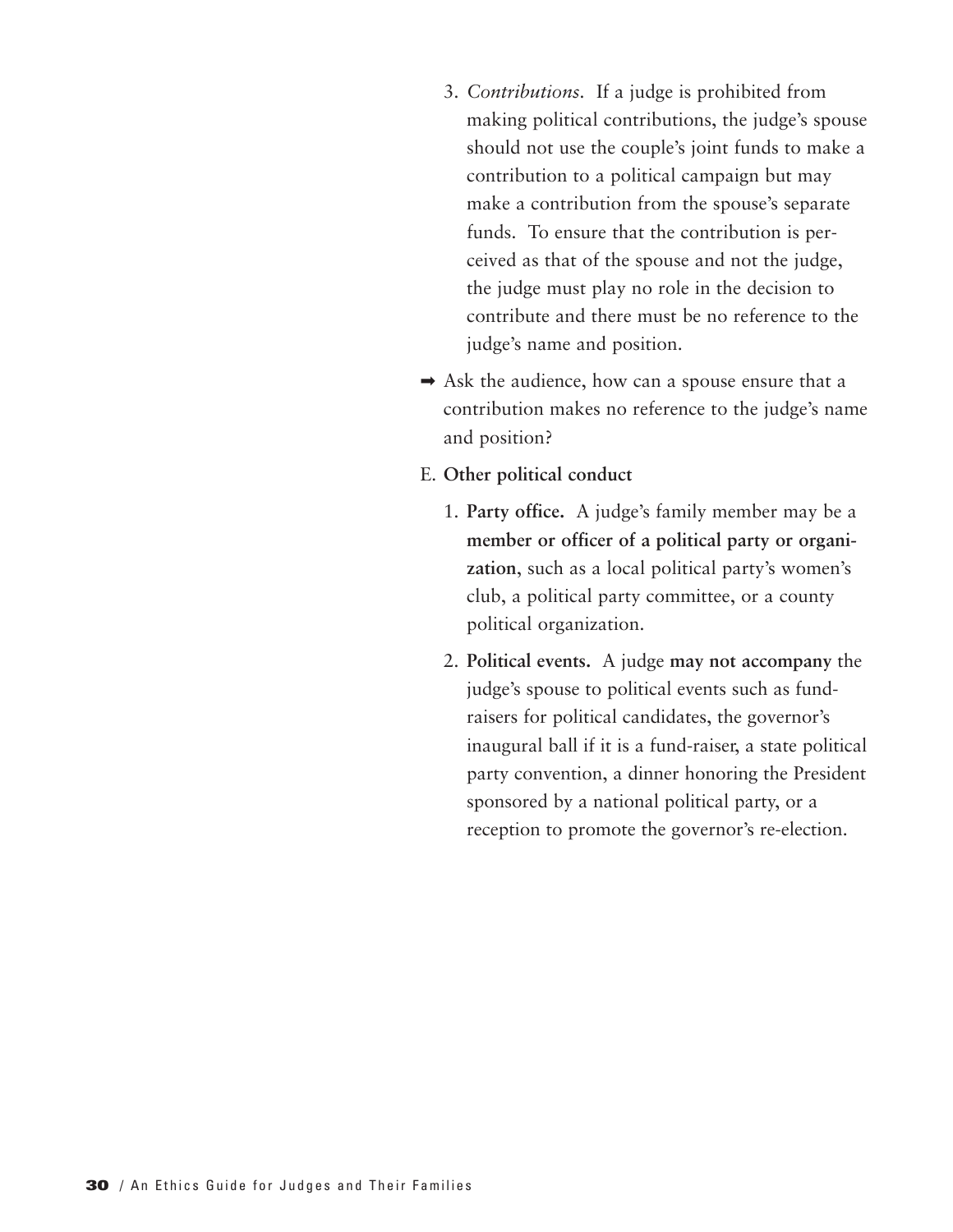### *Ethics for Judges and Their Families*



#### **Handouts**

The rules described in the following handouts apply in most states because the states' codes of judicial conduct are based on the American Bar Association Model Code of Judicial Conduct. However, states often depart from the model in a few respects when adopting a code of judicial conduct and, therefore, the rules may vary from state-tostate. Moreover, sometimes judicial ethics advisory committees in different states have reached different conclusions about the best way to resolve the conflicts between being a judge and being a family member. The handouts indicate areas where states differ, but the code of judicial conduct and ethics advisory opinions in the relevant jurisdiction should be consulted. The handouts are an abridged version of *An Ethics Guide for Judges and Their Families*, available from the American Judicature Society (www.ajs.org/ethics1.html).

**I. If the code of judicial conduct does not apply to family members, why should they know the requirements of the code?**

**II. The code restricts judges as family members both in their actions as judges and their off-the-bench or extra-judicial activities.**

#### **III. Civic and charitable activities**

- A. **Judges and fund-raising.** The prohibition on a judge personally soliciting funds prevents a judge from participating in some of the fund-raising traditional for parents or members of a religious organization, but a judge may donate money, attend most fund-raising events, assist in planning fund-raising activities, and assist behind the scenes.
- B. **Family members and fund-raising.** The code does not prohibit a judge's spouse or other family member from participating in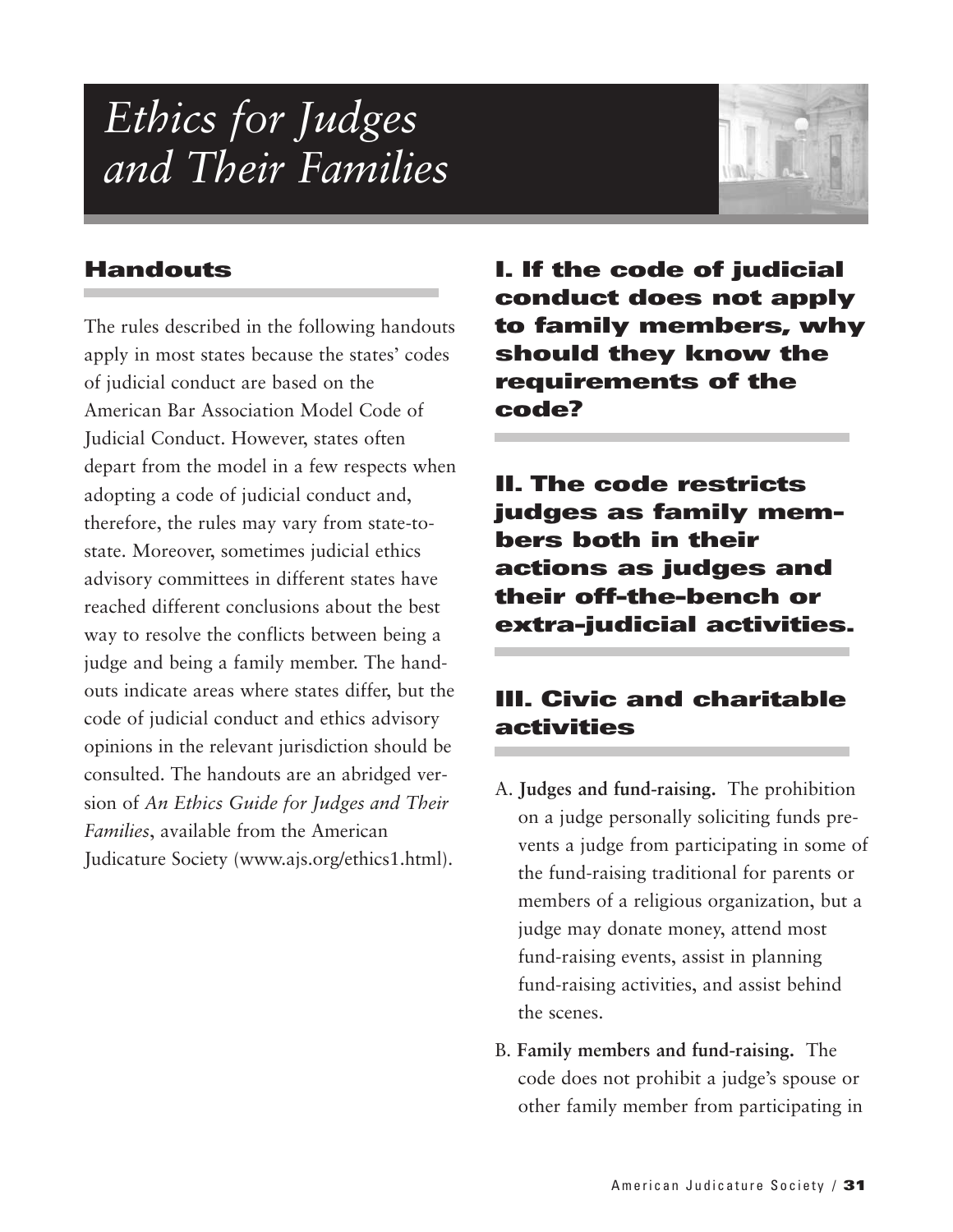fund-raising for civic and charitable organizations as long as the judge does not participate and is not identified in any way with the solicitation of funds.

#### **IV. Financial activities**

- A. **Investments.** A judge is permitted to hold and manage investments, including real estate investments, owned solely by the judge, owned solely by a member or members of the judge's family, or owned jointly by the judge and members of the judge's family.
- B. Commentary to the code states that a judge "should discourage family members from engaging in dealings that would reasonably appear to exploit the judge's judicial position." This rule has been interpreted to prohibit members of a judge's family from renting property they own to attorneys who appear in the judge's court.
- C. **Family business.** Many states allow a judge, subject to the requirements of the code, to manage and participate in "a business closely held by the judge or members of the judge's family," or "a business entity primarily engaged in investment of the financial resources of the judge or members of the judge's family."

#### **V. Gifts and loans**

- A. The code requires a judge to inform family members residing in the judge's household of the constraints upon the judge's receipt of gifts and loans and to encourage those family members to follow them.
- B. Although few gifts or loans are prohibited under the code, a judge must urge family members residing in the judge's household not to accept any gift, bequest, favor, or loan from a party, attorney, or other person who has come or is likely to come before the judge, or whose interests have come or are likely to come before the judge.

#### **VI. Acting as an attorney for family members**

- A. A judge may:
	- 1. give uncompensated legal advice and counseling to family members,
	- 2. draft or review documents for members of the judge's family so long the judge does so without compensation, and
	- 3. attend a deposition or other legal proceeding to offer moral support as a spectator, without directly or indirectly lending advice or assistance, if the judge is likely to remain unknown and the proceeding is in a court in which the judge does not sit.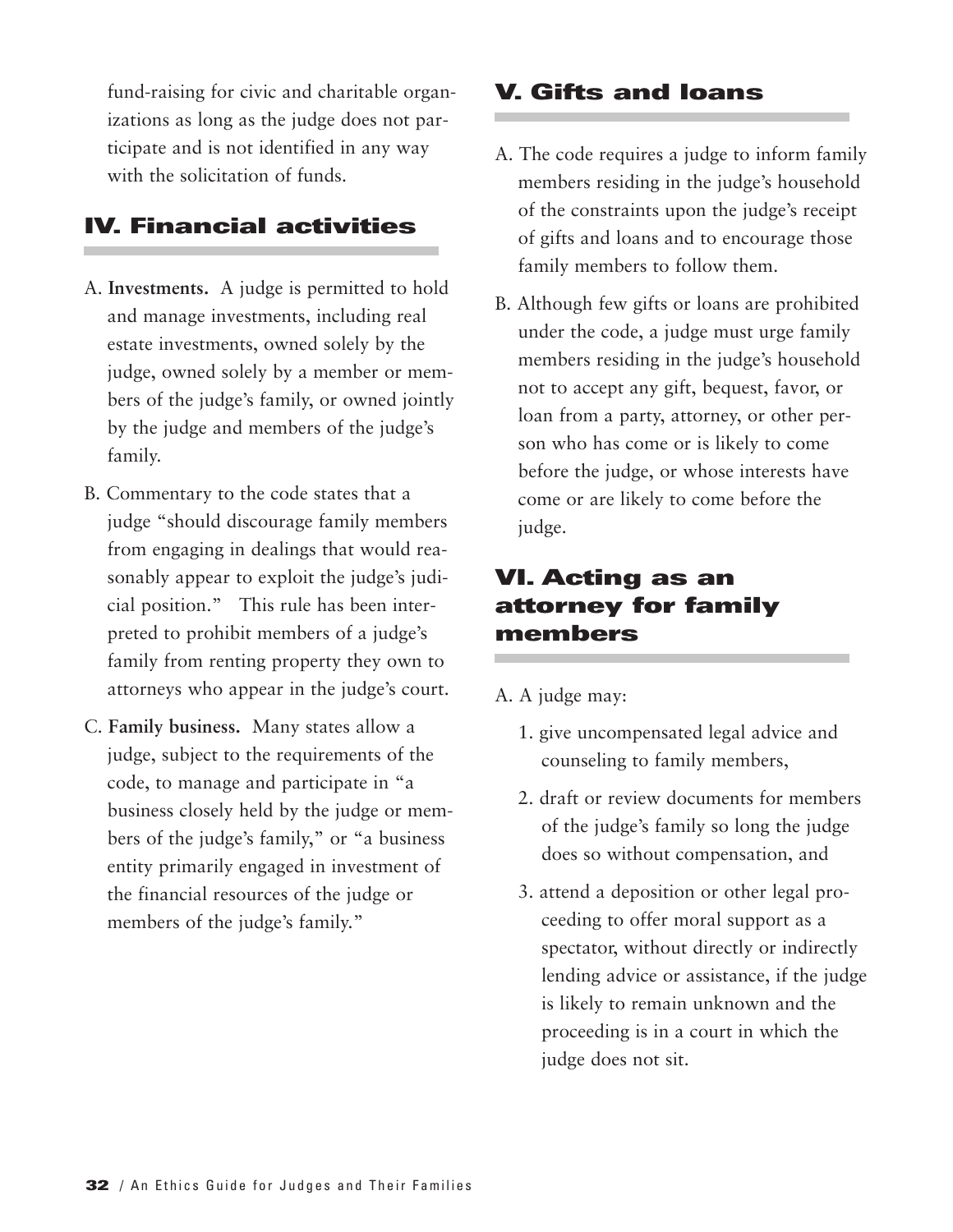B. A judge may not make an appearance as counsel or function as an advocate or negotiator in a legal matter on behalf of a family member even if the judge receives no compensation and the judge's representation requires no courtroom appearance.

#### **VII. When a judge may serve as a fiduciary**

- A. Usually, a judge may serve as a fiduciary for a member of the judge's family — in other words, a spouse, child, grandchild, parent, or grandparent.
	- 1. The service must not take so much time it interferes with the proper performance of judicial duties.
	- 2. The judge's service must not force the trust to divest holdings that require the judge to disqualify frequently from cases if the divestiture would harm the trust.
	- 3. It must be unlikely that the judge as a fiduciary will be engaged in proceedings that would ordinarily come before the judge.
	- 4. The estate, trust, or ward must not become involved in adversary proceedings in the court on which the judge serves or one under its appellate jurisdiction.
- B. When an individual is a relative of the judge but is not the judge's spouse, child, grandchild, parent, or grandparent, the

judge must have a close familial relationship to be able to serve as a fiduciary. Whether a relationship is a "close familial relationship" depends on such factors as intimacy of address; recognition by others of a close relationship; frequent contact by phone or in person; shared meals, holidays, and family events; assistance with physical, medical, legal or emotional needs; and length of the relationship.

#### **VIII. Misuse of office**

A. Canon 2B of the model code of judicial conduct provides:

A judge shall not allow family, social, political or other relationships to influence the judge's judicial conduct or judgment. A judge shall not lend the prestige of judicial office to advance the private interests of the judge or others . . . .

- B. A judge is required to encourage family members to refrain from conveying that they are in a special position because of their relationship to the judge.
- C. **Doing favors for family members**
	- 1. A judge may not sit as a judge in a family member's criminal case even if the judge does not treat the relative more favorably than other defendants facing similar charges.
	- 2. A judge should not ask police officers, prosecutors, and other judges for favors, such as dismissing a ticket, on behalf of a relative, or even make an inquiry on behalf of a relative.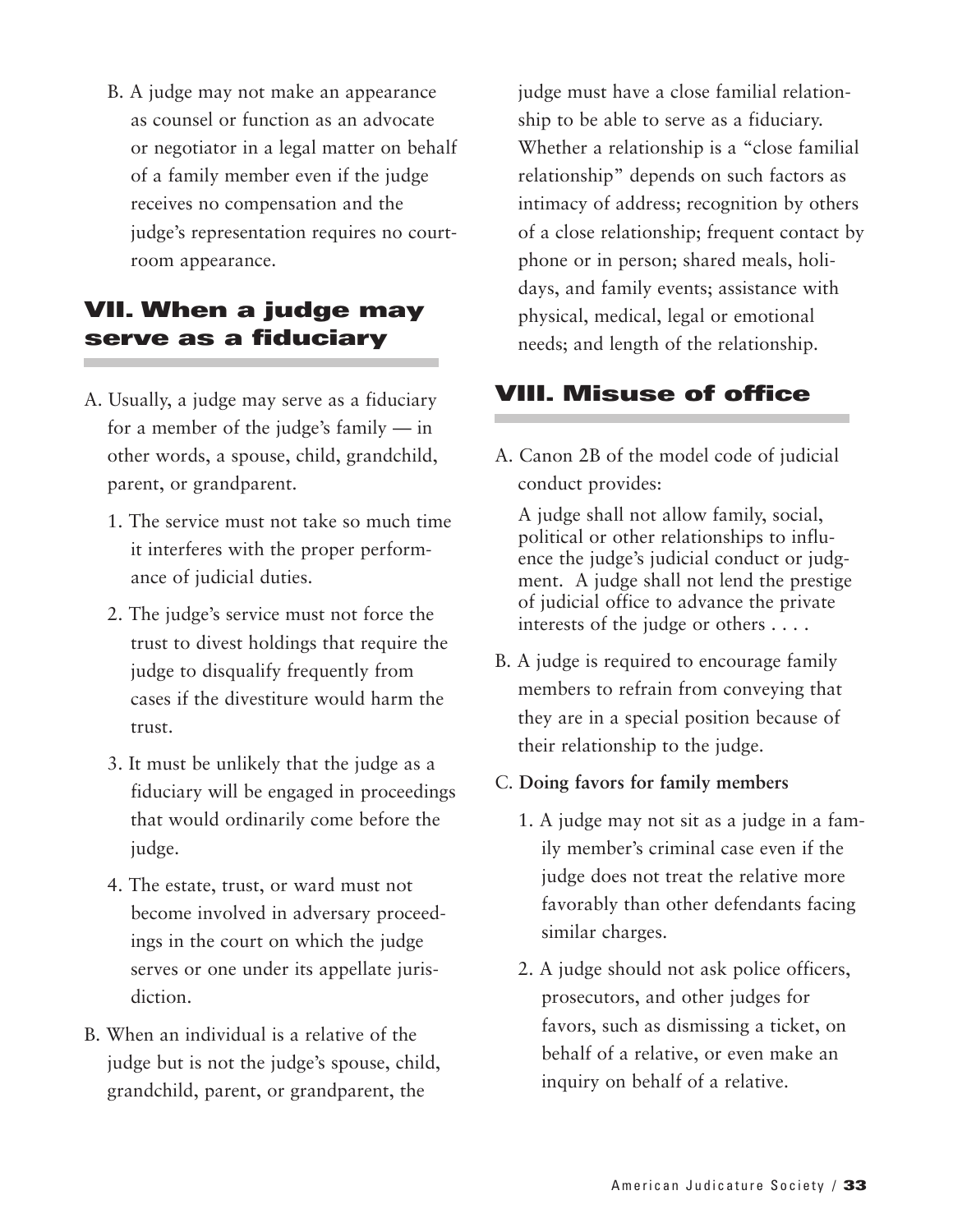- 3. A judge should not preside in a civil case in which a relative is the person asking for damages.
- 4. A judge should not preside in a criminal case in which a relative is the victim.
- 5. A judge should not ask a police officer or other public officer to take action to resolve a family member's dispute.

#### D. **Giving relatives court business**

- 1. A judge may not order parties in cases to use programs, such as counseling services, that are owned or administered by relatives.
- 2. A program provided by a relative may be on a list of programs from which defendants choose if the judge does not actively participate in the defendant's decision.

#### **IX. Hiring or appointing relatives**

- A. The code of judicial conduct requires a judge to "avoid nepotism and favoritism" (Canon  $3C(4)$ ). Some states also have statutes that prohibit or limit hiring of relatives.
- B. The decision to hire a relative must be made solely on the basis of the prospective employee's merit following the announcement or advertisement of the position in the same manner as other vacancies and the consideration of other qualified applicants.
- C. Some states have adopted a rule that prohibits the appointment of a relative, regardless of merit, within a certain degree of relationship.
- D. If a court employee becomes related to a judge through the marriage of the judge or the employee, the employee can probably retain the employment.
- E. If a new judge is related to a long-time court employee, the employee can probably retain the employment.
- F. A judge may not appoint a family member as counsel for indigent defendants in criminal cases.
- G. A judge may not appoint a relative to serve in a case in a position such as guardian ad litem, receiver, trustee, administrator, referee, master, mediator, commissioner, or pro tem judge.
- H. A judge may not appoint as defense counsel or fiduciary an attorney who is affiliated to a family member, for example, as a law partner.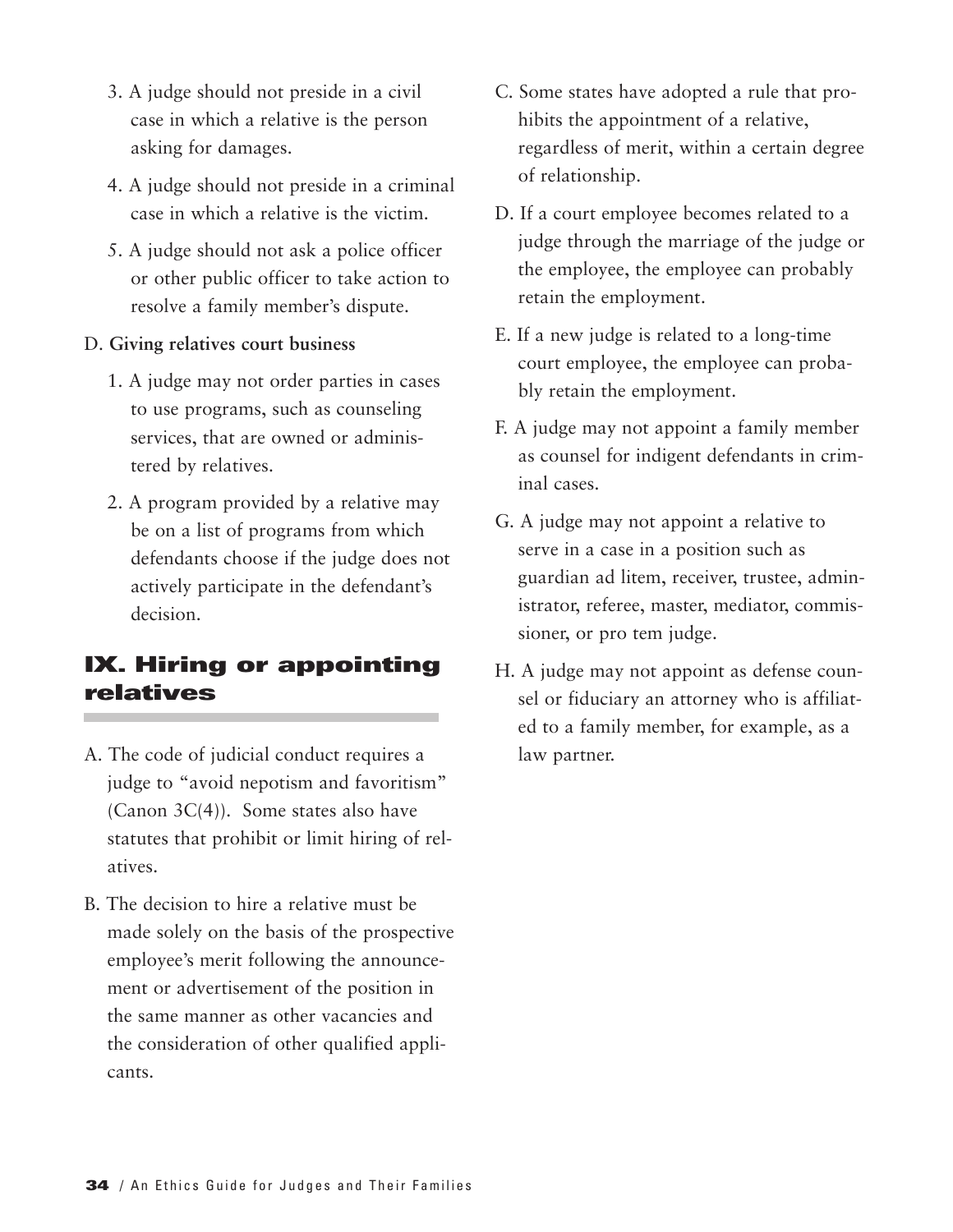#### **X. Disqualification**

- A. All states in their code of judicial conduct, statutes, or procedural rules have adopted rules for when a judge is disqualified and cannot sit in a case.
- B. Some of the specific rules establish the interest or involvement of a member of the judge's family in the case as the basis for the judge's disqualification.
- C. Under the specific rules of the 1990 model code, disqualification is required:
	- 1. If the judge knows that the judge's spouse, parent, or child wherever residing or any member of the judge's family residing in the judge's household has an economic interest:
		- a) in the subject matter in controversy, or
		- b) in a party to the proceeding.
	- 2. If the judge, the judge's spouse, or a person within the third degree of relationship to either of them, or the spouse of such as person:
		- a) is a party to the proceeding,
		- b) is an officer, director, or trustee of a party,
		- c) is acting as a lawyer in the proceeding,
		- d) is likely to be a material witness in the proceeding, or
- e) has a more than de minimis interest that could be substantially affected by the proceeding.
- D. Persons within the third degree of relationship are great-grandparent, grandparent, parent, uncle, aunt, brother, sister, child, grandchild, great-grandchild, nephew, and niece.
- E. **Remittal or waiver.** Disqualification based on a family relationship or interest can usually be remitted, in other words, waived by the parties if the judge discloses on the record the basis of the judge's disqualification, and the parties and the lawyers, without participation by the judge, agree that the judge can hear the case.
- F. **A lawyer in the family**
	- 1. In some states, if a relative of a judge within the third degree is a partner, associate, or summer associate with a lawyer or law firm, the judge is automatically prohibited, absent waiver, from presiding over cases in which one of the attorneys is affiliated with a family member.
	- 2. In other states, the mere fact that a judge's relative is a partner, associate, or summer associate with a lawyer or law firm does not require automatic disqualification from cases in which the law firm appears. In those states to decide whether to disqualify, a judge should consider: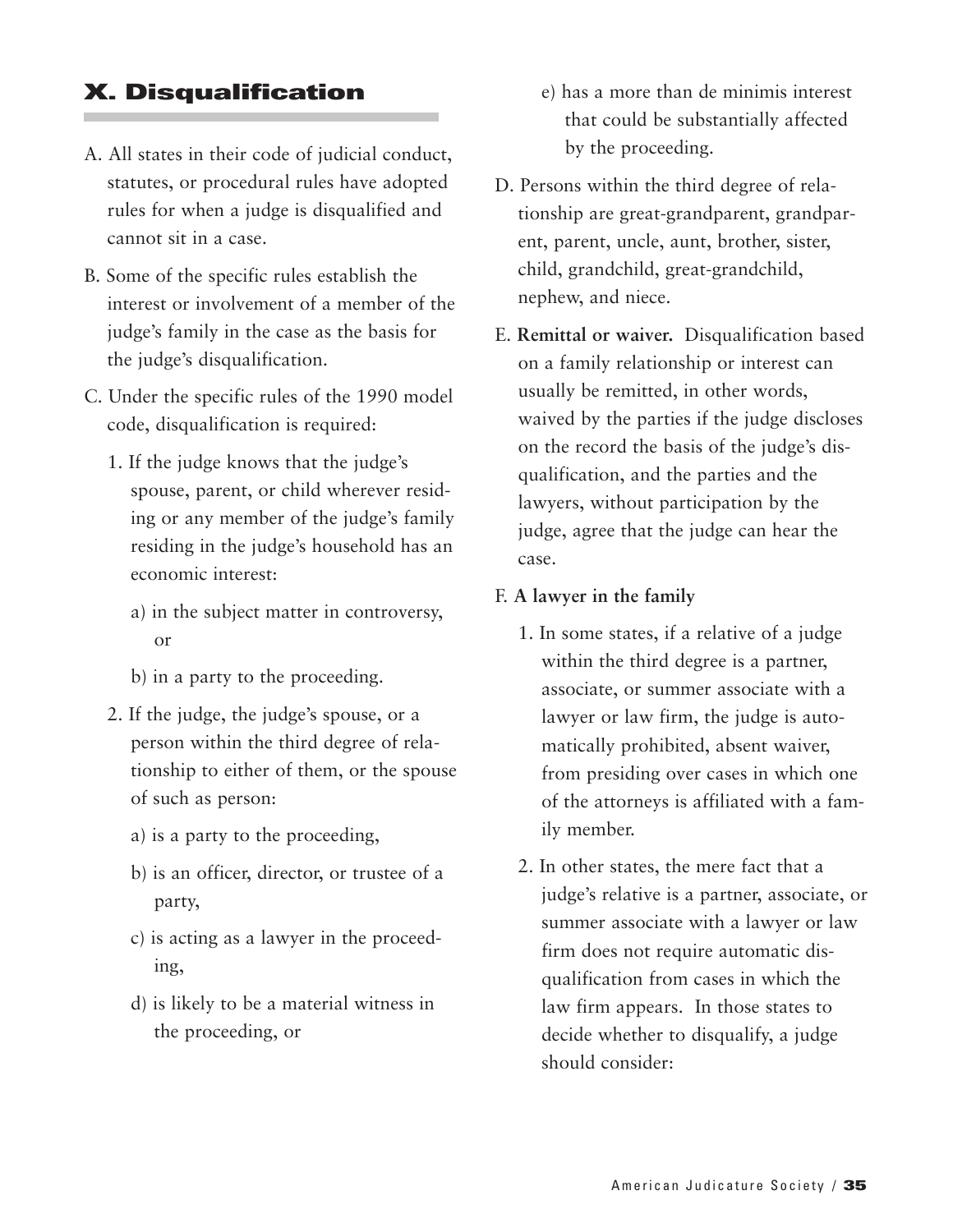- a) whether the judge's relative is a partner, shareholder, associate, or of counsel in the firm,
- b) the size of the firm,
- c) whether the fee the firm will receive in the case is based on an hourly fee or is contingent on the client winning the case,
- d) the nature of the case, in particular, its financial impact on the relative's law firm,
- e) the prominence of the judge's relative's name in the firm name,
- f) the size of the court,
- g) the size of the community, and
- h) the frequency of the firm's appearance in the judge's court.

#### **XI. Political activity by members of a judge's family**

#### A. **Family members participating in a judge's campaign**

- 1. A judge who runs for office or retention in office is required to "encourage members of the candidate's family to adhere to the same standards of political conduct in support of the candidate as apply to the candidate."
- 2. That duty read together with the restriction on judge's campaigning requires a judge to encourage members or his or her family, in general, to "maintain the dignity appropriate to judicial office and act in a manner consistent with the integrity and independence of the judiciary" and to refrain from making "pledges or promises of conduct in office other than the faithful and impartial performance of the duties of the office," making "statements that commit or appear to commit the candidate with respect to cases, controversies or issues that are likely to come before the court," "knowingly misrepresent[ing] the identity, qualifications, present position or other fact concerning the candidate or an opponent," "personally solicit[ing] or accept[ing] campaign contributions," or "personally soliciting publicly stated support."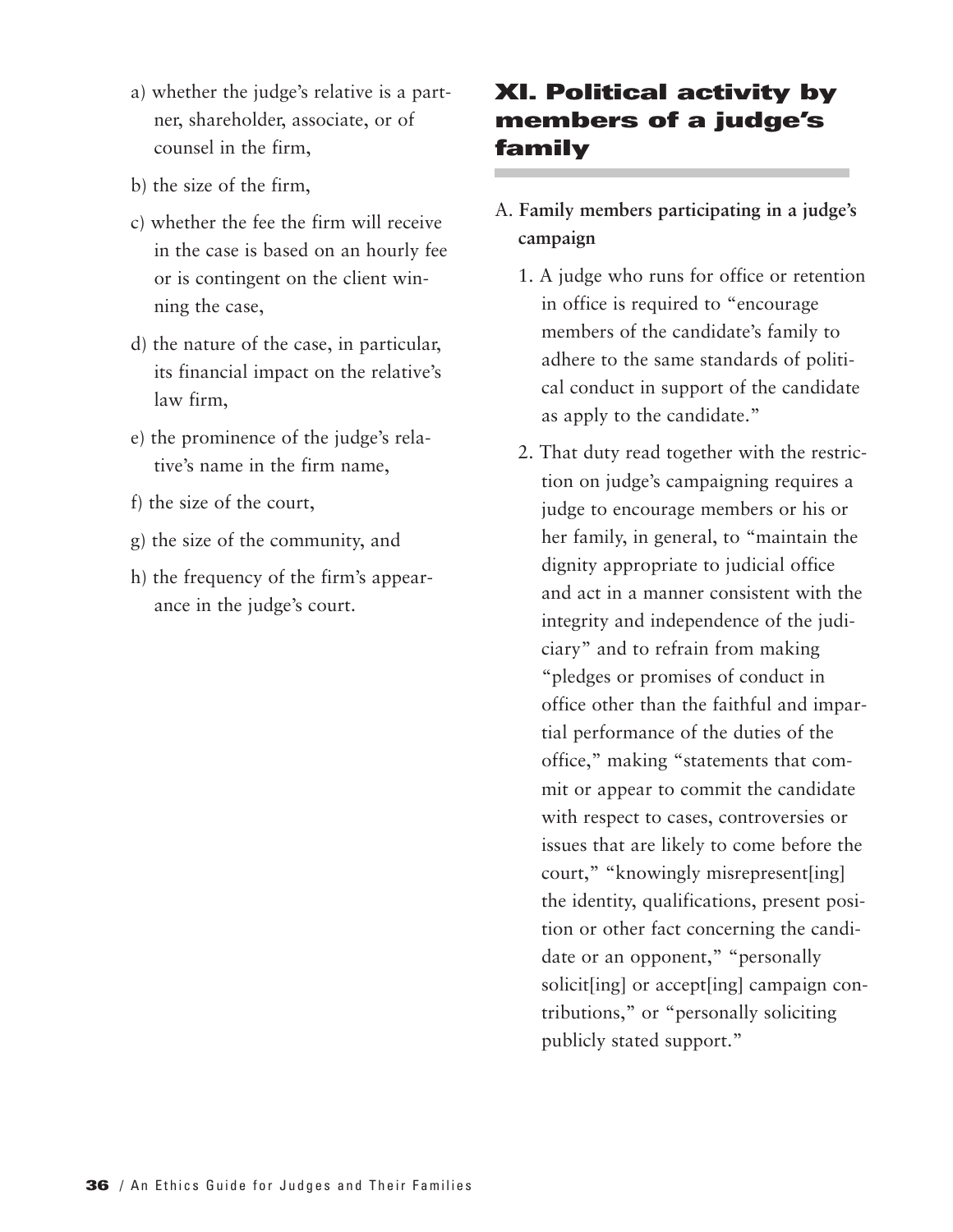- B. **Participating in a family member's campaign**
	- 1. *Endorsements.* Most state codes of judicial conduct, like the model code, prohibit a judge from publicly endorsing a candidate for public office, including judicial office, even if the candidate is a member of the judge's family. Therefore, a judge is prohibited from soliciting votes, funds, or other support for a family member who is running for public office. That restriction includes both public acts that promote the relative's candidacy (such as giving speeches and handling out campaign literature) and behind-the-scenes support (such as stuffing envelopes and picking up campaign materials).
	- 2. *Use of the home.* In most states, a candidate-spouse may use a home jointly owned or occupied with a judge for campaign events such as fund-raisers or campaign strategy meetings as long as the judge dissociates himself or herself from the event.
	- 3. *Campaign materials.*
		- a) In some states, a family member's campaign materials cannot use the relative-judge's picture or name and title.
		- b) In some states, a candidate's judgerelative may be included in a family picture reproduced in campaign literature if the spouse is not identified or referred to by name or office.
- c) In some states, a family member's campaign materials may use the judge's name or include the judge in a family photograph but may not identify the judge as a judge.
- d) In some states, a family member's campaign literature may identify the candidate's relative as a judge as long as the judge's office or title are not used or his or her judicial duties discussed, the occupations of other family members are also identified, and the judge is not pictured in robes.
- 4. *Accompanying spouse to campaign events.*
	- a) In some states, a judge may accompany a candidate-spouse to political events, including fund-raisers.
	- b) In some states, a judge may accompany a candidate-spouse to political events such as campaign rallies and social functions but not fund-raisers.
	- c) In some jurisdictions, a judge may not accompany a candidate-spouse to any political event.
- 5. *Campaign contributions.* Whether a judge can make a financial contribution to the campaign of a spouse or other family member varies depending on each state's rule regarding political contributions by judges.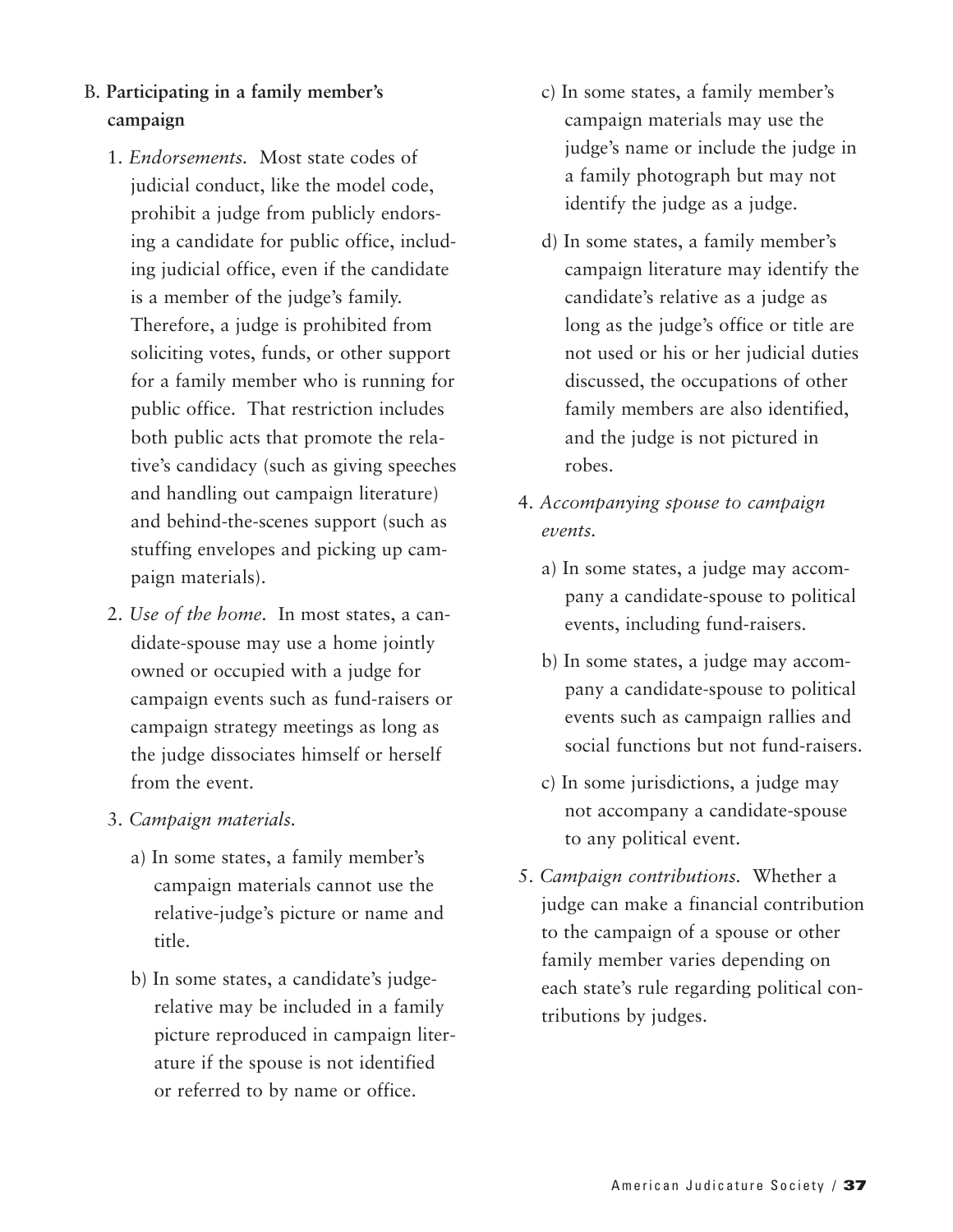- C. **When a family member is involved in another candidate's campaign.** Members of a judge's family may participate in another individual's campaign for public office as long as the relative insulates the judge from involvement and ensures that the family member's participation is not misunderstood as surrogate judicial participation.
	- 1. *Use of the judge's home.* A judge's spouse can probably use their joint home to host political events, but the judge should not encourage, assist, or concur in the events and should take all reasonable measures to dissociate himself or herself from the events
	- 2. *Campaign signs.* A judge should not permit a sign endorsing a political candidate to be erected on property jointly owned by the judge unless the sign indicates it reflects only the spouse's endorsement.
	- 3. *Contributions.* If a judge is prohibited from making political contributions, the judge's spouse should not use the couple's joint funds to make a contribution to a political campaign but may make a contribution from the spouse's separate funds. To ensure that the contribution is perceived as that of the spouse and not the judge, the judge must play no role in the decision to contribute and there must be no reference to the judge's name and position.

#### D. **Other political conduct**

- 1. *Party office.* A judge's family member may be a member or officer of a political party or organization, such as a local political party's women's club, a political party committee, or a county political organization.
- 2. *Political events.* A judge may not accompany the judge's spouse to political events such as fund-raisers for political candidates, the governor's inaugural ball if it is a fund-raiser, a state political party convention, a dinner honoring the President sponsored by a national political party, or a reception to promote the governor's re-election.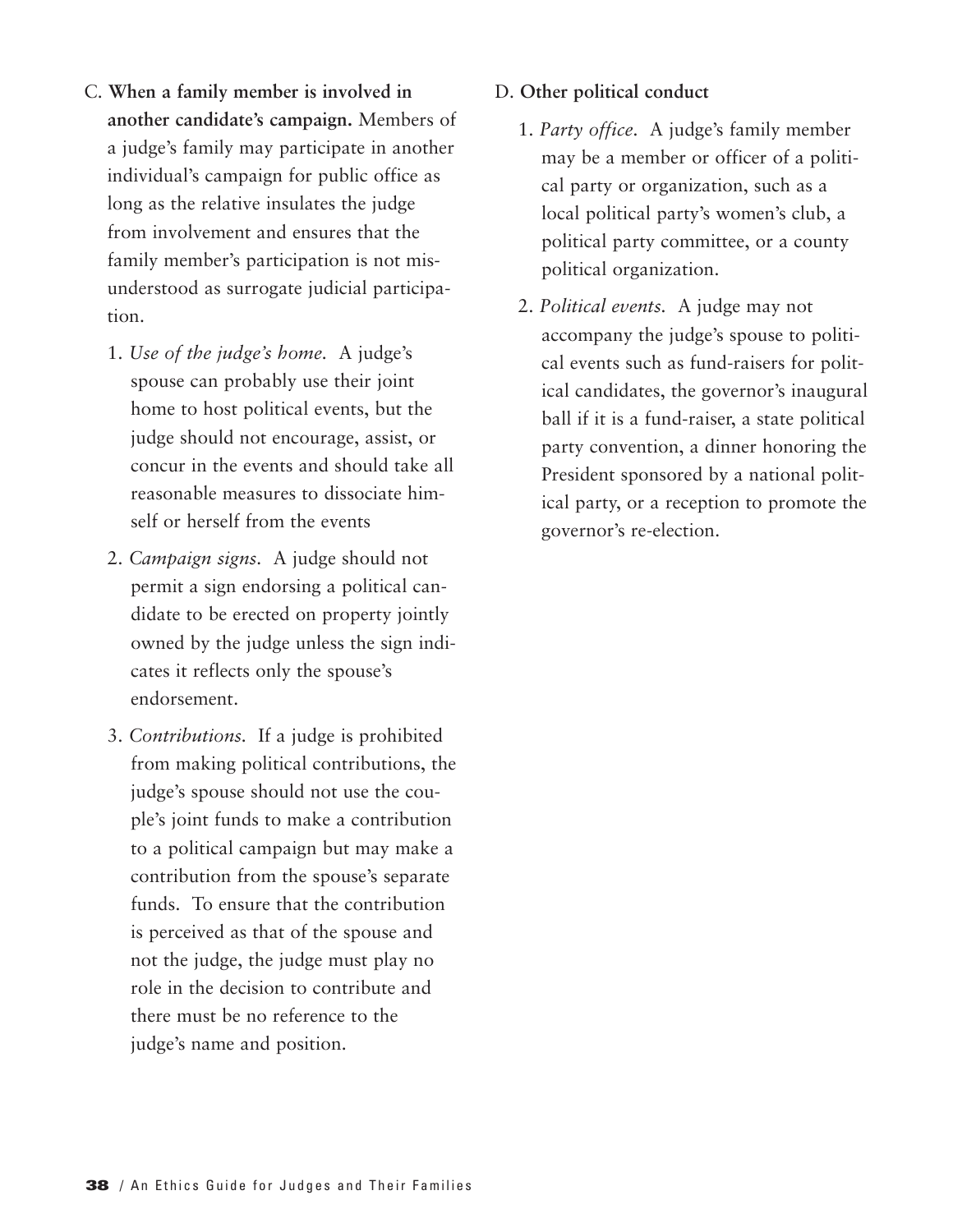### *Exercises*

#### **Small groups**

Following a speaker's presentation on ethical issues for judges and their families, small group discussions will give all participants an opportunity to talk about ethical issues raised and share their solutions. In addition, small groups allow for positive "peer pressure," in other words, not just an expert saying this is how to do it, but another judge or family member explaining how they solved a problem or would approach an issue.

Following are ethical situations that may be given to the small groups for discussion. Depending on the length of the program and the size of the group, the leader may wish to omit some of the questions, assign each group a different set of questions, or have every group answer the same questions. The session leader or judicial educator may develop additional situations to discuss. To expedite formation of the small groups, the room should be set up so that the participants are sitting at round tables of 8 to 10, with those at each table comprising a group.

The groups should be instructed that they have 15 minutes to discuss the questions assigned. Each group should designate an individual as a reporter who will convey the conclusions of the group back to the larger

audience in a dialogue moderated by the session leader. The small group discussion may also be led by facilitators chosen ahead of time and trained to facilitate the discussion.

After approximately 15 minutes, the small groups should reconvene as one large group, and the leader should moderate the reports from each group about its answers to the questions. For example, the leader may ask one group's reporter for its answer to the first question, ask a second group's reporter if that group agreed, and then ask the second group's answer to the second question, and so on. If an answer seem "wrong" (either unduly restrictive of a family member's conduct or inappropriately permissive), the leader may ask for other opinions to ensure that the "right" answer is given. Follow-up questions about the rationale for answers and exceptions to the rules should also be asked. The leader may wish to take notes on a flip chart or overhead projector sheet during the reporting back to keep track of the responses.

As an alternative to small groups discussions, a panel of experts could give their responses to the questions.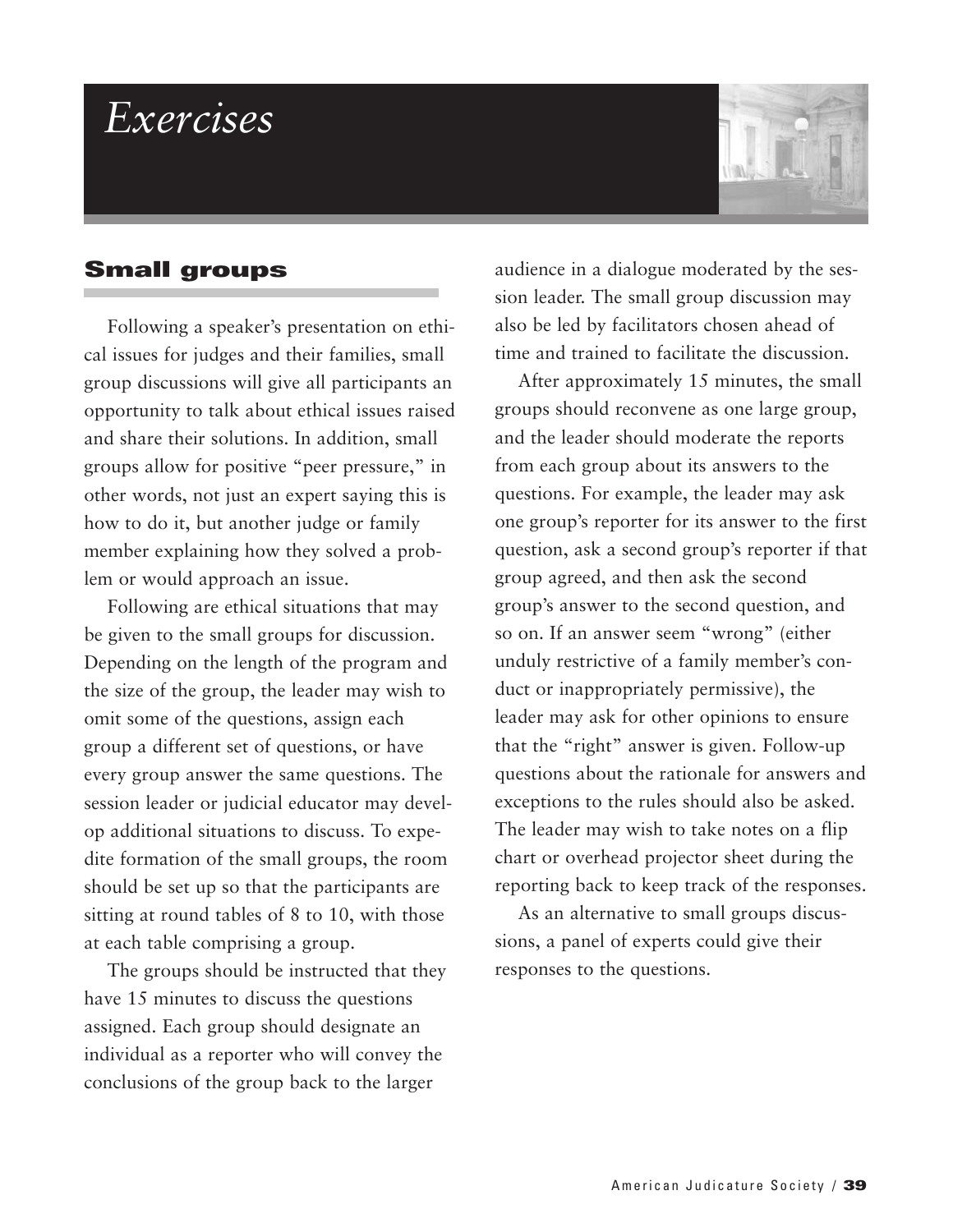#### **Ethical issues situations**

1. A judge's daughter becomes a lawyer in the community. What should they discuss to avoid conflicts?

2. A judicial colleague has incurred substantial medical bills to treat her young son's serious illness; not all the bills will be covered by insurance. She mentions that people in the community have kindly offered to make contributions towards the child's care. She asks whether she may accept contributions or solicit funds for that purpose, including holding fund-raisers. What advice do you give?

3. If you are a judge, can you serve on your local parent/teacher's association for the school where your children attend? If yes, what activities may you engage in? What would be prohibited? What if you are the spouse of a judge?

your school-age children persuade you is a bad idea. What can you and/or your spouse do to oppose the idea?

5. A judge and her husband sit down to discussion the husband's plans to run for state representative. What guidelines should the two of them develop?

6. A judge's wife is planning a fund-raiser for the local conservation society. Can the fund-raiser be at their home? If yes, what precautions should be taken?

7. The school board for the district where a judge's father is a teacher is a defendant in a case pending before the judge. What questions should the judge ask her father and/or the attorneys in the case to determine if disqualification is necessary? What if her father is a principal or other supervisor?

- 4. The local school board is proposing to require students to wear uniforms, a move
- 8. A judge's daughter is having a dispute with her neighbor about a dangerous dog.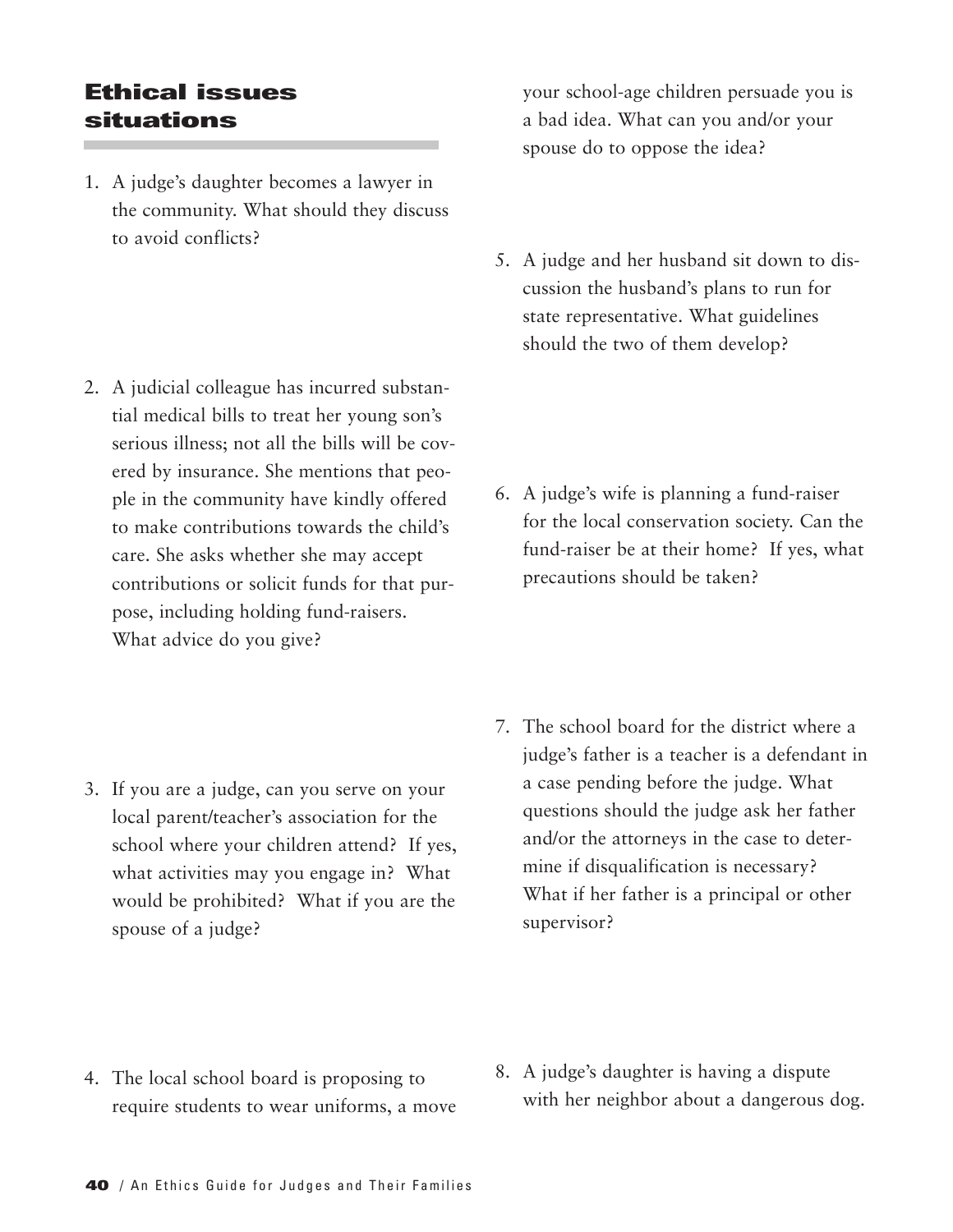May the judge ask the local animal control officer to investigate? If criminal charges are brought against the neighbor, may the judge hear the case? If the daughter sues the neighbor, may the judge sit with her during the trial if another judge is hearing the case?

- 9. The chair of a fund-raising event for the local art museum calls and asks if a judge and his wife will host the event in their home or be listed as event sponsors on the invitation. What may the judge do under the code of judicial conduct? What should his wife do?
- 10. May a judge participate in planning a car wash intended to raise funds for the school marching band in which his son plays? To what extent may the judge participate in the car wash itself?

11. How should a judge's husband respond when a reporter asks for his comment on his wife's sentencing decision in a criminal case, which has been the subject of several public demonstrations? What advice should the judge give her family when she

knows a case in which she is involved will be attracting a lot of attention?

- 12.At a grocery store, an acquaintance tells a judge's wife that the man's daughter-inlaw is making up the domestic violence allegations she has made in a case before the judge to get revenge for his son's infidelity. The acquaintance argues the judge should let the son out of jail without bail. What should the judge's wife tell the judge about the conversation?
- 13.Develop a list of 5-10 ethical guidelines for members of a judge's family.
- 14.Develop 5-10 additional endings to the sentence, "A judge shall encourage members of the judge's family to . . . ."
- 15.Develop a list of 5-10 ethical guidelines for lawyers who are members of a judge's family.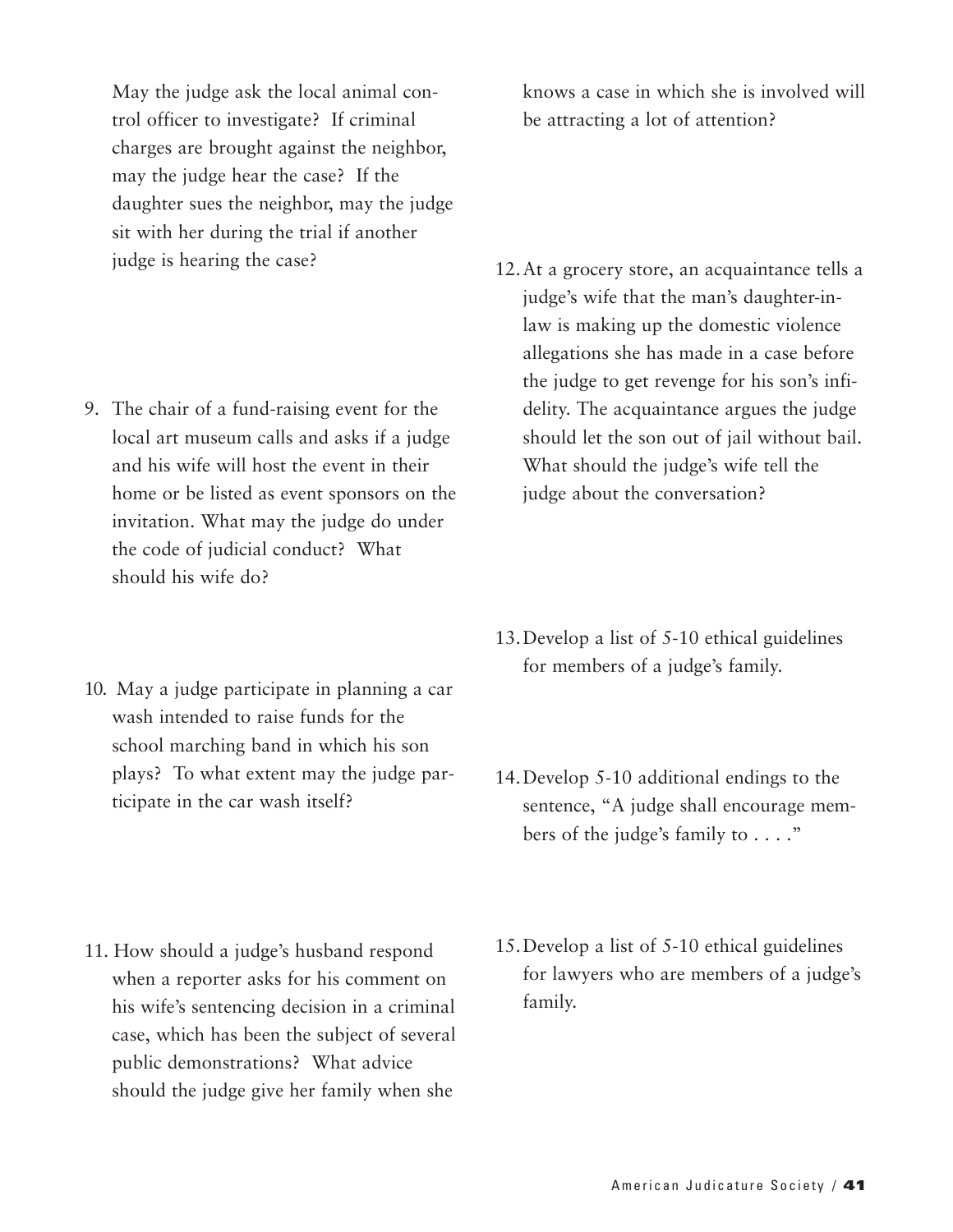#### **Role plays**

Some judges and some judges' family members may enjoy "role-playing" during a presentation. These actors can be recruited several weeks before the presentation and given the situations they will perform. To make the activity more spontaneous and realistic, the exchanges are not scripted. If one of the actors is a judge in real life and the other is a non-judge, have them switch parts in the role-play so that the judge is playing the family member and the family member is pretending to be a judge. After each scenario, the leader can ask for suggestions and comments about the situation.

The following situations may make good role plays. The actors may also have good ideas for situations to present.

- 1. One actor plays a new judge, the other plays the judge's spouse. They role play the couple's first post-selection conversation to describe the repercussions of the judge's new job on the family's usual participation in various community activities.
- 2. One actor plays a judge, the other plays his or her adult son/daughter who has recently joined a law firm. They sit down to discuss how to avoid conflicts between the judge's role and the child's practice.
- 3. One actor plays a judge, the other plays the judge's spouse who has decided to run for political office. They sit down to discuss the repercussions of that decision.
- 4. One actor plays a judge's spouse, the other plays an acquaintance. They role play the acquaintance approaching the spouse and saying my best employee is in jail for failing to pay child support. Can the judge help me out? Can you at least recommend an attorney?
- 5. One actor plays a judge's spouse, the other plays an acquaintance. They role play the acquaintance telling the spouse that the acquaintance's daughter-in-law is making up the domestic violence allegations she has made in a case before the judge to get revenge for his son's infidelity and arguing the judge should let the son out of jail without bail.
- 6. One actor play a judge, the other plays the judge's grade school child. They role play the child asking the judge to participate in fund-raising for new gym equipment for the school.
- 7. One actor plays a judge's spouse, the other plays a reporter. They role play the reporter asking for the spouse's comment on the judge's sentencing decision in a criminal case.
- 8. One actor plays a judge, the other plays the judge's high school age child who comes home from school saying other students are harassing her about a pending case involving a classmate in which the judge is presiding.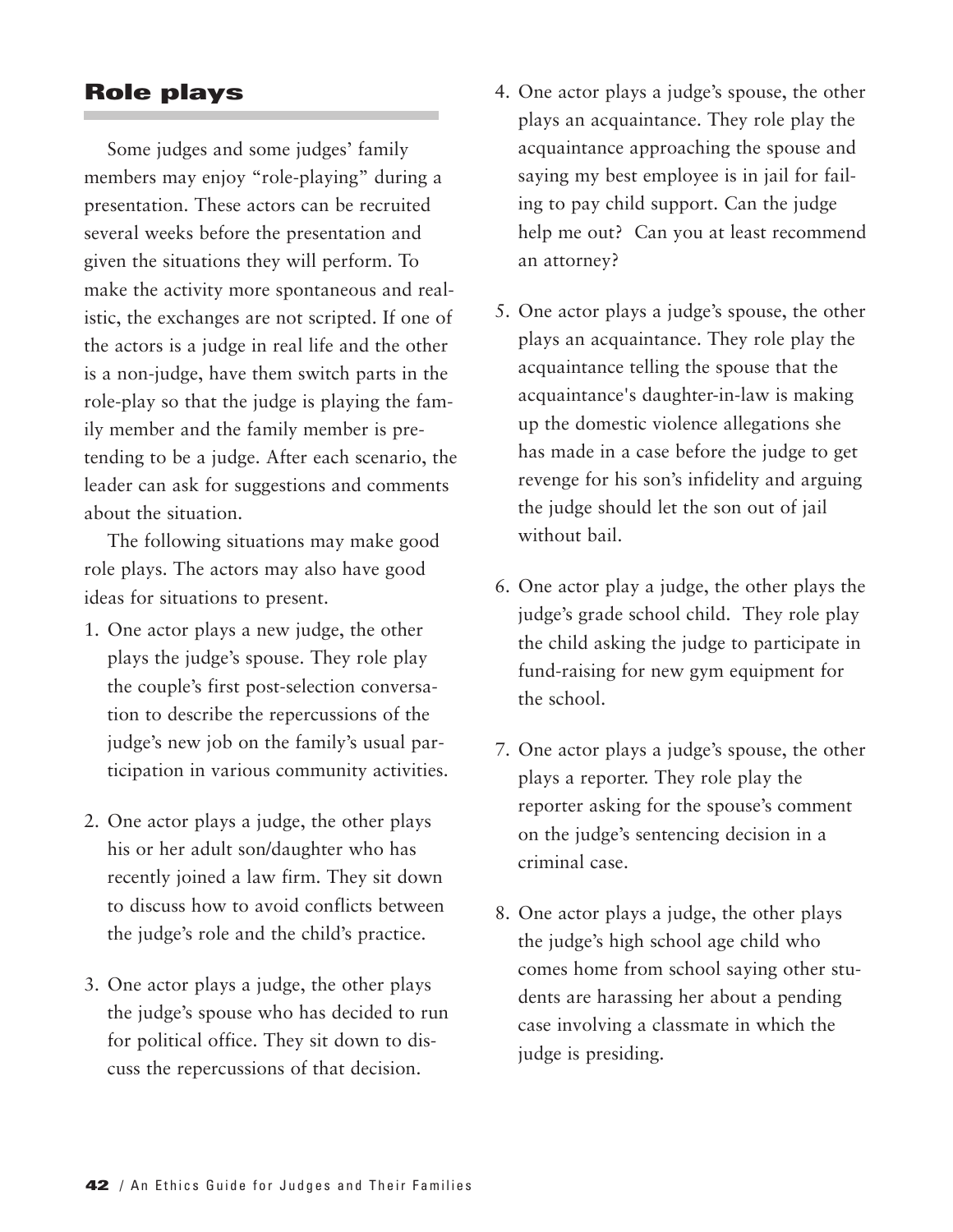#### **Judicial family issues**

In addition to ethical questions, life with a judge presents other issues for family members. The Judicial Family Institute advises that education programs on a variety of topics might be of interest and assistance to judges and their families. Possible topics include:

- $\odot$  Transition to public life
- $\odot$  Isolation antidotes
- Responses to media and critics of the legal system
- $\odot$  Security strategies
- Setting priorities and schedules to meet the demands of busy lives
- Understanding and handling stress
- Preparing children for high-visibility and news controversies
- Election campaign survival tactics
- Impaired judges' assistance
- Community awareness of how laws, lawyers, and judges serve citizens
- "Sentencing day blues" pointers
- $\odot$  "Custody day tension" relievers
- Judicial benefits and insurance
- Ideas for living on a lower or fixed income
- Retirement planning

Several ways of covering these issues are described below. For hand-outs, presenters may use the essay on judicial family life from *An Ethics Guide for Judges and Their Families.*

#### **Judicial family panel discussion**

A panel discussion can be an effective way of sharing information and ideas and allows for give-and-take between participants. The panelists can be experienced judges, retired judges, and their spouses or other adult family members. The panel should have a moderator whose role is to ask questions, keep the discussion moving, ensure that no one dominates the discussion but that everyone gets a chance, and call on members of the audience to ask questions or make comments.

The panel members should meet at least once several weeks before the panel presentation to discuss both the way the panel will work and what topics will be covered. The "meeting" can take place via a conference call moderated by the person who be the moderator for the panel. If possible, the panel members should also meet the day before or just before the panel presentation to make sure everyone has the same idea of what will be happening.

Following are a list of questions for a panel discussion. The moderator and panelists should also come up with their own questions. Not all need to be or could be used for any one panel presentation. Some of the questions may need to be modified depending on who the panel members are. Time should be given either periodically throughout the panel discussion or at the end for questions and comments from the audience.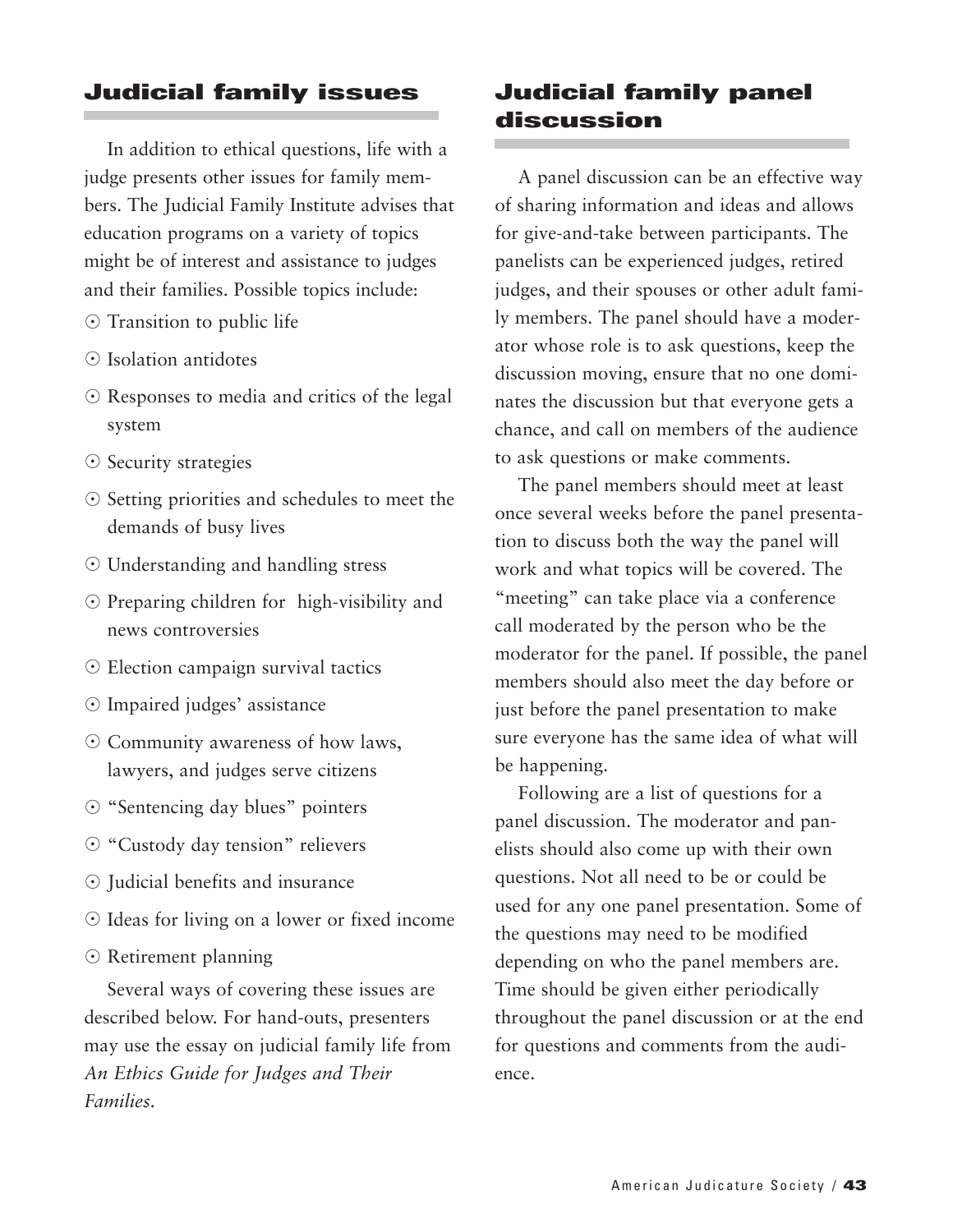#### **Panel discussion questions**

- 1. What surprised you most about being a judge? About being married to a judge?
- 2. What ethical situations have you faced since you or your family member became a judge?
- 3. Is being a judge less stressful than law practice? Why or why not? Does your spouse seem less stressed than when practicing law?
- 4. If a friend came to you and said "my spouse is considering become a judge," what advice would you give them?
- 5. What do you like best about judicial family life?
- 6. Describe a specific challenge you faced in judicial family life and how you solved the challenge.
- 7. If there were one thing you could change to make life better for judicial families, what would it be?
- 8. When you became a judge, what did you tell your spouse to prepare him or her for the changes? Your adult children? Your small children? Your adult relatives? Or what do you wish you had told them?
- 9. What steps should a judge take to help the judge's spouse and children deal with the media and other public attention?

#### **Experts**

Educational programs that involve local experts on issues such as ethics, stress, security, substance abuse, financial affairs, media relations, and family counseling might be of interest to judges and their families. The experts should be asked to prepare handouts for the session. Depending on time and interest, the experts can appear singly and speak for an hour or appear together as part of a panel; if the experts will be on a panel, there should be a moderator and at least one conference call to discuss the presentation.

The experts should be asked:

- $\odot$  to discuss the issue (for example, stress) in general,
- $\odot$  to relate the issue specifically to judges and family members (for example, what are the special circumstances in judicial family life that can give rise to stress),
- $\odot$  to give practical advice on identifying and coping with the problems,
- $\odot$  to ask the audience for their advice and experience coping with the problems,
- $\odot$  to list publications and local resources that judges and their families can use, and
- $\odot$  to ask for questions and comments from the audience.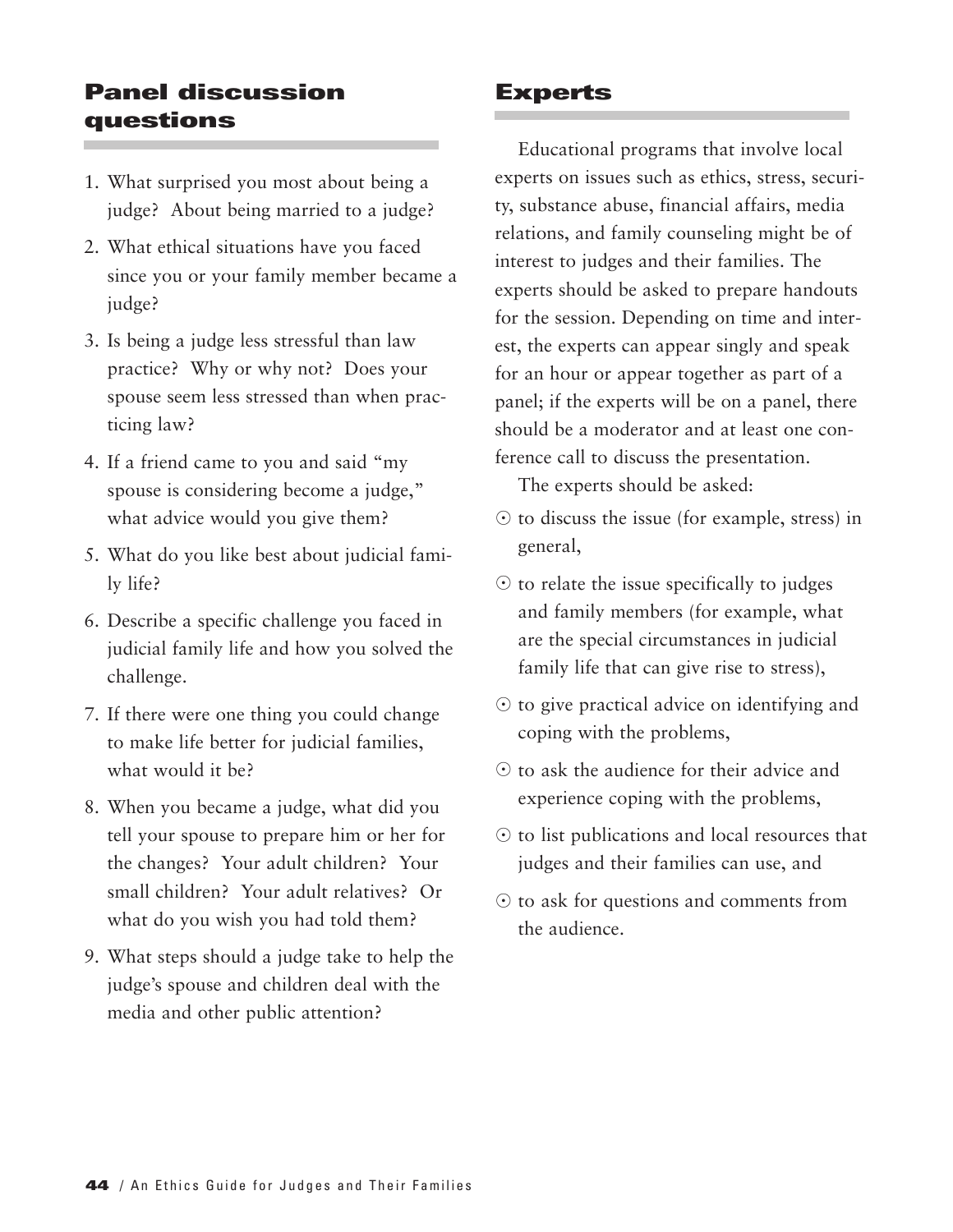#### **Small groups**

Following a panel of judicial family members or a talk by experts, small group discussions will give all participants an opportunity to talk about the issues raised and share their solutions. Following are ideas that may be given to the small groups for discussion. Depending on the length of the program and the size of the group, the leader may wish to omit some of the ideas, assign each group a different set, or have every group cover the same ideas. The session leader or judicial educator may develop additional topics to discuss.

The groups should be instructed that they have 15 minutes. Each group should choose a reporter who will report back to the larger audience in a dialogue moderated by the session leader. The small group discussion may also be led by facilitators chosen ahead of time and trained to facilitate the discussion.

After approximately 15 minutes, the small groups should reconvene as one large group, and the leader should moderate the reports from each group about their discussion. The leader may wish to take notes on a flip chart or overhead projector sheet during the reporting back to keep track of the responses and prepare a master list.

#### **Small group exercises**

- 1. Give each group all or part of the list of securities strategies from *An Ethics Guide for Judges and Their Families*. Have them discuss the list. What suggestions would they add? What ideas do they think are impractical or ineffective?
- 2. Have each group list:
- Five things they wished they had known about being a judge or being related to a judge before they began that role.
- Five good things about being a member of a judge's family.
- Five sources for stress for a judge and/or judge's family.
- Five ideas for dealing with stress.
- Five ideas for dealing with the problems of stress during campaigns.
- Five activities a family can engage in to keep a perspective on the importance of judges.
- Five things that surprised them most about being a judge.
- Five things that surprised them about being married to a judge.
- Five tips they would give a friend who is about to become a judge or whose spouse is about to become a judge.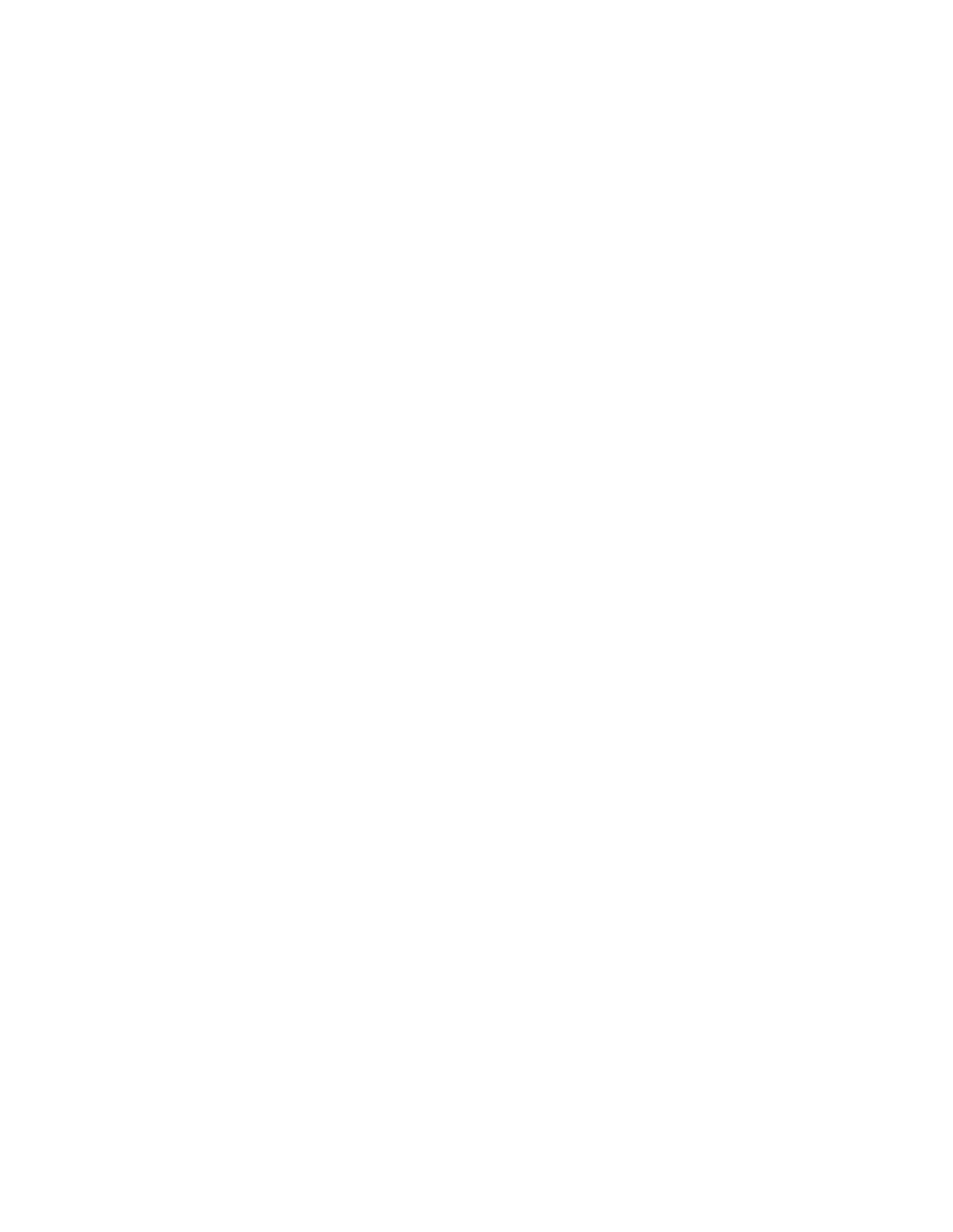## *Additional Resources*



#### **About ethics**

The American Judicature Society web-site has a directory of judicial conduct commissions and links to their web-sites at www.ajs.org/ethics1.html. Commission websites frequently include the state code of judicial conduct and other helpful information. The AJS web-site also has links to the judicial ethics advisory committees in those states that have them. Judges can ask the committees for advice regarding future action, and many of the committees have put their opinions on-line.

AJS publications with information on judicial ethics that may be of interest to judges and their families include:

*Judicial Conduct Reporter* (a quarterly newsletter)

*Ethical Standards for Judges* (AJS 1999) by Cynthia Gray

*Communicating with Voters: Ethics and Judicial Election Campaigns* (AJS 2000) by Cynthia Gray

*When Judges Speak Up: Ethics, the Public, and the Media* (AJS 1998) by Cynthia Gray

*An Ethics Guide for Part-Time Lawyer Judges* (AJS 1999) by Cynthia Gray

*Judicial Disqualification under Canon 3C of the Code of Judicial Conduct* (AJS 1992) by Leslie W. Abramson

*Judicial Ethics and the Administration of Justice* (a videotaped instruction program)

*Key Issues in Judicial Ethics* by Cynthia Gray (1996)

Information about ordering AJS publications is available on the AJS web-site at www.ajs.org/pubs1.html or by contacting rwilson@ajs.org or 312-558-6900 ext. 147.

#### *Additional resources on ethics*

*The Development of the ABA Judicial Code* (ABA 1992) by Lisa L. Milord

*California Judicial Conduct Handbook* (California Judges Association 1990) by David M. Rothman

*Judicial Conduct and Ethics* (Lexis 2000) by Shaman, Lubet, & Alfini

#### **About stress and other judicial family issues**

*Judicial Wellness: A Stress Management Guide For and By Judges* (National Judicial College 1996, 800-25-JUDGE)